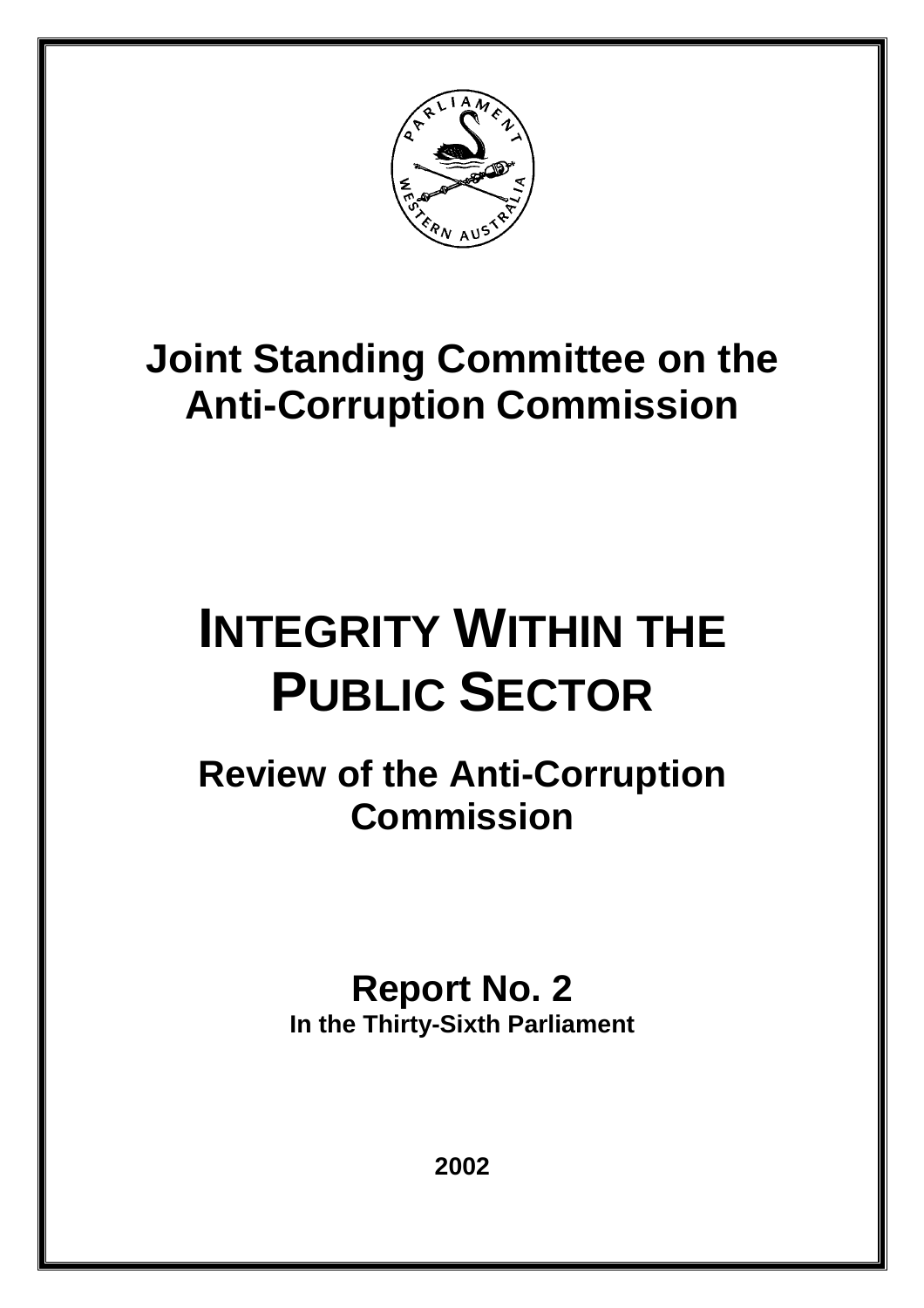

*Further copies available from*

State Law Publisher 10 William Street PERTH WA 6000

Telephone: (08) 9321 7688<br>Facsimile: (08) 9321 7536 Facsimile: (08) 9321 7536<br>Email: sales@dpc.wa.g sales@dpc.wa.gov.au

Published by the Legislative Assembly, Perth, Western Australia 6000

Printed by the Government Printer State Law Publisher

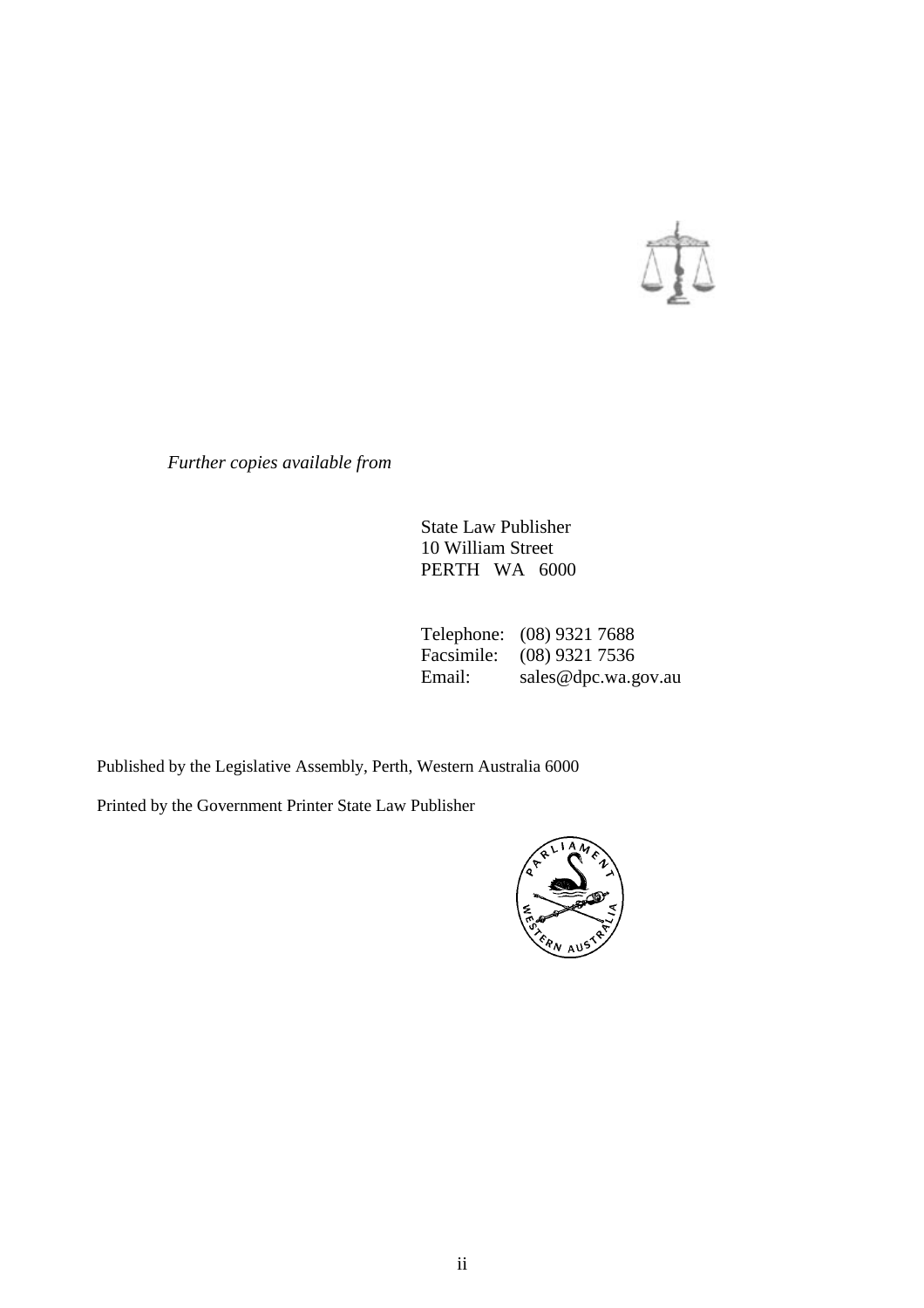

# **Joint Standing Committee on the Anti-Corruption Commission**

# **INTEGRITY WITHIN THE PUBLIC SECTOR**

# **Review of the Anti-Corruption Commission**

## **Report No 2 IN THE THIRTY-SIXTH PARLIAMENT**

Presented by: **HON. DERRICK TOMLINSON, MLC MR JOHN HYDE, MLA** Laid on the Table of the Legislative Council and Legislative Assembly on Thursday, 19 December 2002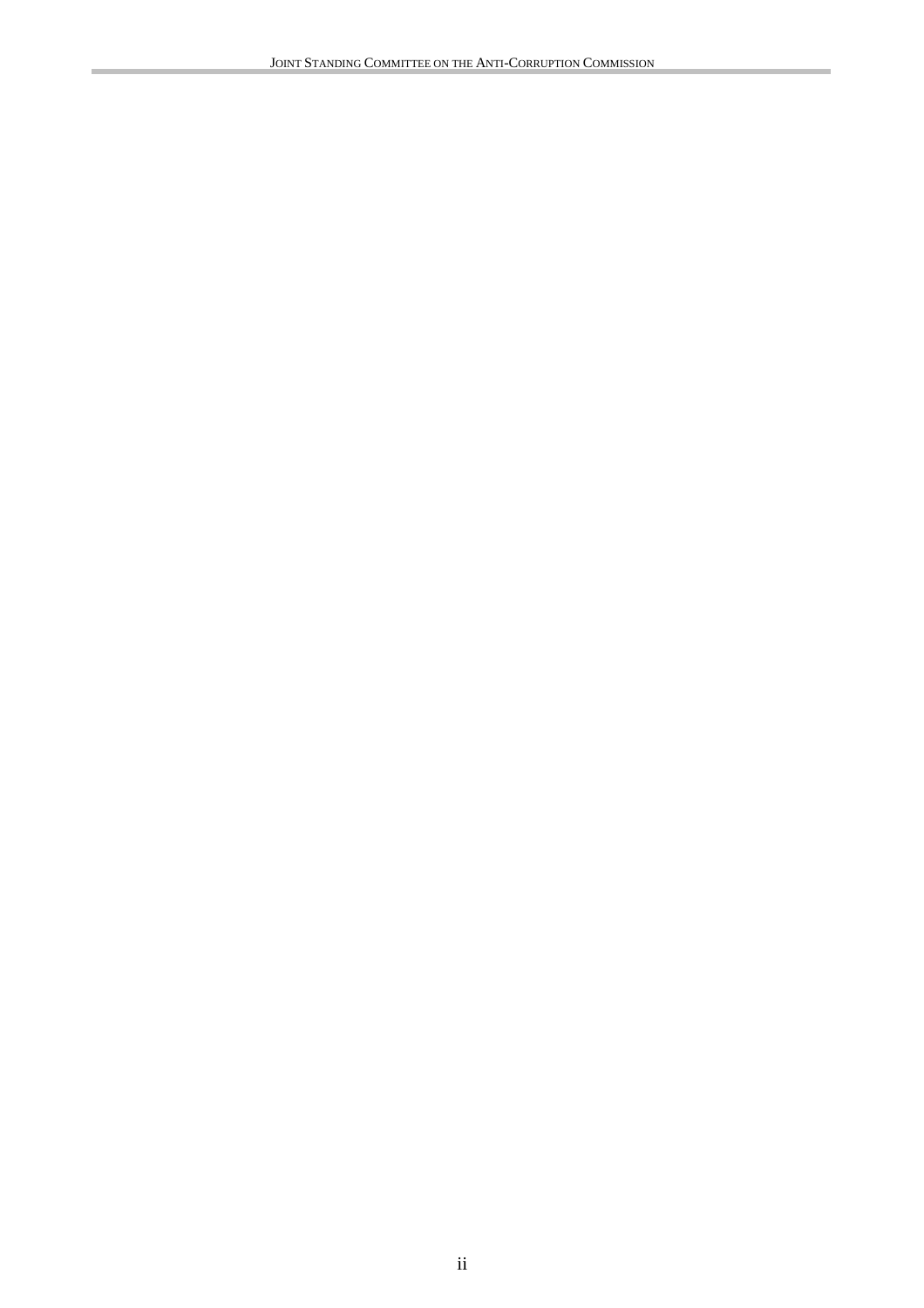## **COMMITTEE MEMBERS**

**Chairman Hon. Derrick Tomlinson, MLC** Member for East Metropolitan

**Deputy Chairman** Mr John Hyde, MLA Member for Perth

**Members** Dr Elizabeth Constable, MLA Member for Churchlands

> Hon. Cheryl Edwardes, MLA Member for Kingsley

Hon. Sue Ellery, MLC Member for South Metropolitan

Hon. Graham Giffard, MLC Member for North Metropolitan

Ms Jaye Radisich, MLA Member for Swan Hills

Hon. Barbara Scott, MLC Member for South Metropolitan

## **COMMITTEE STAFF**

**Principal Research Officer Melina Newnan, BA, LLB** 

**Research Officer** Amanda Millsom-May, Dip Teach

## **CONSULTANT**

**Bill Thomas**

## **COMMITTEE ADDRESS**

Joint Standing Committee on the Anti-Corruption Commission Legislative Assembly Parliament House Harvest Terrace PERTH WA 6000

Tel: 9222 7494 Fax: 9222 7804 Email: jscacc@parliament.wa.gov.au Website: www.parliament.wa.gov.au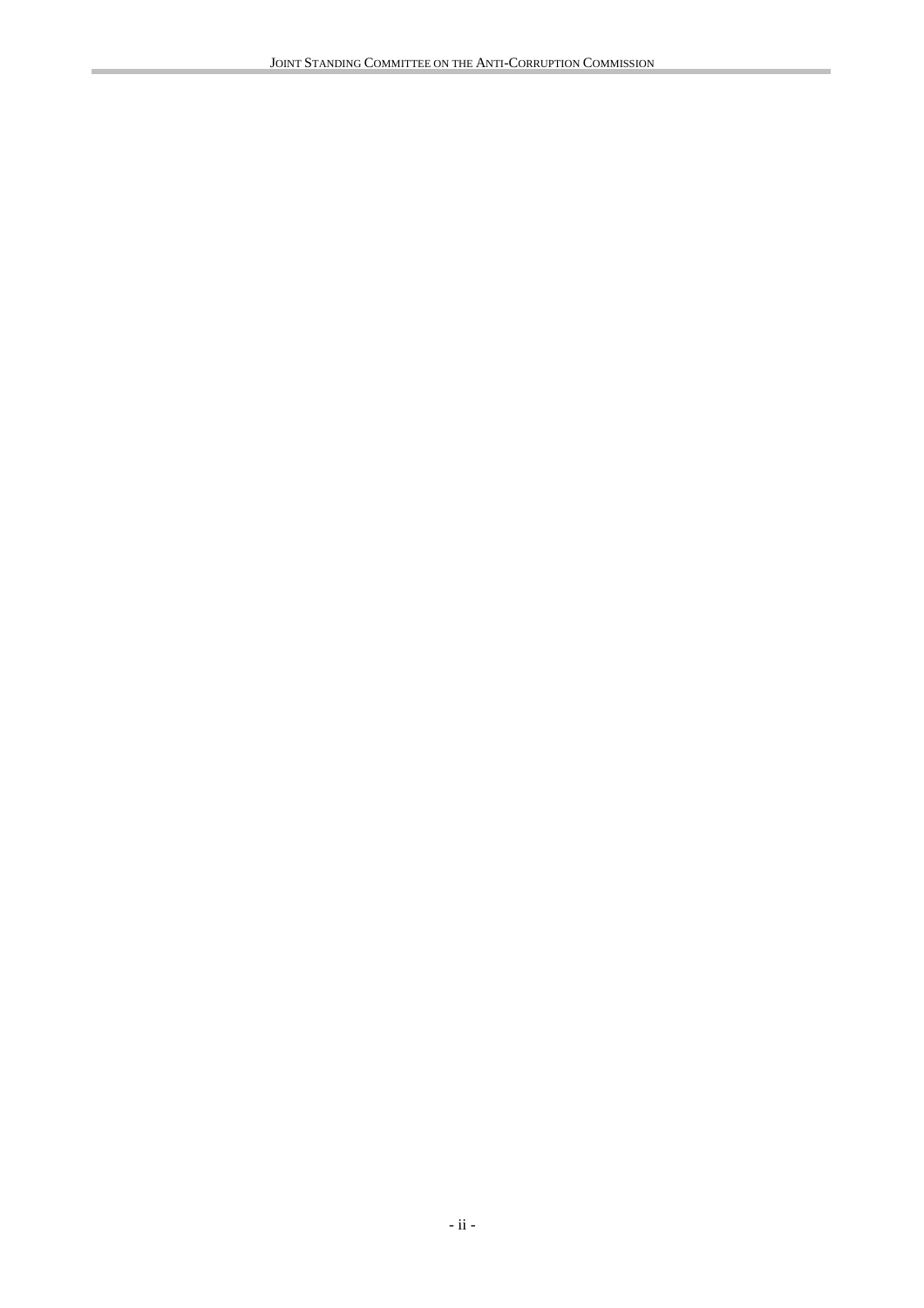## **TABLE OF CONTENTS**

Page No.

| <b>CHAPTER 1</b>                |                                                                                                                                                                      |    |
|---------------------------------|----------------------------------------------------------------------------------------------------------------------------------------------------------------------|----|
| 1.1<br>1.2<br>1.3<br>1.4<br>1.5 |                                                                                                                                                                      |    |
| <b>CHAPTER 2</b>                |                                                                                                                                                                      |    |
| 2.1                             | THE ANTI-CORRUPTION COMMISSION AND EXTERNAL OVERSIGHT OF THE POLICE  5                                                                                               |    |
| <b>CHAPTER 3</b>                | THE JURISDICTION OF THE PUBLIC SECTOR INTEGRITY AUTHORITY                                                                                                            |    |
| 3.1                             | THE ALLOCATION OF RESPONSIBILITY FOR INVESTIGATING CORRUPTION AND CRIMINAL AND<br>SERIOUS IMPROPER CONDUCT IN THE POLICE AND OTHER PORTIONS OF THE PUBLIC SECTOR  10 |    |
| 3.2<br>3.3<br>3.4               |                                                                                                                                                                      |    |
| <b>CHAPTER 4</b>                |                                                                                                                                                                      |    |
| 4.1<br>4.2<br>4.3<br>4.4        |                                                                                                                                                                      |    |
| <b>CHAPTER 5</b>                |                                                                                                                                                                      |    |
| 5.2<br>5.3                      |                                                                                                                                                                      | 21 |
| <b>CHAPTER 6</b>                |                                                                                                                                                                      |    |
| 6.1<br>6.2<br>6.3               | THE PARLIAMENTARY INSPECTOR OF THE PUBLIC SECTOR INTEGRITY AUTHORITY  28                                                                                             |    |
|                                 |                                                                                                                                                                      |    |
|                                 |                                                                                                                                                                      |    |
|                                 |                                                                                                                                                                      |    |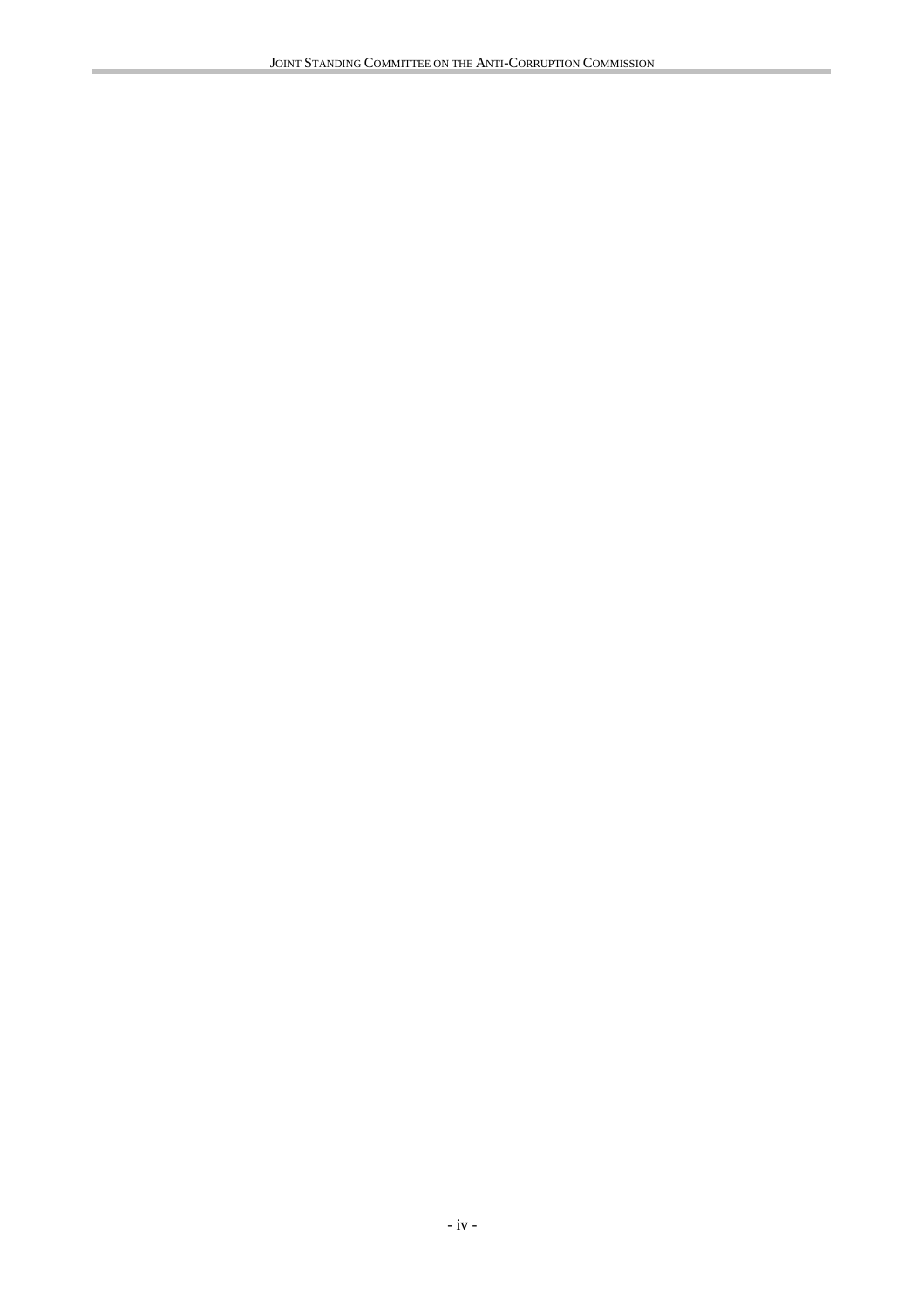## **COMMITTEE'S FUNCTIONS AND POWERS**

The functions of the Committee are:

On 28 June 2001 the Legislative Assembly and the Legislative Council agreed to establish the Joint Standing Committee on the Anti-Corruption Commission. The Joint Standing Committee's functions and powers are set out as follows under Legislative Assembly Standing Orders 289, 290 and 264:

- (a) to monitor and review the performance of the functions of the Anti-Corruption Commission established under the *Anti-Corruption Commission Act 1988*;
- (b) to consider and report to Parliament on issues affecting the prevention and detection of "corrupt conduct", "criminal conduct", "criminal involvement" and "serious improper conduct" as defined in section 3 of the *Anti-Corruption Commission Act 1988*. Conduct of any of these kinds is referred to in this Standing Order as "official corruption";
- (c) to monitor the effectiveness or otherwise of official corruption prevention programs;
- (d) to examine such annual and other reports as the Joint Standing Committee thinks fit of the Anti-Corruption Commission and all public sector offices, agencies and authorities for any matter which appears in, or arises out of, any such report and is relevant to the other functions of the Joint Standing Committee;
- (e) in connection with the activities of the Anti-Corruption Commission and the official corruption prevention programs of all public sector offices, agencies and authorities, to consider and report to Parliament on means by which duplication of effort may be avoided and mutually beneficial co-operation between the Anti-Corruption Commission and those agencies and authorities may be encouraged;
- (f) to assess the framework for public sector accountability from time to time in order to make recommendations to Parliament for the improvement of that framework for the purpose of reducing the likelihood of official corruption; and
- (g) to report to Parliament as to whether any changes should be made to relevant legislation.

The Joint Standing Committee will not:

- (a) investigate a matter relating to particular information received by the Anti-Corruption Commission or particular conduct or involvement considered by the Anti-Corruption Commission;
- (b) reconsider a decision made or action taken by the Anti-Corruption Commission in the performance of its functions in relation to particular information received or particular conduct or involvement considered by the Anti-Corruption Commission; or
- (c) have access to detailed operational information or become involved in operational matters.

The Legislative Council has agreed to a resolution, which has the same functions and powers as set out in the above Standing Orders of the Legislative Assembly.

The general provisions for standing and select committees (Standing Orders 248-281) also apply to the Joint Standing Committee.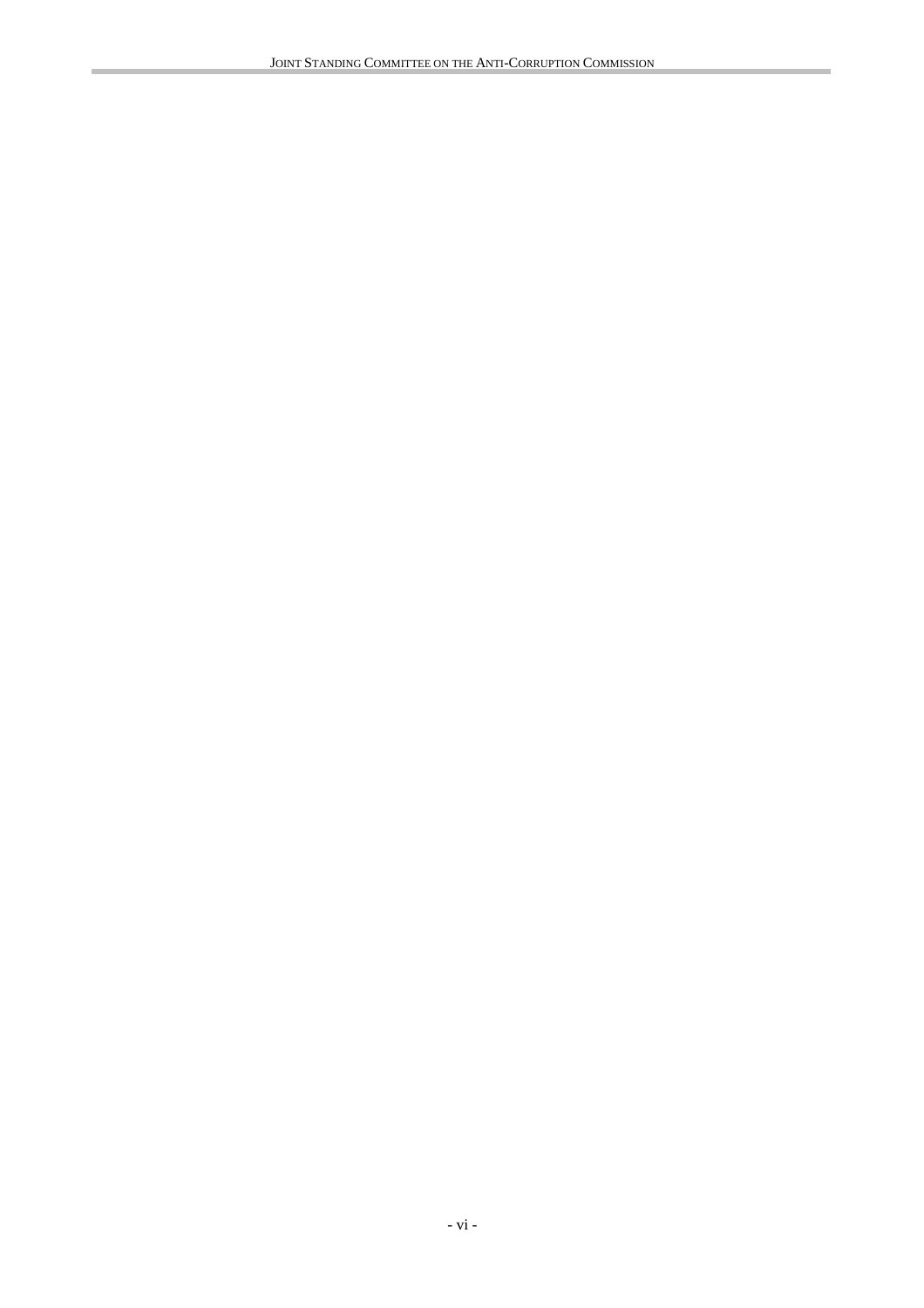## **CHAIRMAN'S FOREWORD**

The Anti-Corruption Commission (ACC) was established by legislation in 1996. Its predecessor, the Official Corruption Commission (OCC), had functioned for eight years previously, but with significantly less authority, and with considerably less public controversy. In the first five years of its operation, the ACC failed to win the confidence of many serving police officers, has been in conflict with the Police Union, has been the subject of adverse media comment, and has had its authority challenged successfully in the Supreme Court. All of these things have detracted from the important role the ACC has played in pursuing improper conduct within the public sector, and in particular, within the Police Service.

The *Anti-Corruption Commission Act 1988* (*ACC Act*), under which the ACC operates is flawed. The Joint Standing Committee on the Anti-Corruption Commission (JSCACC) in eight of its eleven reports to the previous Parliament recommended amendments to the ACC Act. They related to accountability, confidentiality and the coercive powers of the ACC. None were acted upon.

It was the intention of the current JSCACC to reconsider those recommendations as part of its own review of the ACC Act. However, events overtook that intention. In October 2002, shortly after the JSCACC advertised for public submissions, the Royal Commission into Whether There Has Been Any Corrupt or Criminal Conduct by Western Australian Police Officers (the Royal Commission) brought another dimension to the JSCACC's deliberations. A Discussion Paper released by the Royal Commission, sought public comment upon external oversight of the Western Australian Police Service. The matters raised in the Discussion Paper reflected earlier recommendations of the JSCACC.

In anticipation that the Royal Commission might consider recommendations for an overhaul of the ACC, or perhaps even a new body for the external oversight of the Police Service, the JSCACC prepared this report to indicate, in the light of its knowledge and experience, how the ACC might be renewed. Firstly, the JSCACC decided to reconsider whether the ACC should be a standing Royal Commission like the Parliamentary Commissioner for Administrative Investigations (the Ombudsman) in this State, or the Police Integrity Commission (PIC) and the Independent Commission Against Corruption (ICAC) in New South Wales, or the Crime and Misconduct Commission (CMC) in Queensland.

Secondly, the JSCACC considered whether the ACC should continue to have general oversight of the public sector, or whether there should be separate bodies to oversight the Police and the Public Sector. The JSCACC also considered whether a Crimes Commission to investigate serious and organised crime in Western Australia might be justified. The JSCACC has subsequently recommended against this last proposition. The JSCACC found no evidence that the Western Australian Police Service is incapable of combating serious crime.

The JSCACC recommends that powers of the ACC to compel information at successive stages of preliminary inquiry and investigation be revised, and that consideration be given to extending the powers of a Special Investigator to allow public hearings. However, the JSCACC considers that the checks and balances against the unjust use of that authority contained within the existing ACC Act should be retained. The JSCACC is of the view that the public sector integrity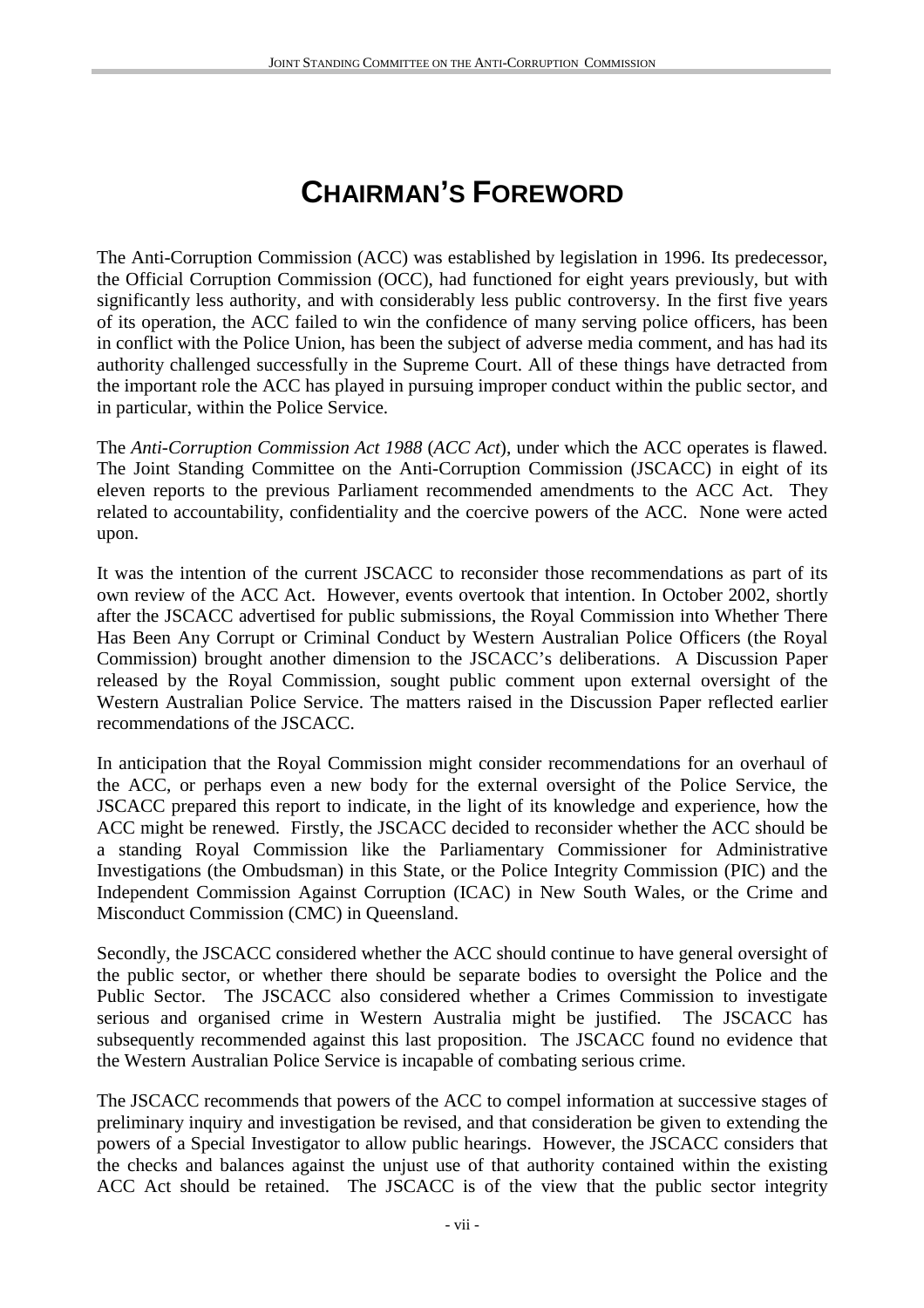authority should not be a standing Royal Commission. Rather the powers of a Royal Commission, including the discretion to hold public hearings, should be exercised only by a Special Investigator appointed for the purpose and only on the independent decision of the Commissioners.

Finally, I thank my fellow Committee Members for their contributions to this report. I also wish to thank Mr Bill Thomas, a former member of the JSCACC in the Thirty-Fifth Parliament who was engaged as a consultant to assist the Committee in the preparation and drafting of this Report. I also acknowledge and thank the Committee staff who provided advice and assistance in the final presentation of this report.

I commend this Report to the Parliament.

**HON DERRICK TOMLINSON, MLC CHAIRMAN**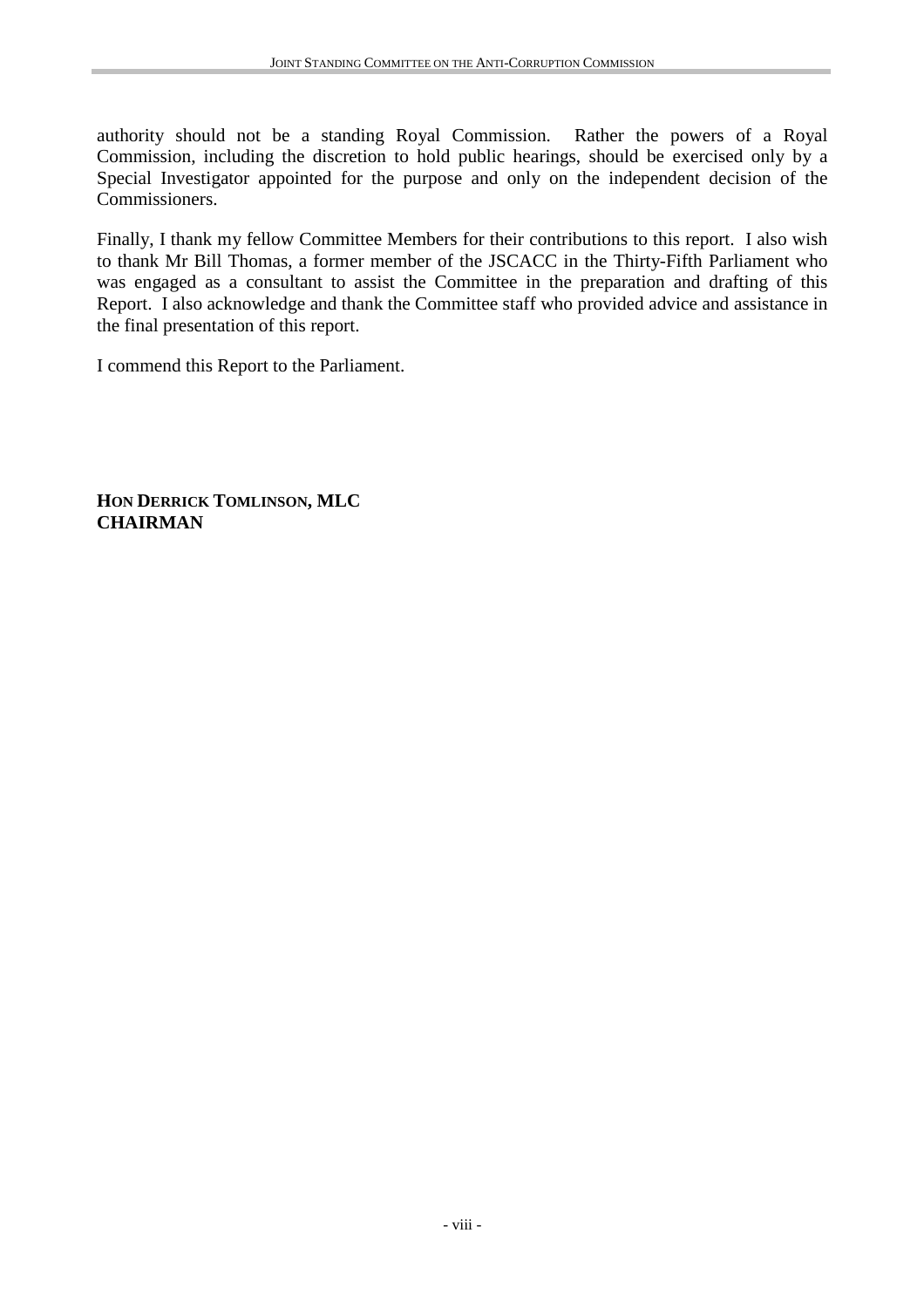## **ABBREVIATIONS AND ACRONYMS**

| "ACC"     | <b>Anti-Corruption Commission</b>                                                        |
|-----------|------------------------------------------------------------------------------------------|
| "ACC Act" | Anti-Corruption Commission Act 1988                                                      |
| "AG"      | <b>Auditor General</b>                                                                   |
| "ALP"     | <b>Australian Labor Party</b>                                                            |
| "CIB"     | Criminal Investigation Bureau                                                            |
| "CICIC"   | Commissioner for the Investigation of Corrupt and<br><b>Improper Conduct</b>             |
| "CIEPIC"  | Commission for the Investigation Exposure and<br>Prevention of Improper Conduct          |
| "COG"     | <b>Commission on Government</b>                                                          |
| "CJC"     | Criminal Justice Commission (Qld)                                                        |
| "CMC"     | Crime and Misconduct Commission (Qld)                                                    |
| "DPP"     | Director of Public Prosecutions                                                          |
| "FBI"     | Federal Bureau of Investigations (USA)                                                   |
| "ICAC"    | Independent Commission Against Corruption (NSW)                                          |
| "JSCACC"  | Joint Standing Committee on the Anti-Corruption<br>Commission                            |
| "OCC"     | <b>Official Corruption Commission</b>                                                    |
| "PACC"    | Police Anti-Corruption Commission                                                        |
| "PCICAC"  | Parliamentary Committee on the Independent<br><b>Commission Against Corruption (NSW)</b> |
| "PCMC"    | Parliamentary Crime and Misconduct Committee (Qld)                                       |
| "PCOPIC"  | Parliamentary Committee on the Ombudsman and the<br>Police Integrity Commission (NSW)    |
| "PIC"     | Police Integrity Commission (NSW)                                                        |
| "PSSC"    | <b>Public Sector Standards Commission</b>                                                |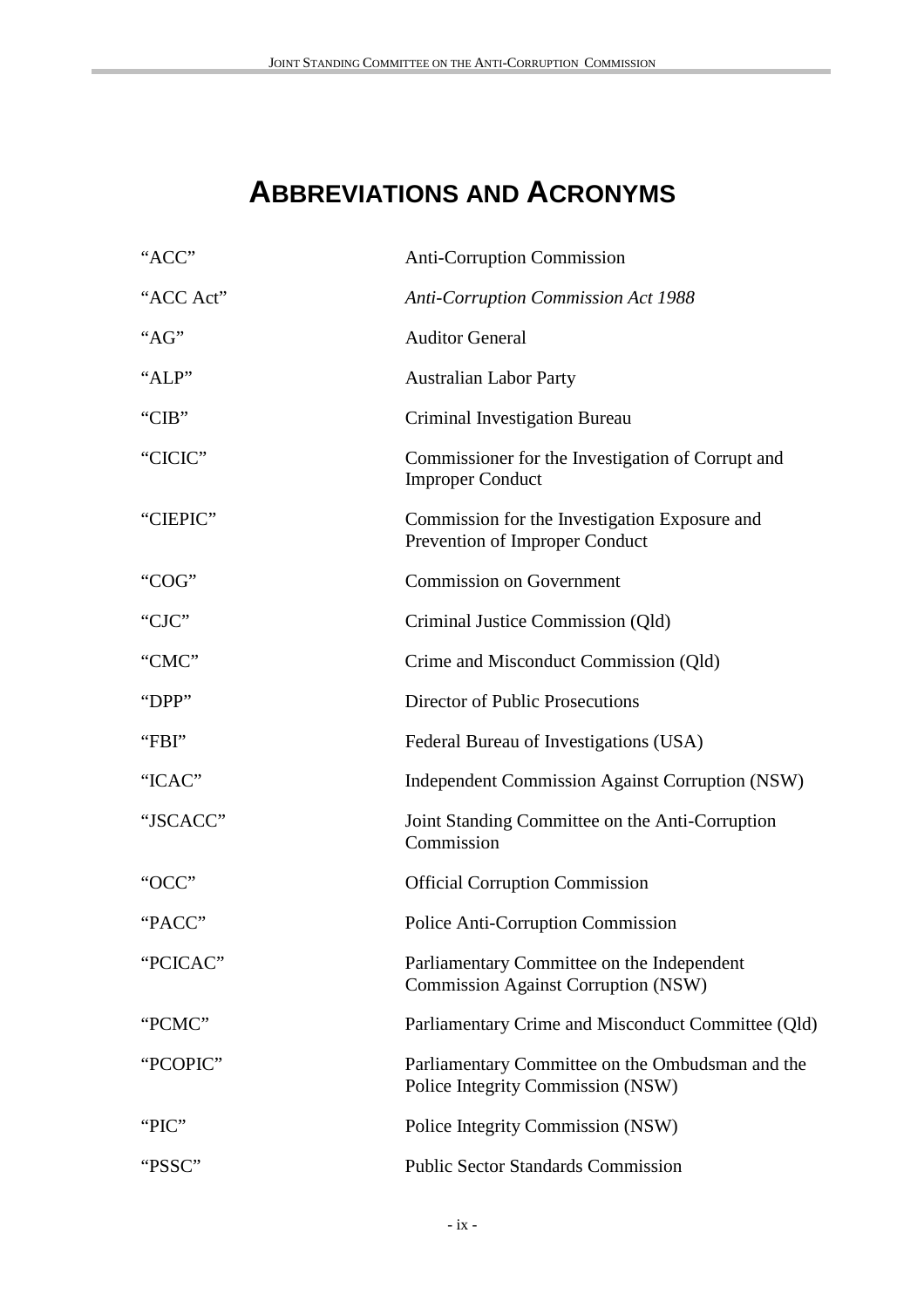| "TAFE"                  | <b>Technical and Further Education</b>                                                                                                     |  |
|-------------------------|--------------------------------------------------------------------------------------------------------------------------------------------|--|
| "WAPS"                  | <b>Western Australian Police Service</b>                                                                                                   |  |
|                         | <b>GLOSSARY</b>                                                                                                                            |  |
| "Ombudsman"             | means the Parliamentary Commissioner for<br>Administrative Investigations.                                                                 |  |
| "Royal Commission"      | means the Royal Commission Into Whether There Has<br>Been Any Corrupt or Criminal Conduct by Western<br><b>Australian Police Officers.</b> |  |
| "Wood Royal Commission" | means the Royal Commission into the New South<br>Wales Police Service.                                                                     |  |
| "Fitgerald Inquiry"     | means the Commission Inquiry Into Possible Illegal<br>Activities and Associated Police Misconduct (Qld)                                    |  |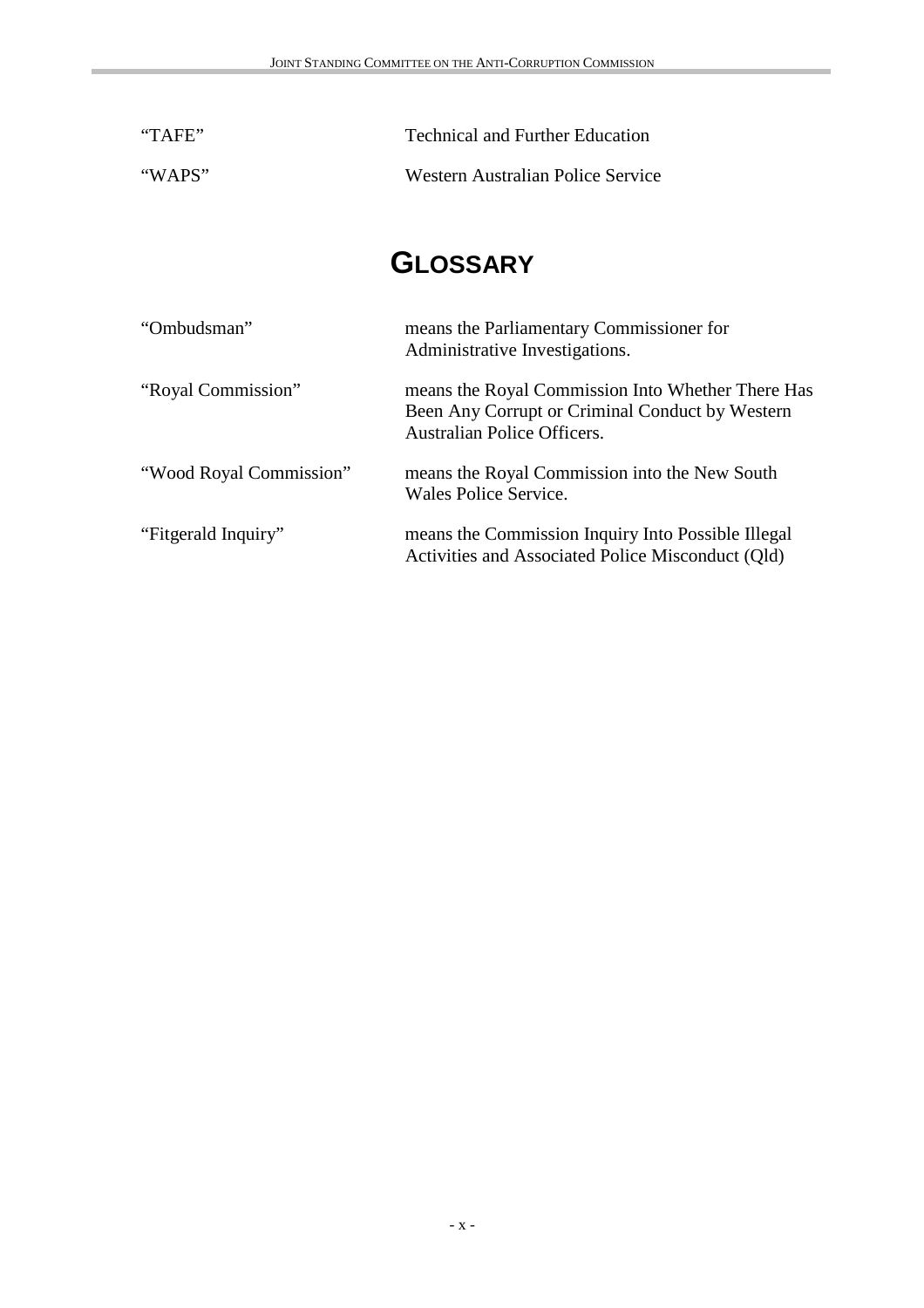## **RECOMMENDATIONS**

The Committee recommends:

#### **Recommendation 1.**

That the definition of criminal conduct be expanded to include all sections of the Criminal Code.

The Committee recommends:

#### **Recommendation 2.**

That the ACC be reconstituted as a public sector integrity authority and renamed, with responsibility for investigating all criminal conduct as well as corruption and serious improper conduct as currently defined in the *Anti-Corruption Commission Act 1988.*

The Committee recommends:

#### **Recommendation 3.**

That the public sector integrity authority have the power to act on its own motion, both reactively and proactively in the light of its own experience and knowledge.

The Committee recommends:

#### **Recommendation 4.**

That the public sector integrity authority play an active role in the ethics and integrity education of public officers including police. This should include design of courses as well as participation in their delivery. The public sector integrity authority should seek to be involved in relevant courses offered by TAFE and universities.

The Committee recommends:

#### **Recommendation 5.**

That the public sector integrity authority's jurisdiction should not be expanded to include investigation of organised crime.

The Committee recommends:

#### **Recommendation 6.**

That the hierarchy of investigations contained in the *Anti-Corruption Commission Act 1988* be retained.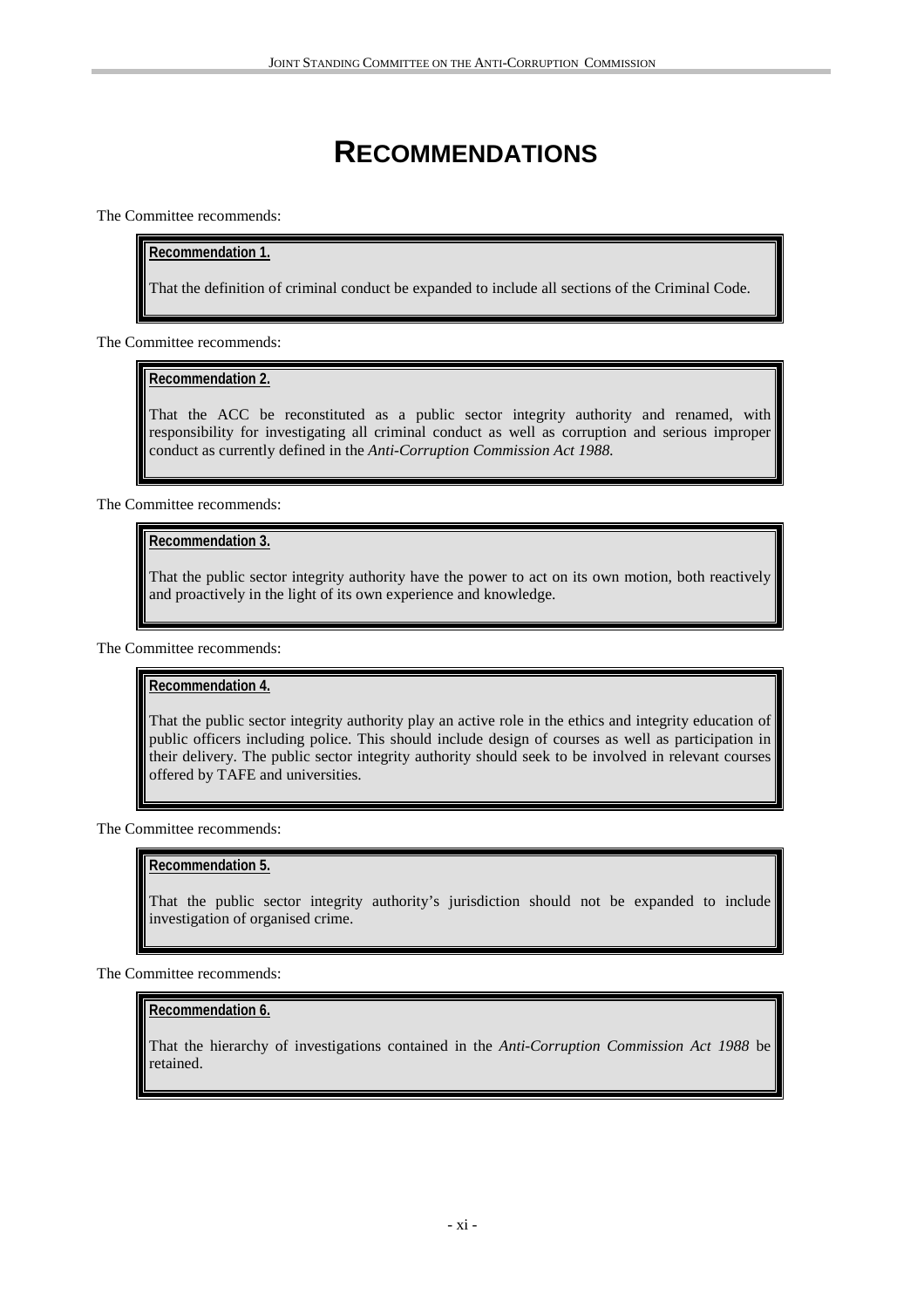The Committee recommends:

#### **Recommendation 7.**

That the right of a complainant to seek a review of a decision not to take a matter any further be retained subject to the request being able to be refused if the application is frivolous, vexatious or not made in good faith. A refusal on the foregoing grounds should be able to be made the subject of a complaint to the Parliamentary Inspector proposed at Recommendation 17.

The Committee recommends:

#### **Recommendation 8.**

That the Special Investigator be able to conduct public hearings. This power should be exercised only with the written non-delegable authority of the Commissioners.

The Committee recommends:

#### **Recommendation 9.**

That the legislation provide a presumption that special investigation hearings be conducted in private.

The Committee recommends:

#### **Recommendation 10.**

That the full provisions of the *Royal Commission Act 1968* which protect the rights of those against whom allegations are made should be applied to public hearings conducted by a Special Investigator.

The Committee recommends:

#### **Recommendation 11.**

- (a) That the powers currently possessed by the ACC to compel evidence from any person for preliminary inquiries should be acquired for investigations by the public sector integrity authority.
- (b) The powers of the public sector integrity authority to compel evidence at preliminary inquires be restricted to requiring public officers to provide information or documents.
- (c) That any public officers or persons giving information to a public sector integrity authority investigator have the right to be accompanied by a legal practitioner.

The Committee recommends:

#### **Recommendation 12.**

That the public sector integrity authority be comprised of a full-time Commissioner who shall be Chairman and two part-time Commissioners. One Commissioner should be a former judge or eligible for appointment as a judge and one Commissioner should have a background or experience in civil liberties or human rights.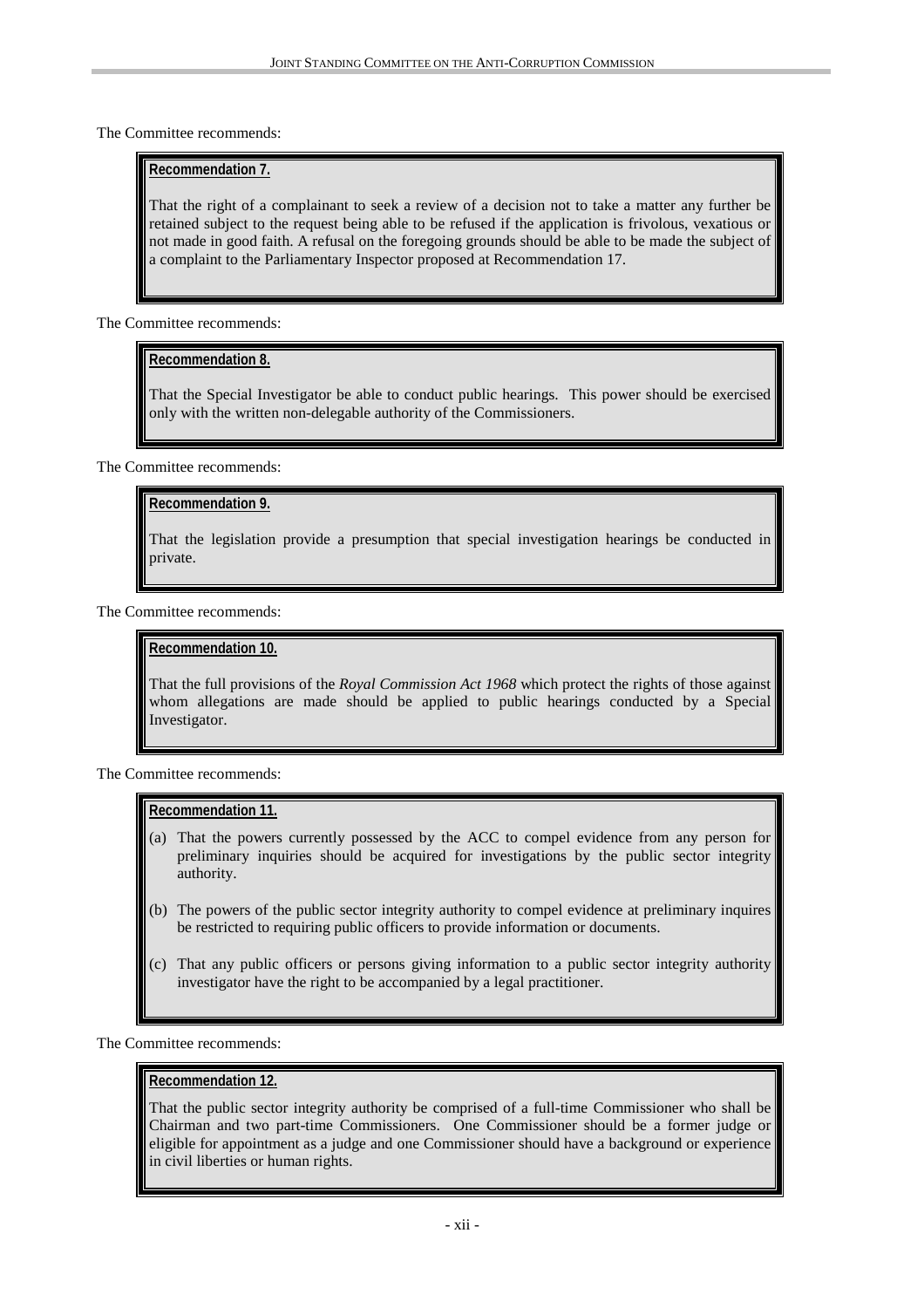The Committee recommends:

#### **Recommendation 13.**

That the functions of the Commissioners of the public sector integrity authority should not include conducting investigations.

The Committee recommends:

#### **Recommendation 14.**

- 1. That the public sector integrity authority be comprised of two divisions of investigation:
- (a) a police integrity investigations division with responsibility for investigating allegations against police officers;
- (b) a division with responsibility for investigating allegations against other public officers.
- 2. That each division be headed by a director which should be a statutory position answering directly to the Chairman of the Commission.

The Committee recommends:

#### **Recommendation 15.**

That the public sector integrity authority operate a witness protection scheme which will service the police force and other law enforcement bodies as well as its own requirements.

#### The Committee recommends:

#### **Recommendation 16.**

That the legislation constituting the public sector integrity authority should not diminish parliamentary privilege.

The Committee recommends:

#### **Recommendation 17.**

That a position of Parliamentary Inspector of the public sector integrity authority be created to provide operational accountability. The Parliamentary Inspector will have access to operations and operational information and report to the Parliament through a standing committee.

The Committee recommends:

#### **Recommendation 18.**

That prohibition on publication of the fact that a matter is being considered by the ACC in section 54 of the *Anti-Corruption Commission Act 1988* be repealed.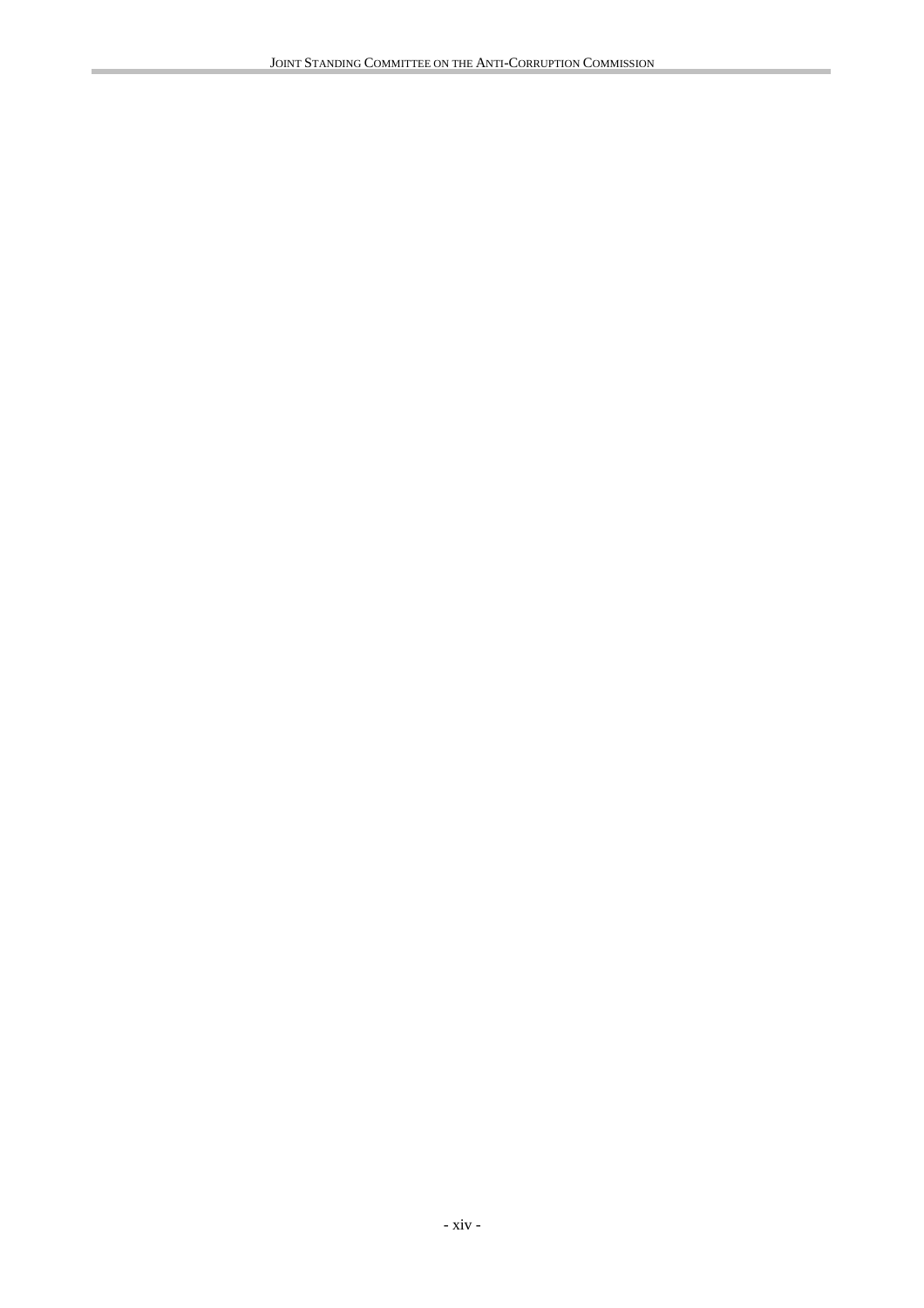## **MINISTERIAL RESPONSE**

Standing Order 277(1) of the Standing Orders of the Legislative Assembly states that:

*A report may include a direction that a Minister in the Assembly is required within not more than three months, or at the earliest opportunity after that time if the Assembly is adjourned or in recess, to report to the Assembly as to the action, if any, proposed to be taken by the Government with respect to the recommendations of the Committee.*

Accordingly, the Joint Standing Committee on the Anti-Corruption Commission therefore directs that the Premier respond to the recommendations.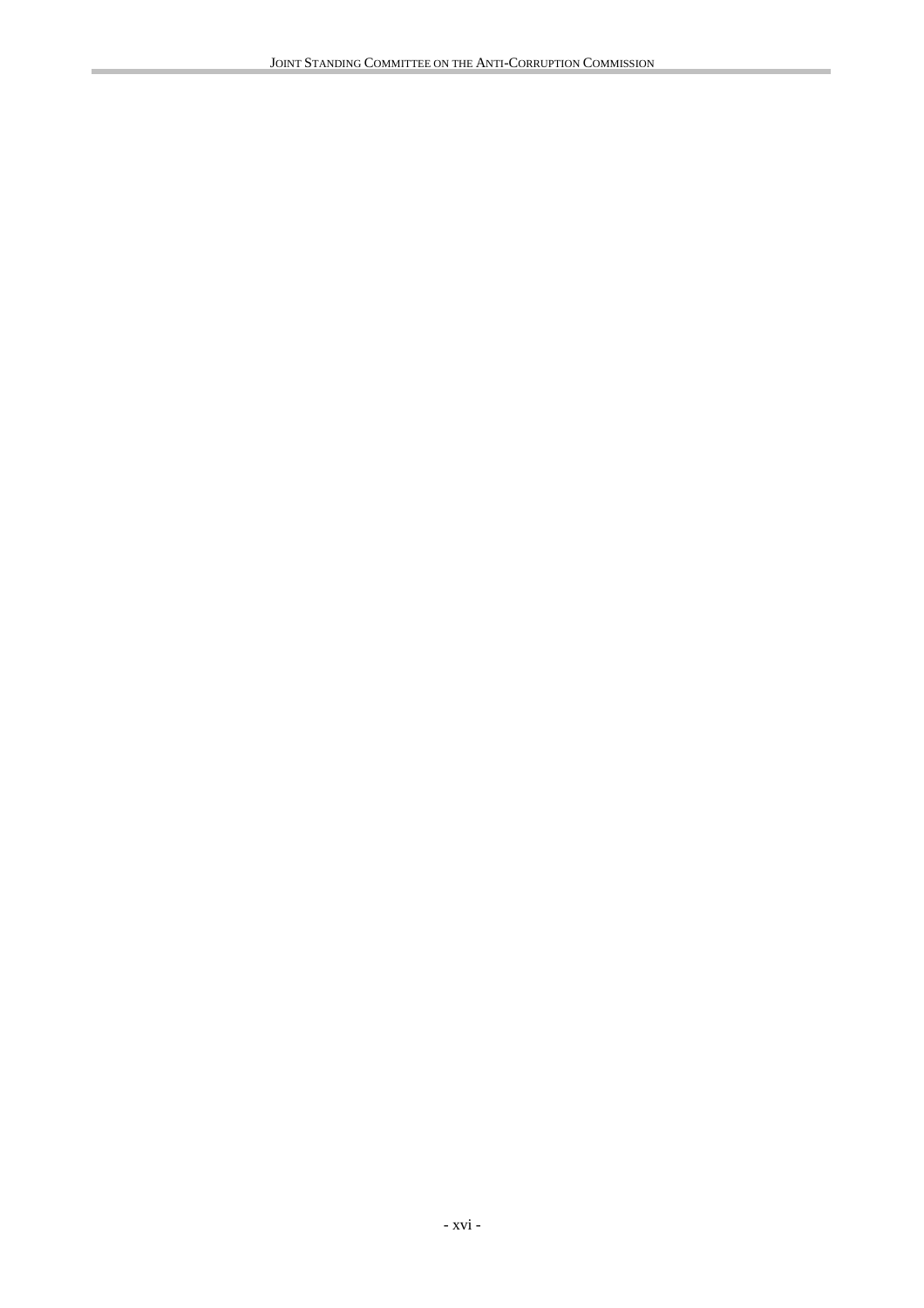## **CHAPTER 1 INTRODUCTION**

### **1.1 PURPOSE OF THIS REPORT**

In August 2002, the JSCACC resolved to consider the issue of Integrity within the Public Sector and prepare a series of Discussion Papers to be tabled in the Parliament of Western Australia. The Discussion Papers would deal with the following topics:

- ! Review of the *Anti-Corruption Commission Act 1988*;
- **Exercise** Review of Regulatory Agencies;
- Ethics Education in the Public Sector;
- ! Integration of Oversight Agencies; and the
- ! Role of the Parliamentary Committee.

### **1.2 CONDUCT OF THE INQUIRY**

 $\frac{1}{1}$ 

The JSCACC advertised the inquiries and called for public submissions. $1$  To date, eleven submissions have been received from individuals and governments agencies and other groups. These submissions address the issues in one or more of the Discussion Paper topics.

It has not been possible to fully develop all of the many issues raised within the submissions which are broader than covered in this report. However, the JSCACC has read all of the submissions and will attempt to address issues that impact on the Discussion Paper topics.

In October 2002, the JSCACC attended a conference in Brisbane entitled *Reconstructing 'The Public Interest' in a Globalising World; Business, the Professions and the Public Sector.* The JSCACC also took the opportunity to hold briefings with the Crime and Misconduct Commission (CMC) and the Parliamentary Crime and Misconduct Committee (PCMC) whilst in Brisbane. Following the Conference, the JSCACC travelled to Sydney and held further briefings with the following oversight bodies and parliamentary committees (both Members and staff):

- Police Integrity Commission (PIC);
- ! NSW Parliamentary Committee on the Independent Commission Against Corruption;
- ! NSW Parliamentary Committee on the Ombudsman and the Police Integrity Commission; and the
- ! Independent Commission Against Corruption (ICAC).

Advertisement calling for submissions appeared in the *West Australian* newspaper on Saturday 28 September 2002 and in the *Weekend Australian* on 28-29 September 2002.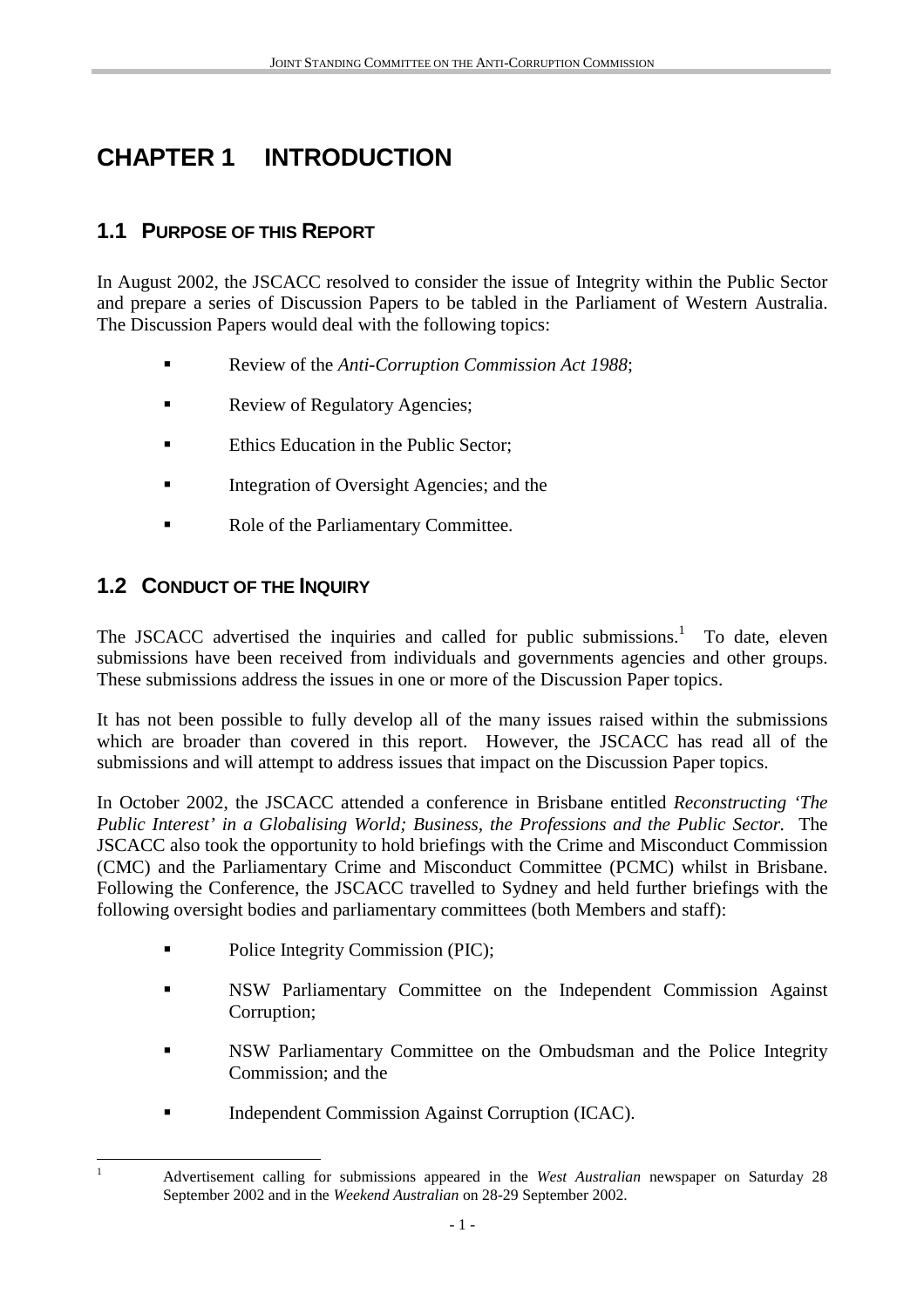The discussions proved to be invaluable in not only giving the JSCACC an overview of the operation of these bodies and committees but an opportunity to discuss issues that the JSCACC was examining in its series of Discussion Papers.

### **1.3 ROYAL COMMISSION INQUIRY**

The Royal Commission released a Discussion Paper in October 2002 that called for submissions on the issue of external oversight of the Western Australian police service. It was intended that the submissions would be received and discussed within a number of group consultation meetings (Round Table Conferences). The first Round Table Conference conducted sessions under the topic headings jurisdiction, structure, powers and oversight and gave attention to the following matters:

- An examination of the legislative framework of the ACC and the Ombudsman;
- ! The relationship of the ACC and Ombudsman with the Internal Affairs Unit of the Western Australian Police Service (WAPS), the Professional Standards Portfolio, and WAPS itself;
- The current mechanisms for external oversight by the ACC and the Ombudsman and their adequacy; and
- ! The potential for a new model for corruption investigation in WA.

The JSCACC understands that the Royal Commission intends to conduct an additional three Round Table Conferences during 2003.

### **1.4 CURRENT INQUIRY**

It was originally intended that the JSCACC's first Discussion Paper would review ACC Act. The JSCACC was of the view, that this paper would generate comment and consideration of the provisions of the Act with a view to examining the provisions in some detail and considering improvements.

Due the circumstance of the Royal Commission inquiry considering some of the issues that would be the subject of the JSCACC Discussion Papers, the JSCACC considered that it would be timely and appropriate for the JSCACC to consider a wider range of issues in its first Report to ensure that it was both topical and relevant.

This current Report now considers a number of issues and makes considered recommendations.

### **1.5 INQUIRY PARAMETERS**

This Report examines issues including:

! the background to the Anti-Corruption Commission and external oversight of the police;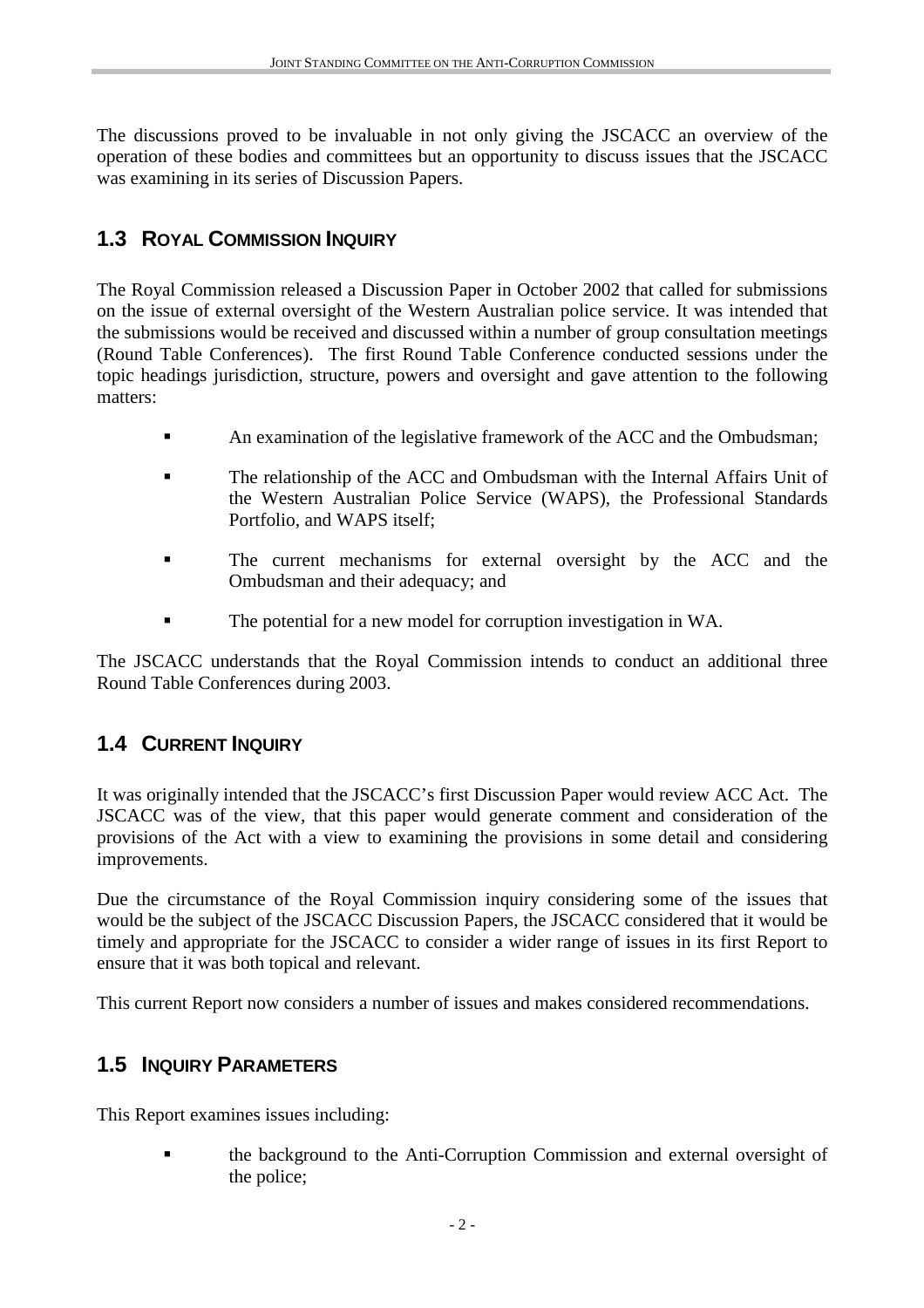- ! the jurisdiction of the proposed public sector integrity authority and the Criminal Code;
- ! powers including public hearings and the power to compel evidence;
- ! the structure of an integrity authority; and
- ! the accountability of an integrity authority.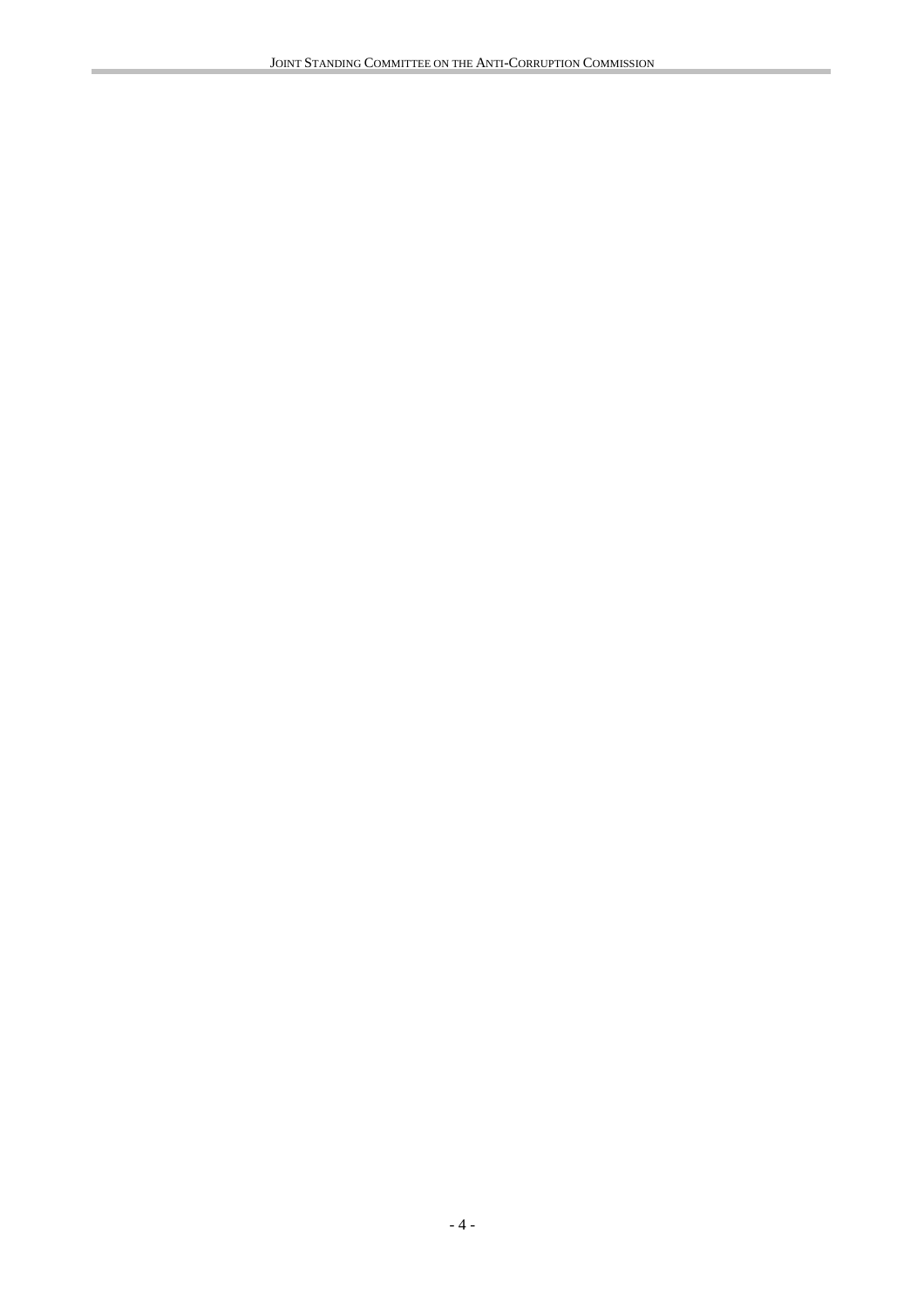## **CHAPTER 2 BACKGROUND**

### **2.1 THE ANTI-CORRUPTION COMMISSION AND EXTERNAL OVERSIGHT OF THE POLICE**

The ACC is one of two bodies with responsibility for external operational oversight of police in Western Australia. The other is the Ombudsman.

The creation of the ACC in 1996 as an organisation whose mission included an explicit reference to the external oversight of police was the outcome of the convergence of two distinct schools of thought, that:

- there should be a body external to the police force to deal with complaints about the behaviour of police; and
- ! there should be a powerful body with overarching responsibility for detecting and investigating corruption across the public sector.

The jurisdiction of the ACC is to investigate and report on corruption, criminal conduct or serious improper conduct among 140 000 State and local government employees, local government councillors, statutory office holders and members of the Parliament of Western Australia. This includes 5 000 police officers.

The argument for external oversight of police is based on the need for public confidence in the process of dealing with complaints by ensuring that there can be no suggestion that police can go easy on their own. Externality was traditionally resisted by police commissioners and police unions who saw it as a slight on the professional integrity of their organisation. When the ombudsman legislation was first introduced in 1971 the newly elected Tonkin Labor government envisaged that the Ombudsman would be able to investigate complaints against police. However, the Minister for Police in the Tonkin government, Hon. Jerry Dolan, MLC, at the behest of the Commissioner of Police, crossed the floor in the Legislative Council to support a successful opposition amendment to his own government's bill, to exclude police conduct from the jurisdiction of the Ombudsman.<sup>2</sup> The Minister was censured by the ALP but the exclusion endured.

In 1984, a qualified form of externality in the consideration of complaints about police conduct was introduced when the *Parliamentary Commissioner Act 1971* was amended to introduce a degree of oversight of investigations by the police about police. The general function of the Ombudsman is to investigate matters of administration across the public sector but the 1984 amending Act introduced section  $14(1a)$  which provides:  $3$ 

*14(1a) Subject to this Act…the Commissioner (viz. the Ombudsman) shall investigate any action taken by a member of the Police Force or Police Department, whether or not that*

 Hansard, Vol 192, 3 December 1971, p 823. The Minister's vote did not affect the outcome because the government did not have a majority in the House. The amendment was carried 15 votes to 10. The police union had lobbied the opposition to propose the amendment. <sup>3</sup> *Parliamentary Commissioner Act 1971*, section 14(1).

 $\frac{1}{2}$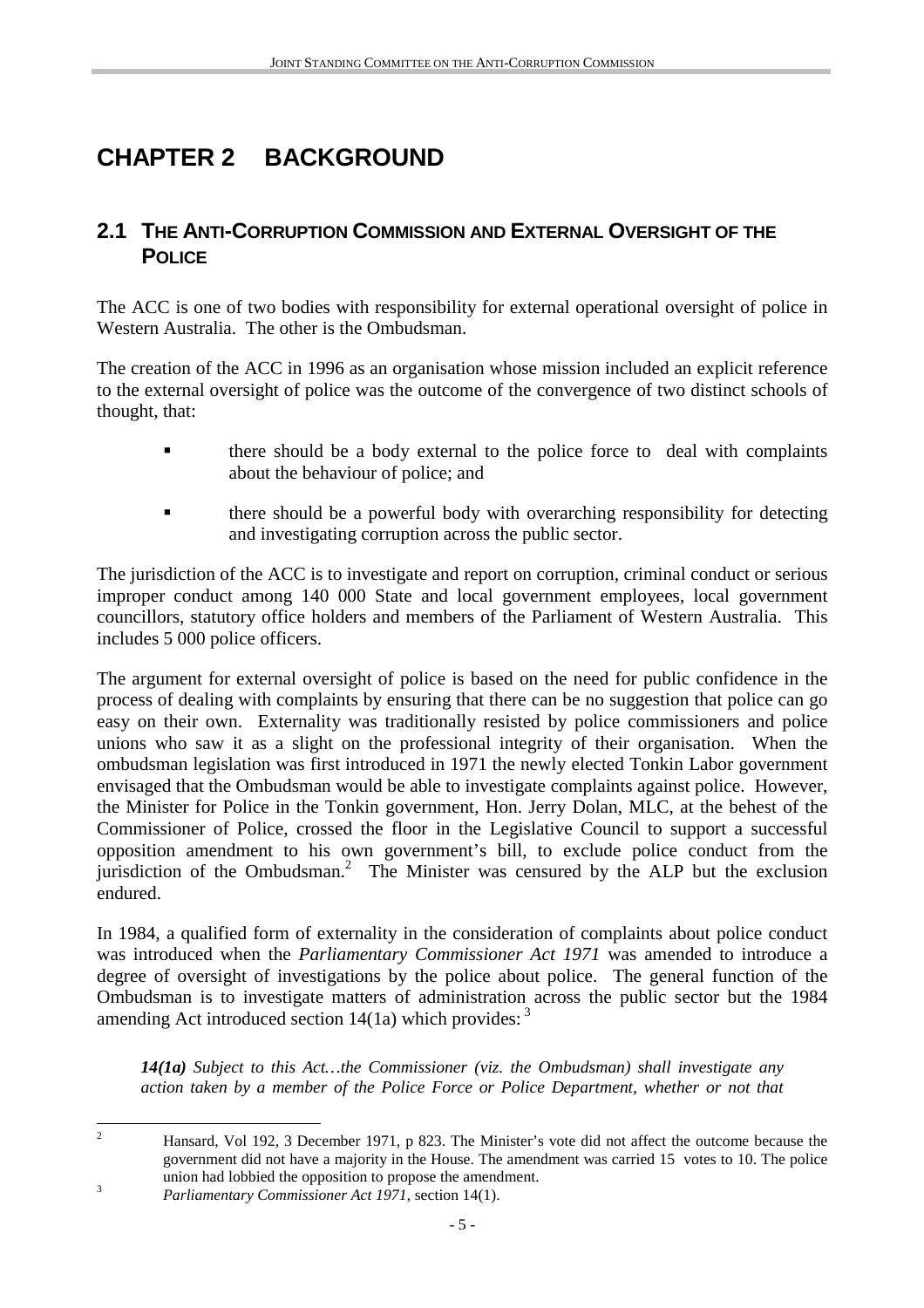*action relates to a matter of administration, where that action was, or purported to be, done in the exercise of, or in connection with or incidental to the exercise of, that members powers, duties or functions as a member of the Police Force or Police Department.*

*Provided that the Parliamentary Commissioner (viz. the Ombudsman) shall not investigate such action until the Commissioner has had a reasonable opportunity to conduct his own investigation into such action.*

The external oversight of police created by this device is grafted onto the Ombudsman's primary role, viz. investigating matters of administration and is qualified by the fact that, although complaints can be received by either the police or the Ombudsman, the police have the first opportunity to investigate it.

In 1996, the Legislative Council Select Committee on the Western Australian Police Service reported that the system of external oversight by the Ombudsman should be replaced by a Police Anti-Corruption Commission (PACC) which would have the powers of a Royal Commission.<sup>4</sup> The Select Committee's recommendation was published on the same day that the bill to create the ACC was introduced into the Parliament.

The bill to establish the ACC was designed to create a powerful body with responsibility for detecting, investigating and reporting on corruption, criminal conduct and serious improper misconduct across the public sector.<sup>5</sup> Perceptions of corruption and misconduct among politicians and senior officials in the eighties and, particularly after the stock market crash of 1987, imprudent use of public funds culminated in the appointment of the Royal Commission into the Commercial Activities of Government and Other Matters. That Royal Commission's recommendations included the creation of a Commissioner for the Investigation of Corrupt and Improper Conduct (CICIC) which would have been a continuing body to deal with official corruption and misconduct with powers similar to a Royal Commission to compel evidence and conduct public hearings.<sup>6</sup> That proposal would have included police in the jurisdiction but police conduct formed virtually no part in the deliberations that led to the recommendation.

The Court government was chary about a standing Royal Commission. It included the issue of an anti-corruption body in the terms of reference of the Commission on Government (COG) and deferred further consideration of it to consideration of the COG Report. COG reported in December 1995 and recommended the establishment of a Commission for the Investigation, Exposure and Prevention of Improper Conduct (CIEPIC).<sup>7</sup> COG had given more attention to police matters than the Royal Commission into the Commercial Activities of Government and Other Matters and this was reflected in the detail of the recommendation for CIEPIC. Police were included in its jurisdiction and a full-time Deputy Commissioner was proposed who would be responsible for oversight of investigation of complaints against police. Like the CICIC the organisation proposed by COG was essentially a standing Royal Commission.

 $\frac{1}{4}$ Legislative Council, Report of the Select Committee on the WA Police Service, Terms of Reference 3,

June 1996, pp 107-111. <sup>5</sup> *Official Corruption Commission Amendment Act 1996*. <sup>6</sup>

Royal Commission into the Commercial Activities of Government and Other Matters, 1992, pp 4-23-4-26 and Appendix 2 1-6.

Commission on Government, Report No 2, pp 80-103 and 246-252.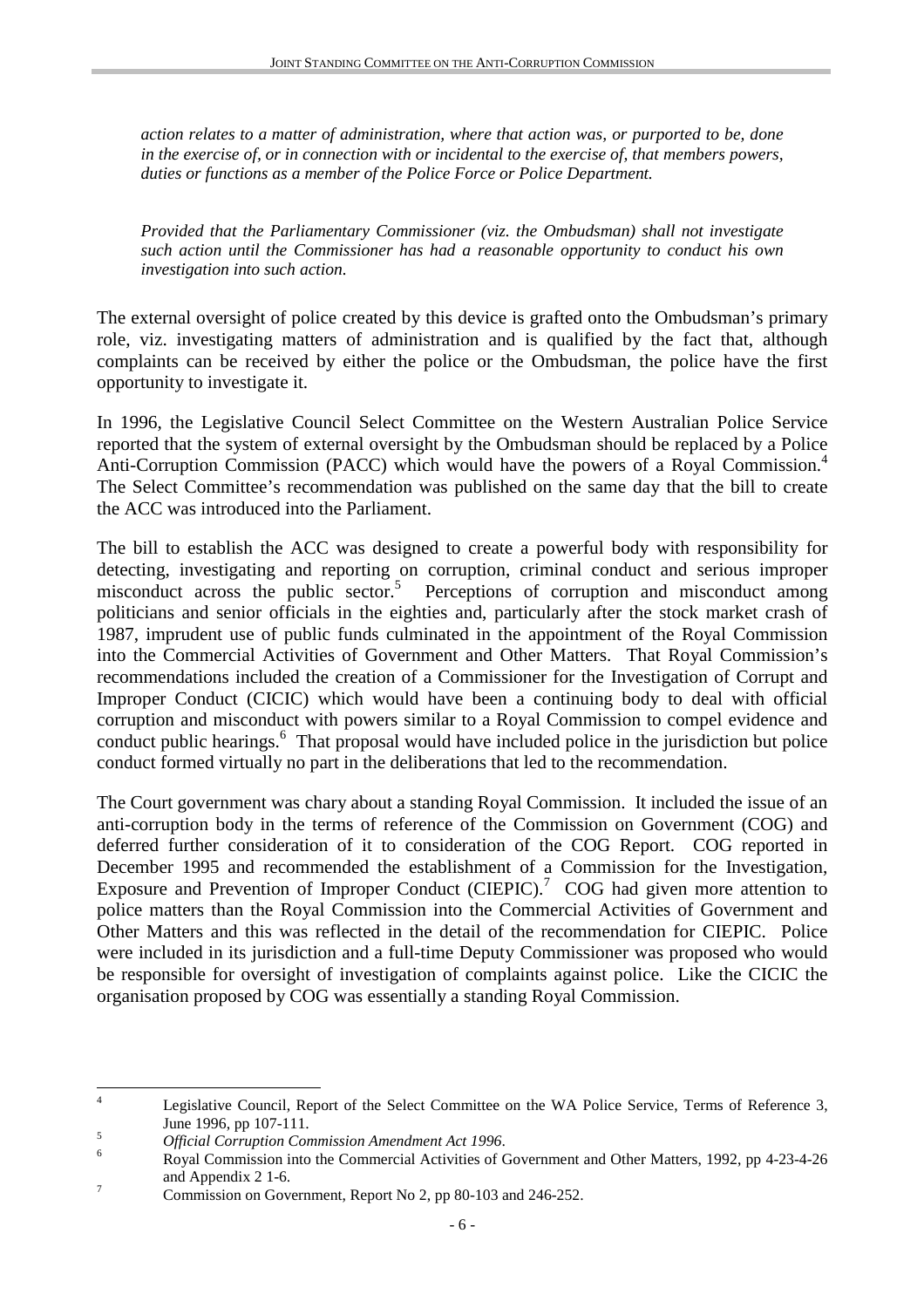When the government did legislate in 1996 it introduced amendments to the *Official Corruption Commission Act* that were so substantial that a new body, the ACC, was created and the Act itself was renamed as the *Anti-Corruption Commission Act 1988*.

Although the deliberations that led to the creation of the ACC had been more concerned with political corruption than police corruption, by the time the bill emerged in the Parliament the publication of the Legislative Council report had raised the profile of the issue of investigation of allegations against police. The government was at pains to emphasise that the jurisdiction of the ACC included police. The opposition moved amendments to create a division within the ACC with responsibility for matters concerning police. The government sought to put the question of police falling within the scope of the ACC beyond doubt by sponsoring an amendment to redraft the long title of the Act into its current form:

*An ACT to provide for an Anti-Corruption Commission to receive or initiate allegations of corruption, or of criminal or improper conduct of certain kinds, against police officers and other public officers and certain other people, to provide for the way in which such allegations are to be inquired into, investigated or otherwise dealt with, and for related purposes.*

The bill certainly achieved that aim. Police matters have been a major part of the ACC's concerns from its inception. The three special investigations that have been appointed were into the conduct of police officers. Moreover, although only about half the matters that come before the ACC concern the police<sup>8</sup> the public controversy and litigation that the ACC and its special investigators have become involved in has invariably concerned police matters.

The ACC Act falls a long way short of establishing a standing Royal Commission. That was the government's intention. By the time the bill was debated there were three proposals for anticorruption bodies that would have included police within their scope, and have the capacity to compel evidence and conduct public hearings. They were the Royal Commission's proposal for a CICIC, COG's more detailed proposal for a CIEPIC and most recently the Legislative Council's PACC. In his second reading speech the then Premier dismissed these proposals *with respect*. He cited the Royal Commission into the New South Wales Police Service (Wood Royal Commission) which recommended that the continuing body with responsibility for operational oversight of police should have the principal function of assembling admissible evidence to secure prosecutions rather than being *of the genus of a standing Royal Commission.<sup>9</sup>*

The JSCACC concurs with the then Premier on this question.

The ACC Act does gives the ACC power to appoint special investigators who have the authority of a Royal Commission to compel evidence, but not that to conduct public hearings. Special investigations are not conducted by the ACC Commissioners, but by senior lawyers with specific terms of reference and a finite life. The ACC also has the power to recommend the establishment of a Royal Commission and its Terms of Reference.

The essential nature of the ACC is often misrepresented or misunderstood. It is conceived of as an investigatory body which will investigate an allegation and send its conclusions to the Director of Public Prosecutions if it believes criminal prosecution is warranted and/or to a public sector disciplinary authority such as the Commissioner of Police if it believes the investigation has

 8 ACC, Annual Report 2001-200, p. 21.

 $\overline{Q}$ Hansard, Vol 333, Legislative Assembly, 19 June 1996, p 2867.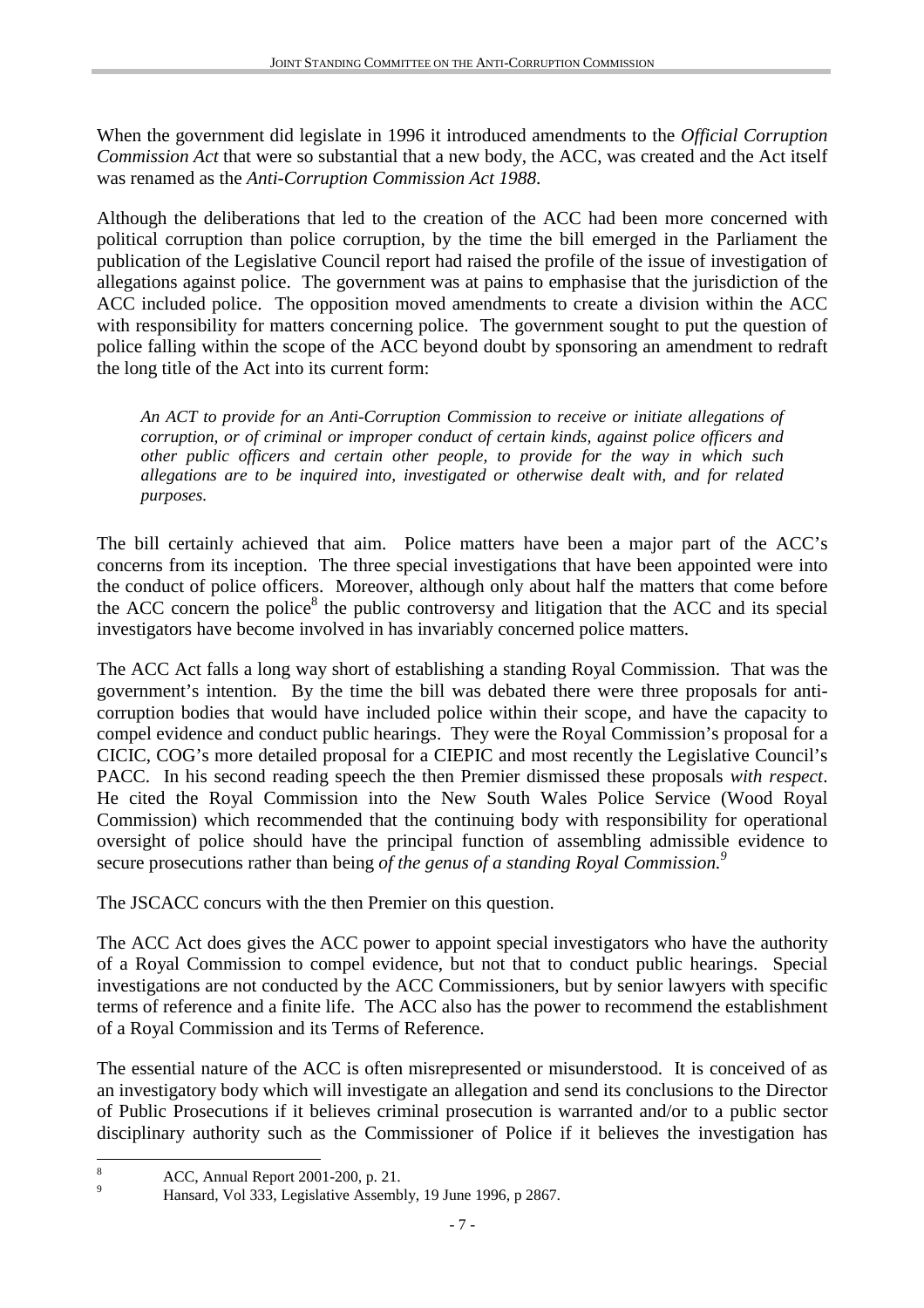disclosed misconduct. The ACC has expressed frustration to the JSCACC because investigations have provided evidence on what they believe to be criminal conduct but which cannot satisfy the criminal onus of proof. They have sought power to conduct public hearings so that the public may be informed *of the things that are occurring.'*<sup>10</sup>

The power to expose which the ACC has sought is also a power to punish and the JSCACC's recommendations on this proposed power are reported at Chapter Four.

 $10$ 

O'Connor, Terry, Evidence, 5 May 2000, JSCACC, 10<sup>th</sup> Report, p 44.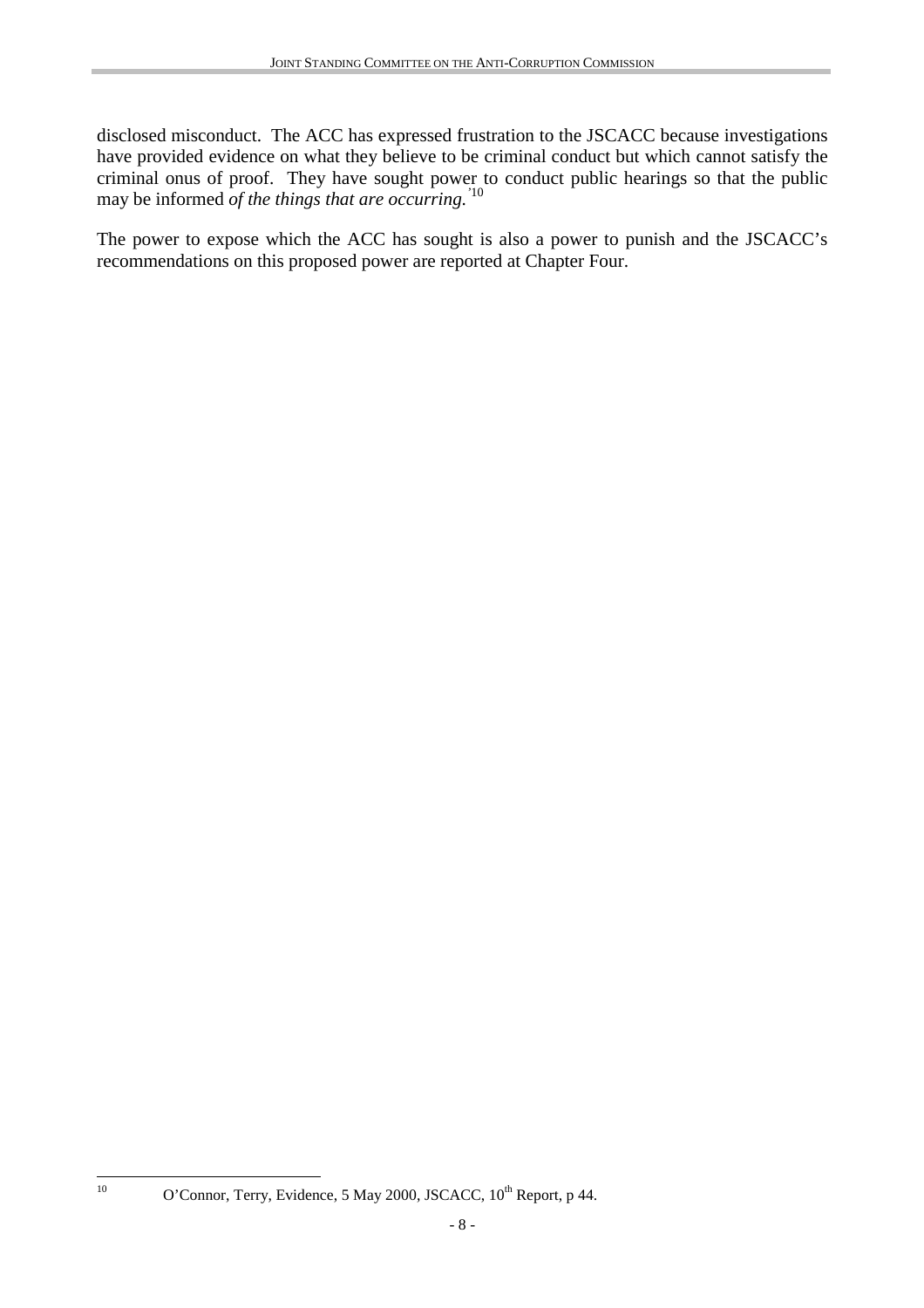### **CHAPTER 3 THE JURISDICTION OF THE PUBLIC SECTOR INTEGRITY AUTHORITY & THE CRIMINAL CODE**

Corruption is essentially an economic offence. The statutory definition of the jurisdiction of the ACC extends it to criminal conduct, which is a number of offences from the Criminal Code enumerated in a Schedule to the  $\angle$ ACC Act.<sup>11</sup> They can be characterised as crimes against property. They do not include crimes against the person. For example, assault, which might be a complaint against police (or another public officer such as a prison officer) in an allegation of excessive use of force, is not within the jurisdiction of the ACC.

Conduct by a police officer, which precipitates complaints of 'non-scheduled' criminal offences, may well also constitute serious improper conduct and hence fall within the jurisdiction of the ACC under that head. But the complainant in the matter of a non-scheduled offence will still be at disadvantage relative to a complainant in a scheduled matter because the ACC is able investigate a scheduled offence with a view to reporting to the DPP and securing a criminal prosecution. The disadvantage of a complainant in an allegation of conduct, which constitutes a non-scheduled criminal offence, is ameliorated by the existence of the Ombudsman's specific, but qualified, jurisdiction to investigate any action taken by a member of the Police Force.<sup>12</sup> This creates an overlap of jurisdiction because any action taken by a member of the Police Force will include any breach of the ACC's scheduled offences by a police officer. A protocol between the ACC and the Ombudsman provides a practical line of demarcation and a means of managing the overlapping jurisdiction.

The Ombudsman retains exclusive jurisdiction for external oversight in relation to the residual non-scheduled offences. An investigation by the Ombudsman into, *inter alia*, an allegation of a non-scheduled offence has the powers of a Royal Commission including that to compel evidence, which an ACC investigator does not possess, but can investigate a police matter only after the Commissioner of Police has been given a prescribed time to investigate it. This protection of the Commissioner of Police's autonomy is weakened for scheduled offences that are investigated by the Ombudsman. The Ombudsman can investigate an allegation, which has been referred to her by the ACC.

*whether or not the Commissioner of Police has had a reasonable opportunity to investigate the matter to which the allegation relates.*<sup>13</sup>

The JSCACC can see no reason why the powers available to investigate breaches of the Criminal Code enumerated in the schedule of the ACC Act should be any different from those available to deal with non-scheduled offences.

The Committee recommends:

#### **Recommendation 1.**

That the definition of criminal conduct be expanded to include all sections of the Criminal Code.

 $11$ 

<sup>&</sup>lt;sup>11</sup> Anti-Corruption Commission Act 1988, sections 3(1), 13(1)(a)(iii), Sch.1.<br><sup>12</sup> Parliamentary Commissioner Act 1971, section 14 (1a). See also pages 3-4 herein.<br><sup>13</sup> Anti-Corruption Commission Act 1988, section 28(3).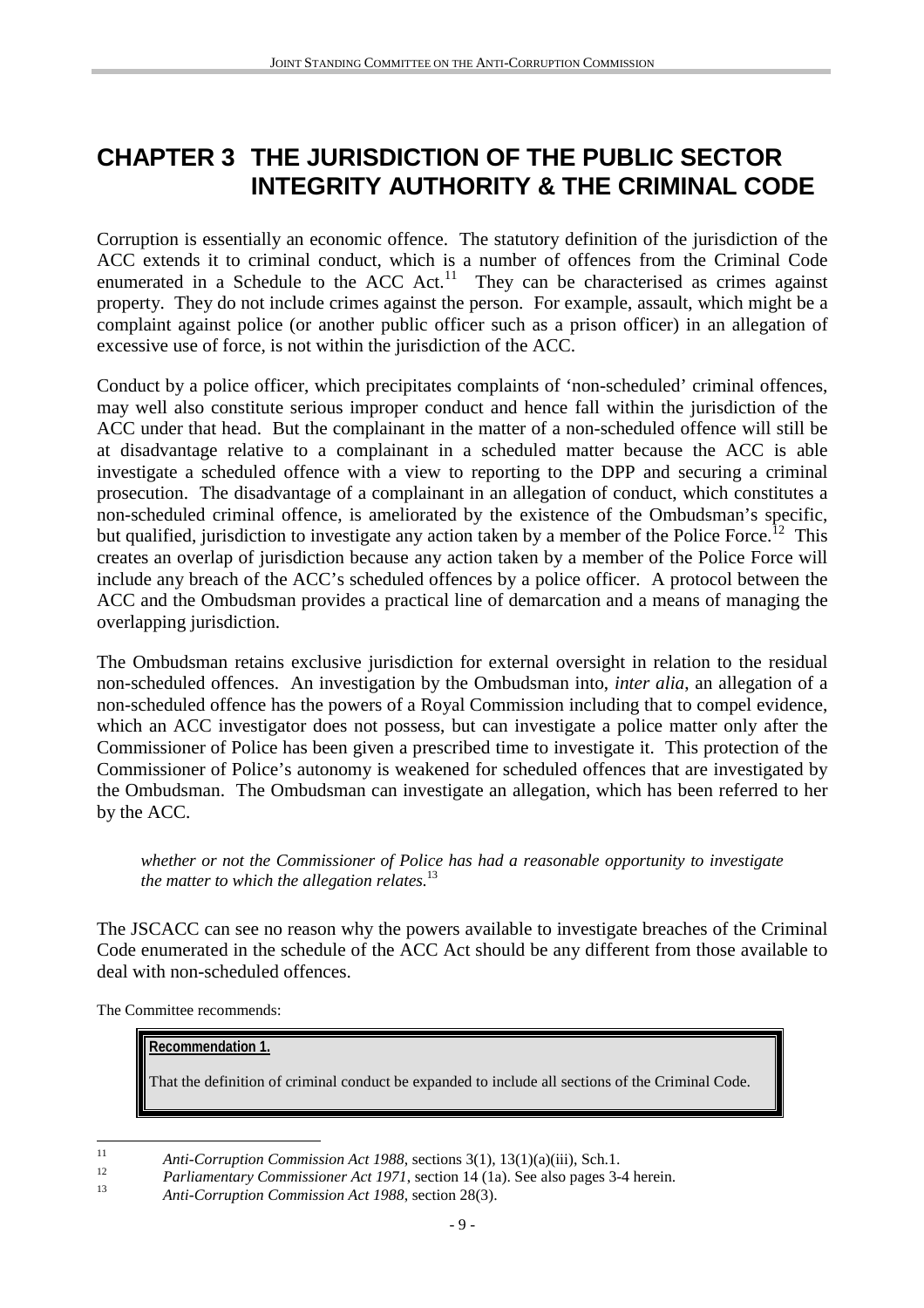### **3.1 THE ALLOCATION OF RESPONSIBILITY FOR INVESTIGATING CORRUPTION AND CRIMINAL AND SERIOUS IMPROPER CONDUCT IN THE POLICE AND OTHER PORTIONS OF THE PUBLIC SECTOR**

About half the work of the Ombudsman is police matters and has been discharged with conspicuously less controversy and litigation than the ACC's conduct of its police responsibilities notwithstanding the qualifications on the Ombudsman's powers to investigate police. The JSCACC has considered that the skills and culture appropriate for dealing with the type of complaints that the ACC deals with may be so different to those best suited to dealing with the matters that go to the Ombudsman that the two organisations should be left to develop separately, each with a non-police and police component. However it has concluded that the police components of the ACC and Ombudsman's organisations, whose current tasks differ primarily on which sections of the Criminal Code their jurisdiction and practice is derived from, would benefit by being in the same organisation.

The JSCACC has concluded that due to:

- ! the desirability of a commonality of powers for investigators exercising external oversight of police irrespective of which section of the Criminal Code they might be concerned with; and
- ! the desirability of one organisation having responsibility for exercise of external oversight of police in respect of all sections of the Criminal Code.

The police oversight functions currently exercised by the ACC and the Ombudsman should be combined in one organisation.

If it is accepted that the police oversight functions currently exercised by the ACC and the Ombudsman should reside in one organisation there are two models for reorganising the allocation of responsibilities for investigating corruption, criminal conduct and serious improper conduct in the police and other portions of the public sector.

### **MODEL 1**

#### **Split the ACC into police and non-police focussed organisations leaving the Ombudsman's organisation as it is now, minus the police oversight functions which are assigned along with the ACC's police functions to a new police oversight body**.

This option creates three organisations where now there are two. Moreover, as well as the ACC and the Ombudsman there are the Auditor General and the Commissioner for Public Sector Standards who exercise forms of external oversight of the public sector and are independent agencies under the ACC Act.

The Chairman of the ACC has given evidence to the JSCACC that corruption and criminal conduct is no more or less prevalent in the public sector, apart from sections of the police force, than it is in the wider community. He said: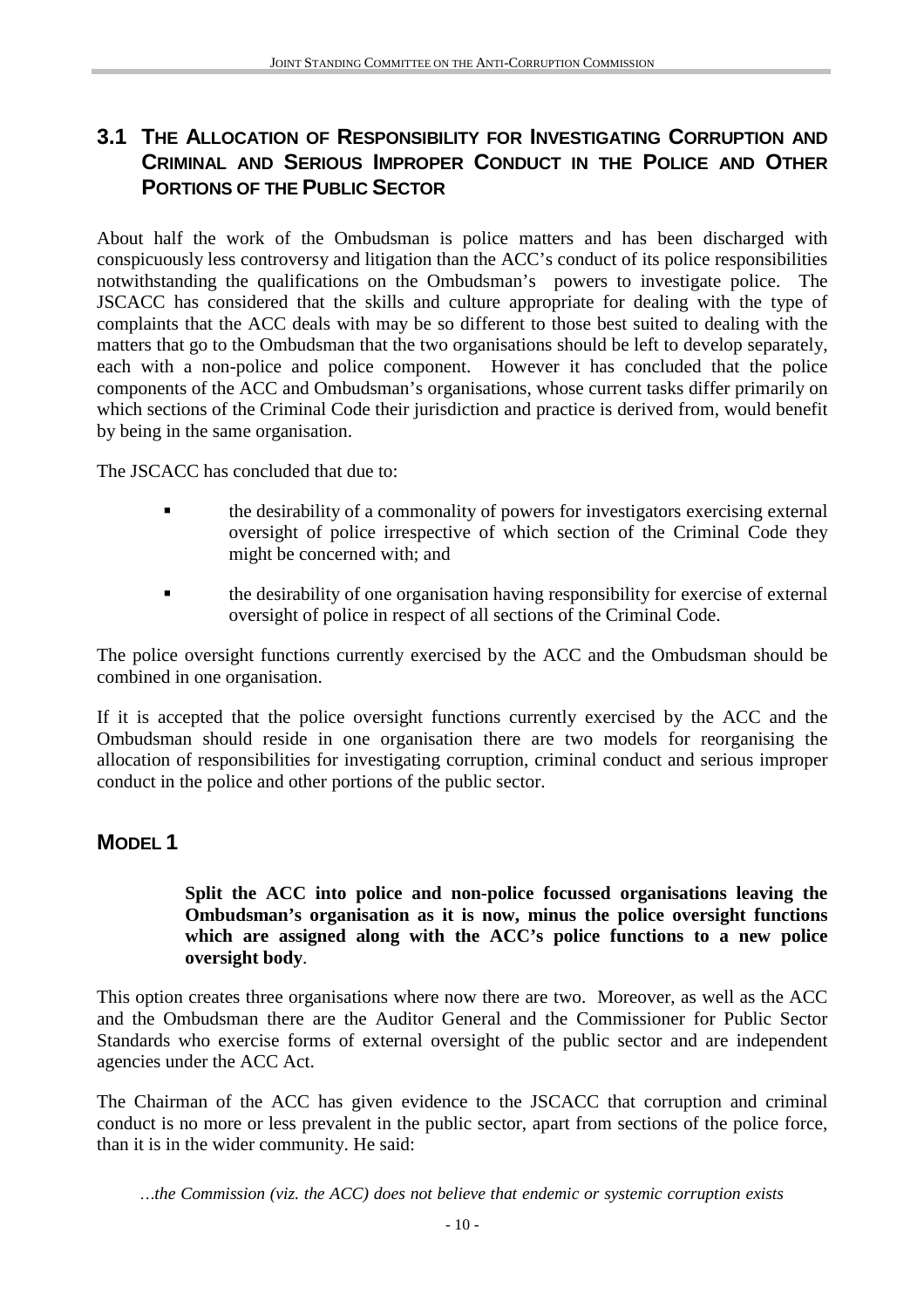*within the public sector. However, the situation is different within the police service. The Commission believes significant problems exist in the police service, mainly centred on the self appointed elite, the detective cohort, or what used to be called the CIB. By and large, the great majority of uniformed officers are hard working and honest people*. 14

The extent of corruption, criminal conduct and serious improper conduct in the Western Australian public sector does not warrant a proliferation of oversight bodies. In particular there is no need for a separate organisation based solely on the non-police jurisdiction of the ACC.

The JSCACC believes that Western Australia can be proud of the honesty and integrity of its public sector. Historically, for example, since responsible government in 1890 billions of dollars worth of mining tenements have been issued in Western Australia, which is the largest mining province in the world, in accordance with laws and procedures in a public sector answerable to the Parliament of Western Australia. In the same period vast sums of wealth have been created by land-use planning decisions made by public officers. In each of these fields there is virtually no serious suggestion of corruption.

The ACC reported 78 allegations of corrupt or criminal conduct in State government departments, apart from police, in 2001-2002.<sup>15</sup> There is no reason why most of these should not be able to be dealt with by the Police Public Sector Investigation Unit, subject to ACC supervision, because the problem of externality does not arise. The investigation of the conduct of a Health Department officer who misuses a departmental credit card should be able to be undertaken by the police without problems of integrity or public confidence in the investigation arising, as readily as it would if the allegation related to an employee of a private hospital.

### **MODEL 2**

**Widen the definition of criminal conduct to include all sections of the Criminal Code and assign the residual police oversight functions now undertaken by the Ombudsman to the ACC, or its successor, leaving the Ombudsman's organisation as it is now, minus the police oversight functions.**

The JSCACC favours this model. It provides an opportunity to reconstitute the ACC as a public sector integrity authority with responsibility for all operational oversight of police and responsibility for corruption and all criminal and serious improper conduct in the wider public sector.

The recommendations for the powers of the reconstituted public sector integrity authority are set out in Chapter Four and the recommendations for the structure at Chapter Five.

The Committee recommends:

#### **Recommendation 2.**

That the ACC be reconstituted as a public sector integrity authority and renamed, with responsibility for investigating all criminal conduct as well as corruption and serious improper conduct as currently defined in the *Anti-Corruption Commission Act 1988*.

 $14$ 

<sup>&</sup>lt;sup>14</sup> O'Connor, Terry, Evidence, 5 May 2000, JSCACC,  $10^{th}$  Report, pp 41-42.<br>ACC, Annual Report 2001-2002, p 24.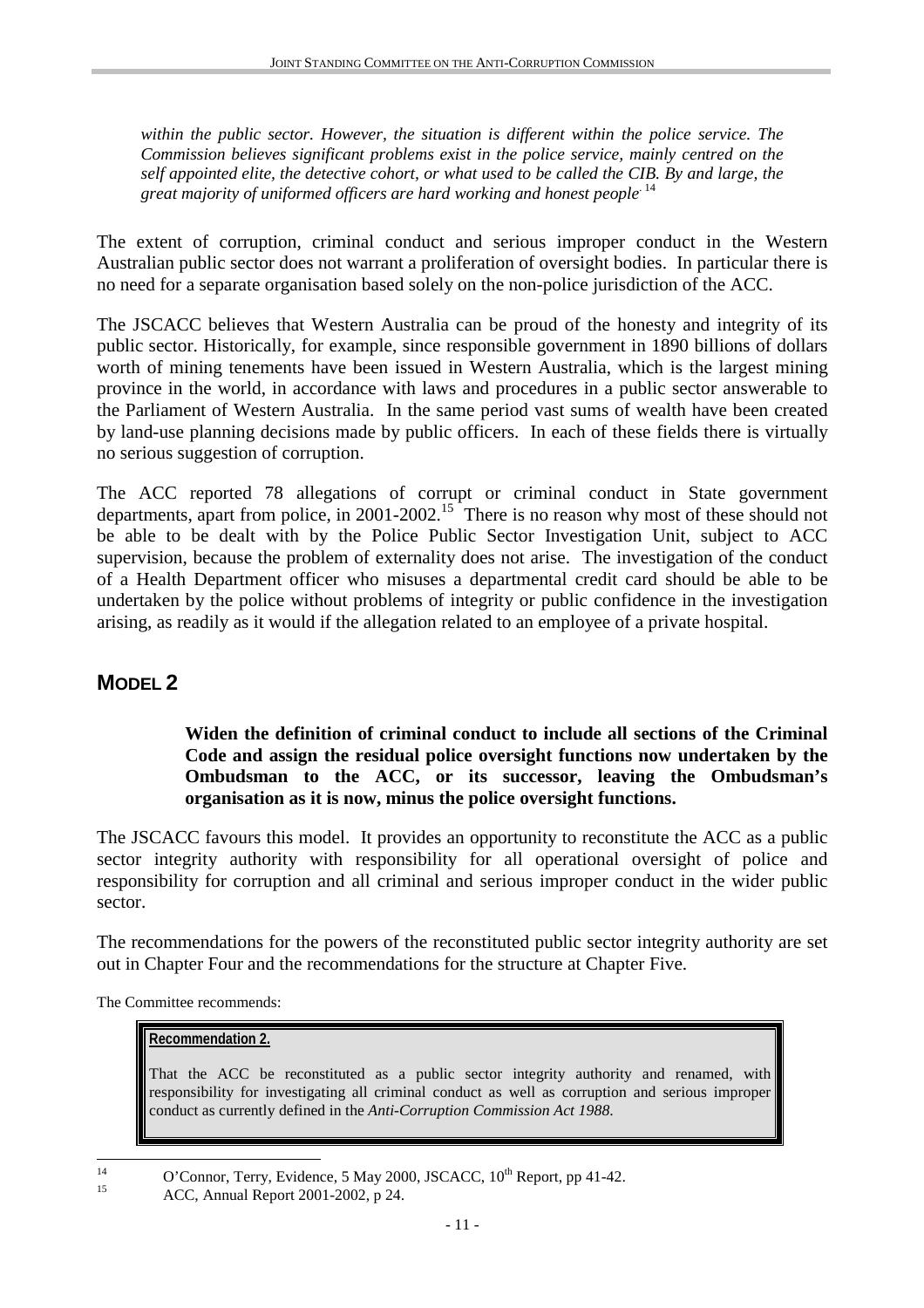### **3.2 OWN MOTION INVESTIGATIONS**

The public sector integrity authority should be able to act on its own motion. ie to be pro-active. The long title of the ACC Act includes the initiation of allegations against police officers and other public officers among the purposes of the Act. Section 13(1)(d) gives effect to this by providing that the ACC can consider, in the light of its own experience and knowledge, whether or not they ought initiate an allegation and if they do so they can investigate it as they would an allegation received from a person (including a public officer*).*<sup>16</sup>

The weakness of section 13(1)(d) is that it refers to offences that have occurred and does not envisage corruption, criminal conduct or serious improper conduct which is likely to occur. The legislation should permit the public sector integrity authority to act of its own motion on apprehended offences.<sup>17</sup>

The ACC Act empowers the ACC to act on its own motion in light of their experience and knowledge. The JSCACC interprets the qualification as requiring the ACC to have some reason for formulating an allegation with the effect that they should not act capriciously or go on "fishing expeditions". That is a reasonable qualification which should apply to reactive and proactive own motion investigations.

The Committee recommends:

#### **Recommendation 3.**

That the public sector integrity authority have the power to act on its own motion, both reactively and proactively in the light of its own experience and knowledge.

### **3.3 EDUCATION**

The promotion of standards of probity within the public sector should be one of the functions of the public sector integrity authority. Accordingly, they should play an active role in the education of public officers. ICAC in New South Wales and CMC in Queensland perform this function. In the public sector at large the number and array of organisations makes it difficult to generalise how this might be done. However, the ongoing ethics education undertaken by the CMC impressed the JSCACC.

In addition to being available for in-house training and education the public sector integrity authority should seek representation on course advisory committees, and like bodies, at universities and TAFE for courses which train both public officers and people likely to have professional dealings with public officers. Moreover commissioners and staff should be available to make presentations in such courses. This should include business schools and law schools.

The police education system is the most structured in the public sector. They have their own educational institution, the new Police Academy at the Joondalup campus of Edith Cowan University and induction, promotional, in-service and continuous education programs. The

 $16$ 

<sup>&</sup>lt;sup>16</sup> *Anti-Corruption Commission Act 1988,* section 13 (1).<br><sup>17</sup> JSCACC, Amending the *Anti-Corruption Commission Act 1988*, 5<sup>th</sup> Report in the 35<sup>th</sup> Parliament, p 21.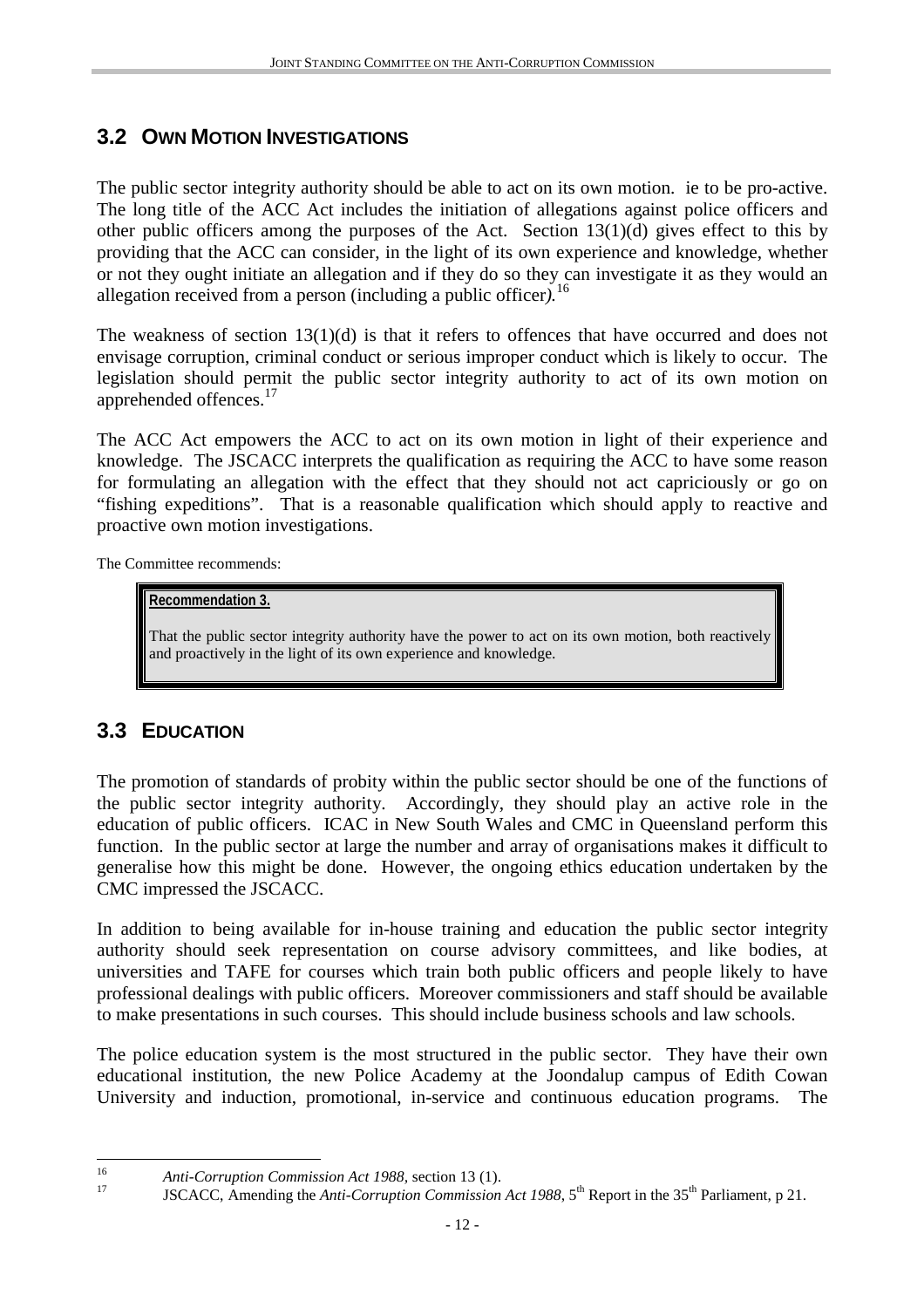public sector integrity authority should have a substantial role in the design of programs and make direct presentations to them, including participation of commissioners.

The JSCACC in the 35<sup>th</sup> Parliament visited the New York Police Department, the FBI, the Los Angeles Police Department and the Hong Kong Police. In each jurisdiction the place of ethics in the training of police officers and the role of formal training in the formation of a 'police culture' was one of the matters on which the JSCACC sought briefings.

The JSCACC reported on this in its Annual Report for  $1997-8$ .<sup>18</sup> It is difficult to apply those observations directly to Western Australia because the organisational arrangements in those jurisdictions vary greatly. In particular in the US the large number of police forces there, the fact that the notion of external oversight of police is not established as it is in Australia and the scale of the organisations raise issues that do not occur here. However, in each jurisdiction it was agreed that it was important that there should be an ethics component in the induction programs and that this should be reinforced in courses which officers take later in their careers and continuous education programs.

The JSCACC acknowledges that existing bodies such as the Ombudsman and Public Sector Standards Commissioner are offering integrity training to public officers.

The Committee recommends:

#### **Recommendation 4.**

That the public sector integrity authority play an active role in the ethics and integrity education of public officers including police. This should include design of courses as well as participation in their delivery. The public sector integrity authority should seek to be involved in relevant courses offered by TAFE and universities.

### **3.4 ORGANISED CRIME**

The JSCACC has not received any submissions or evidence that would support a proposition that the body that is responsible for investigating police corruption and criminal conduct should have a responsibility for organised crime. In Queensland the Crime and Misconduct Commission, and before that the Criminal Justice Commission, has responsibility for organised crime as well as public sector criminal conduct. This dates to the Fitzgerald inquiry in the late eighties that reported on high level police and political involvement with organised crime notably prostitution and illegal gambling.<sup>19</sup>

There has been no evidence of similar situations in Western Australia placed before this JSCACC. Any linkages between organised crime and police or other public officers that can be conceived of as even remotely likely would be caught within the existing terms of reference of the ACC through involvement with public officers.

In its submission to the JSACC the Western Australian Police Union of Workers stated:

*The Union takes the view there is no need for the establishment of a separate body devoted to*

<sup>18</sup> <sup>18</sup> JSCACC 7<sup>th</sup> Report,  $35<sup>th</sup>$  Parliament, Annual Report 1997-1998, May 1999.

Crime and Misconduct Commission, Briefing of JSCACC, 8 October 2002.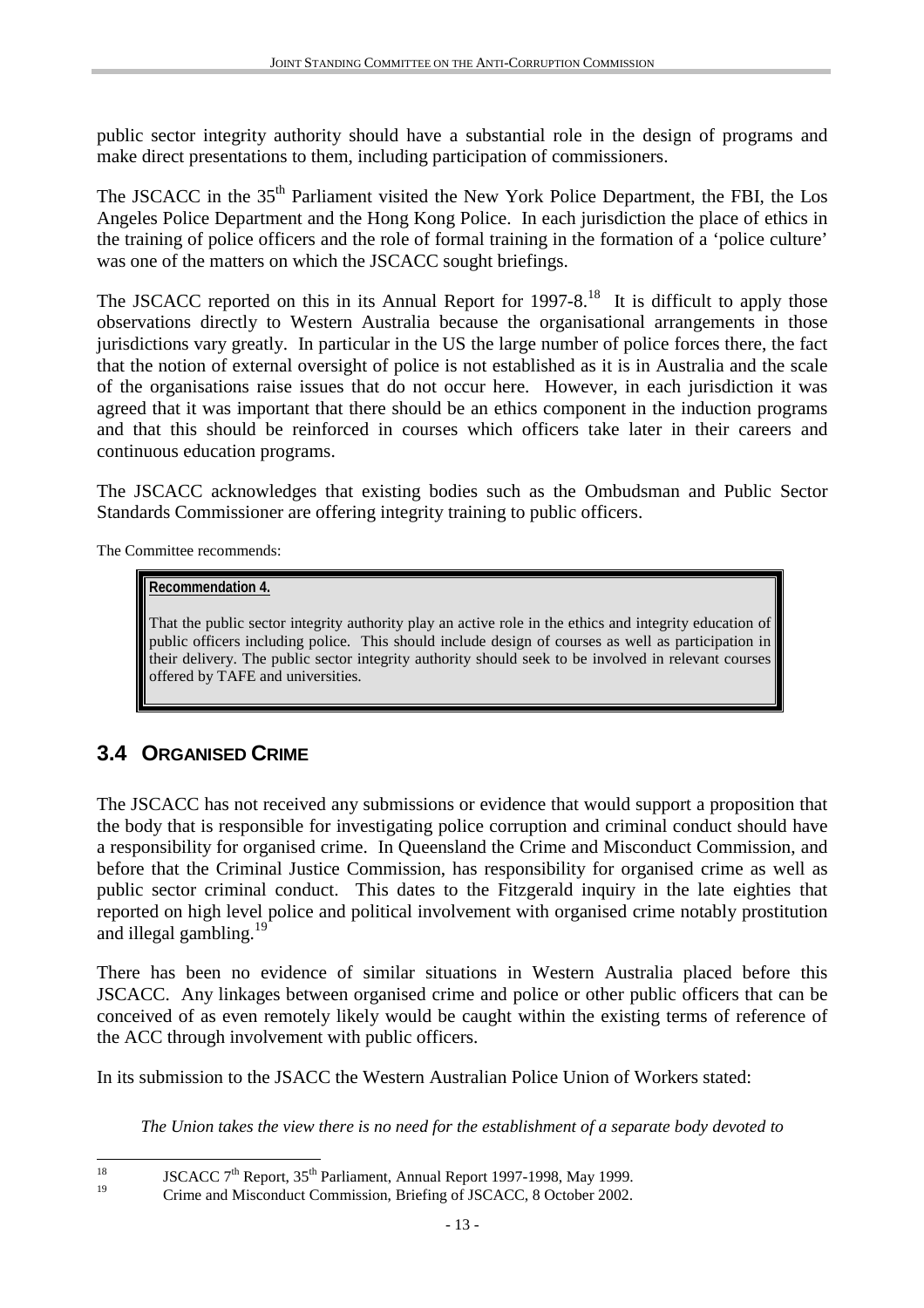*inquiries into organised crime. No evidence has been provided to the Union that the WA Police Service's efforts to investigate, detect and prosecute those involved in organised criminal activity are deficient.*<sup>20</sup>

The Western Australian Police Service in its submission to JSCACC stated:

*…the most appropriate vehicle for addressing the links between everyday crime and organised crime remains with the WA Police Service*. 21

If there is a need for police to have extra-ordinary powers to investigate organised crime that is a separate question and beyond the scope of this report.

The Committee recommends:

#### **Recommendation 5.**

That the public sector integrity authority's jurisdiction should not be expanded to include investigation of organised crime.

 $20$ 

<sup>&</sup>lt;sup>20</sup> Submission of the Western Australia Police Union of Workers, p 6.

Submission of the Western Australia Police Service, p 21.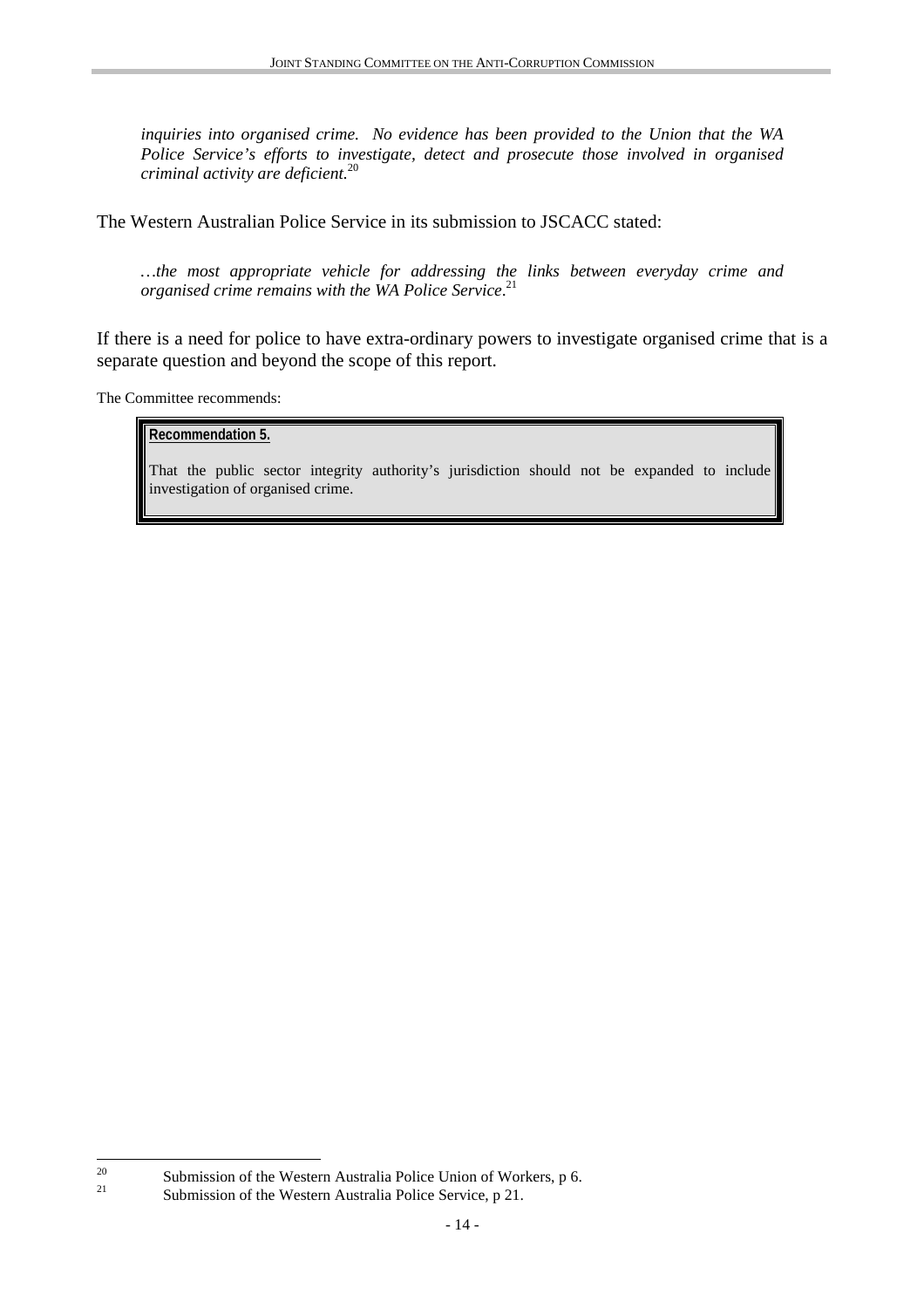## **CHAPTER 4 POWERS**

### **4.1 INTRODUCTION**

Two key issues that arise in relation to legislation to constitute a public sector integrity authority concern the powers it should possess. In particular:

- should there be the power for public hearings to be conducted under the aegis of a public sector integrity authority; and
- ! should, and under what circumstances, the public sector integrity authority have the power to compel evidence? These extraordinary powers which exceed those normally available to police are traditionally reserved to Royal Commissions.

Organisations with responsibility for investigating police and public sector corruption, criminal conduct or serious improper conduct in other jurisdictions, notably NSW and Qld, possess extraordinary powers. The Independent Commission Against Corruption (ICAC) in NSW was modelled on the organisation of the same name in Hong Kong and was established to expose perceived high level and endemic official corruption in that State. When the Wood Royal Commission found widespread police corruption, which had gone undetected by ICAC, notwithstanding its extraordinary powers, the Police Integrity Commission (PIC) was established. It too possesses extraordinary powers. In Queensland the Criminal Justice Commission was established after the Fitzgerald Inquiry with extensive powers to investigate police and other public sector misconduct, and organised crime. The Crime and Misconduct Commission (CMC) which superseded the CJC has similar powers.

The models of ICAC, PIC, and CMC are all standing Royal Commissions of one form or other in that they have a continuing existence and extraordinary powers. In this respect they differ from the ACC which, as noted earlier, was deliberately conceived as an organisation which would not be *of the genus of a standing royal commission*. \* Whether Western Australia should continue to eschew the model of a standing Royal Commission is the underlying issue in considering any changes to anti-corruption legislation in this State.

### **4.2 HIERARCHY OF INVESTIGATIONS**

The JSCACC believes that the hierarchy of investigations under the ACC Act should be retained: preliminary inquiry, investigation and special investigation. This legislative device makes it possible to grade the powers available to investigators in accordance with the seriousness of the matter being investigated and, presumably, the seniority and experience of the officer exercising those powers.

Moreover, the concept of a preliminary inquiry provides a convenient point at which complainants can be notified of the decision as to whether a matter should be taken further. The ACC Act provides that, at this stage, the complainant can seek a review of a decision that further

 $\overline{a}$ \* See page 7.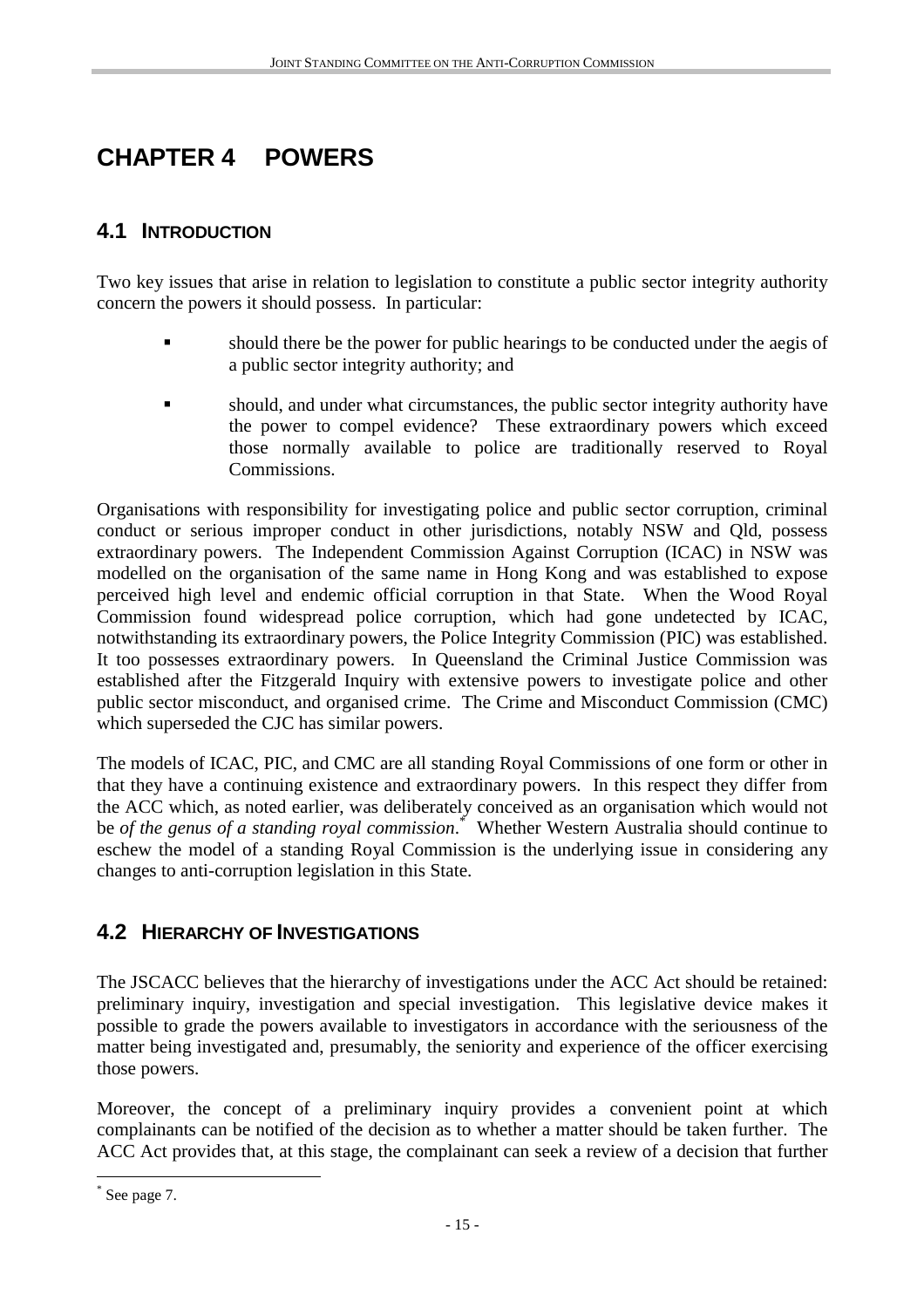action is not warranted.<sup>22</sup> The ACC has drawn the JSCACC's attention to the resources the review process takes up but it is important for public confidence in the process and should be retained in future legislation subject to a provision a request for a review can be refused where it is made on frivolous or vexatious grounds, is not made in good faith or is otherwise without substance.<sup>23</sup> A refusal to review a decision on these grounds could be the subject of a complaint to the Parliamentary Inspector under the accountability measures proposed at Chapter Six.

The Committee recommends:

#### **Recommendation 6.**

That the hierarchy of investigations contained in the *Anti-Corruption Commission Act 1988* be retained.

The Committee recommends:

#### **Recommendation 7.**

That the right of a complainant to seek a review of a decision not to take a matter any further be retained subject to the request being able to be refused if the application is frivolous, vexatious or not made in good faith. A refusal on the foregoing grounds should be able to be made the subject of a complaint to the Parliamentary Inspector proposed at Recommendation 17.

### **4.3 PUBLIC HEARINGS**

In its submission to the JSACC the Western Australian Police Union of Workers stated that if public hearings are introduced:

*Acceptable accountability measures need to be put in place to ensure they are conducted only in the pursuit of justice and in the interests of truth. Further, in the context of public hearings, an individual called to give evidence must; have the right to counsel, be adequately informed prior to the hearing of the nature of the inquiry and have the right to cross-examine (either personally or by counsel) other witnesses and call his/her own witnesses.*

*Under the union's model of private hearings to further an existing investigation, a person required to attend must; have the right to representation by counsel, be adequately informed prior to the hearing of the nature of the inquiry and only be asked questions specific to the* investigation ie a hearing should not be a mere "fishing expedition".<sup>2</sup>

If the Chairman or Commissioners or staff of the public sector integrity authority had the power to conduct public hearings it would acquire characteristics of a standing Royal Commission. Arguments in support of public hearings can be based on the public's right to be informed about a matter of legitimate public interest – the probity of government. This is a form of 'freedom of information'. The exemplary value of public hearings and their efficacy in exposing systemic

 $\overline{22}$ 

<sup>&</sup>lt;sup>22</sup> *Anti-Corruption Commission Act 1988*, section 20.<br><sup>23</sup> JSCACC 5<sup>th</sup> Report, 35<sup>th</sup> Parliament, Amending the *Anti-Corruption Commission Act 1988*, 1998, pp xvi,

<sup>28.&</sup>lt;br>
24 Submission of the Western Australian Police Union of Workers, p 14.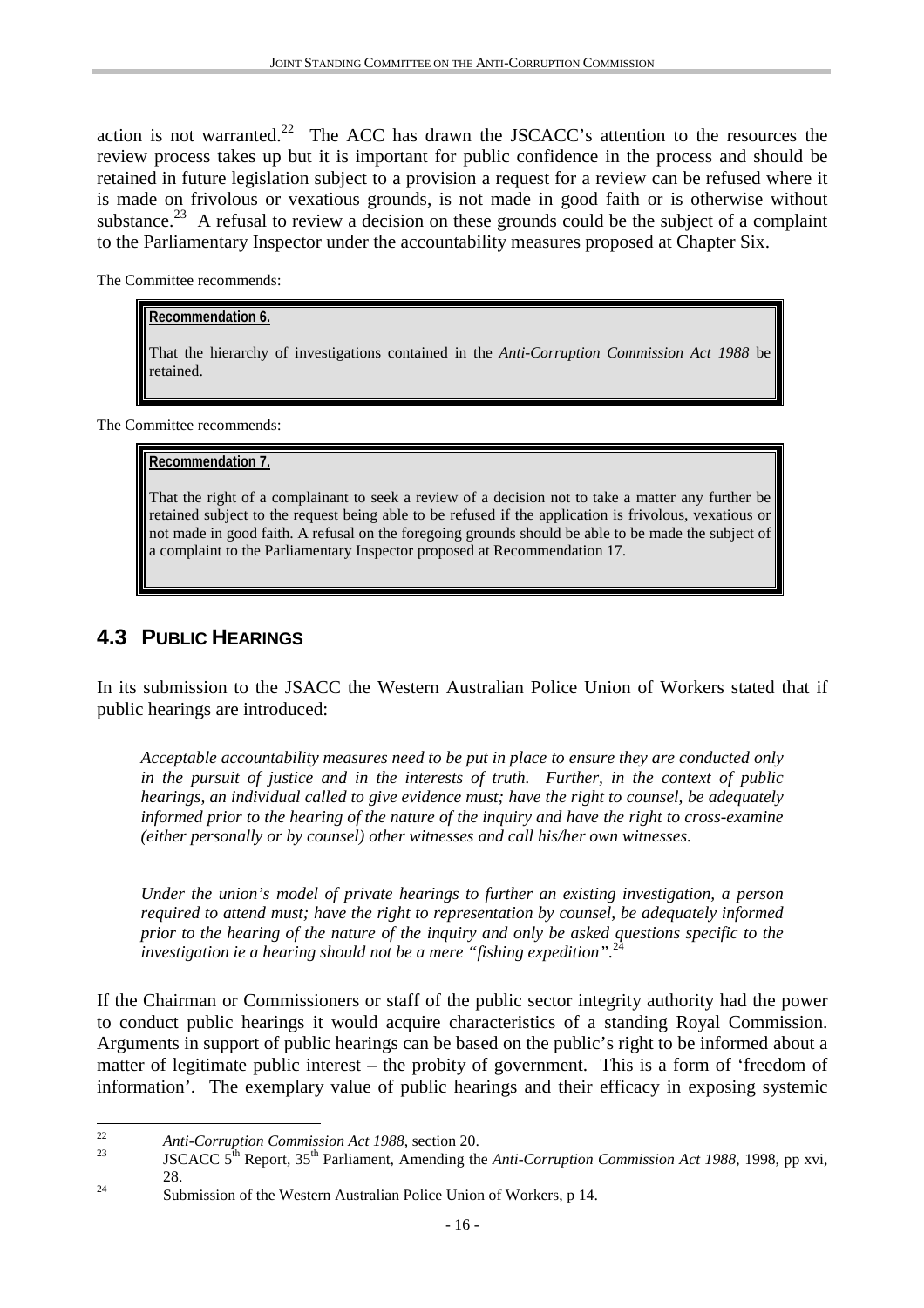corruption within an organisation are most often cited in support of public hearings as instruments of law enforcement. The Chairman of the ACC made this point to the JSCACC, when seeking the power to conduct public hearings.<sup>25</sup> He elaborated:

*I would not ever envisage that we would have a public hearing in respect of one allegation against one individual. I could not conceive of it. I could conceive of it only where there was systemic corruption involving a number of matters, and often, but not always involving a number of individuals*.26

The ACC continues to press for the power to conduct public hearings.<sup>27</sup>

The consequences of corruption, criminal conduct or serious improper conduct envisaged by the ACC Act are prosecution and disciplinary proceedings. If the State's anti-corruption authority(s) were to acquire the power to hold public hearings a third penalty, public shaming, would be introduced which could be applied against police officers and public officers who investigators believe have engaged in corruption, criminal conduct or serious improper conduct.

The JSCACC has, from its inception opposed proposals for public hearings under the aegis of the ACC citing the doctrine that investigations should lead to either prosecution or disciplinary proceedings.28 The ACC held to the same view for a time. The only way in which public hearings are contemplated within the scheme of the ACC Act are the powers, which have never been exercised, of the ACC to make a public report to the Parliament or recommend the establishment of a Royal Commission and its terms of reference.<sup>29</sup>

The JSCACC has come to accept that there may be matters that warrant public exposure, which are not sufficiently wide in scope to warrant a Royal Commission.

The Western Australian Police Service in its submission to JSCACC stated:

*It is agreed that public hearings will ensure transparency and openness of proceedings of the oversight body. One of the deterrents to corrupt activities is the implied threat that people who are subject to investigation may be required to attend a public hearing.*

*The determinant of whether a hearing should be conducted in public or private should be the test of whether it is in the 'Public Interest", that is, if the subject matter is of significant public interest then an open hearing should be held. However, safeguards need to be included to protect the identity of informants, covert and ongoing police operations, secrecy provisions and recognition of caveats from other jurisdictions.*<sup>30</sup>

 $25$ JSCACC  $10^{th}$  Report,  $35^{th}$  Parliament, Report on the public hearings held by the Joint Standing Committee on the Anti-Corruption Commission in the Legislative Council chamber, 5 May 2000, p 44.

<sup>&</sup>lt;sup>26</sup> ISCACC 10<sup>th</sup> Report, 35<sup>th</sup> Parliament, Report on the public hearings held by the Joint Standing Committee on the Anti-Corruption Commission in the Legislative Council chamber, 5 May 2000, p 47.<br>ACC, Annual Report 2001-2002, pp 1, 3.

JSCACC 4<sup>th</sup> Report, 35<sup>th</sup> Parliament, Report on the Operational Accountability of the Anti-Corruption Commission and the Protection of Rights under the *Anti-Corruption Commission Act 1988*, 1998,pp 19- 20.

<sup>&</sup>lt;sup>29</sup> *Anti-Corruption Commission Act 1988*, section 30(4)(a).<br>Submission of the Western Australia Police Service, p 5.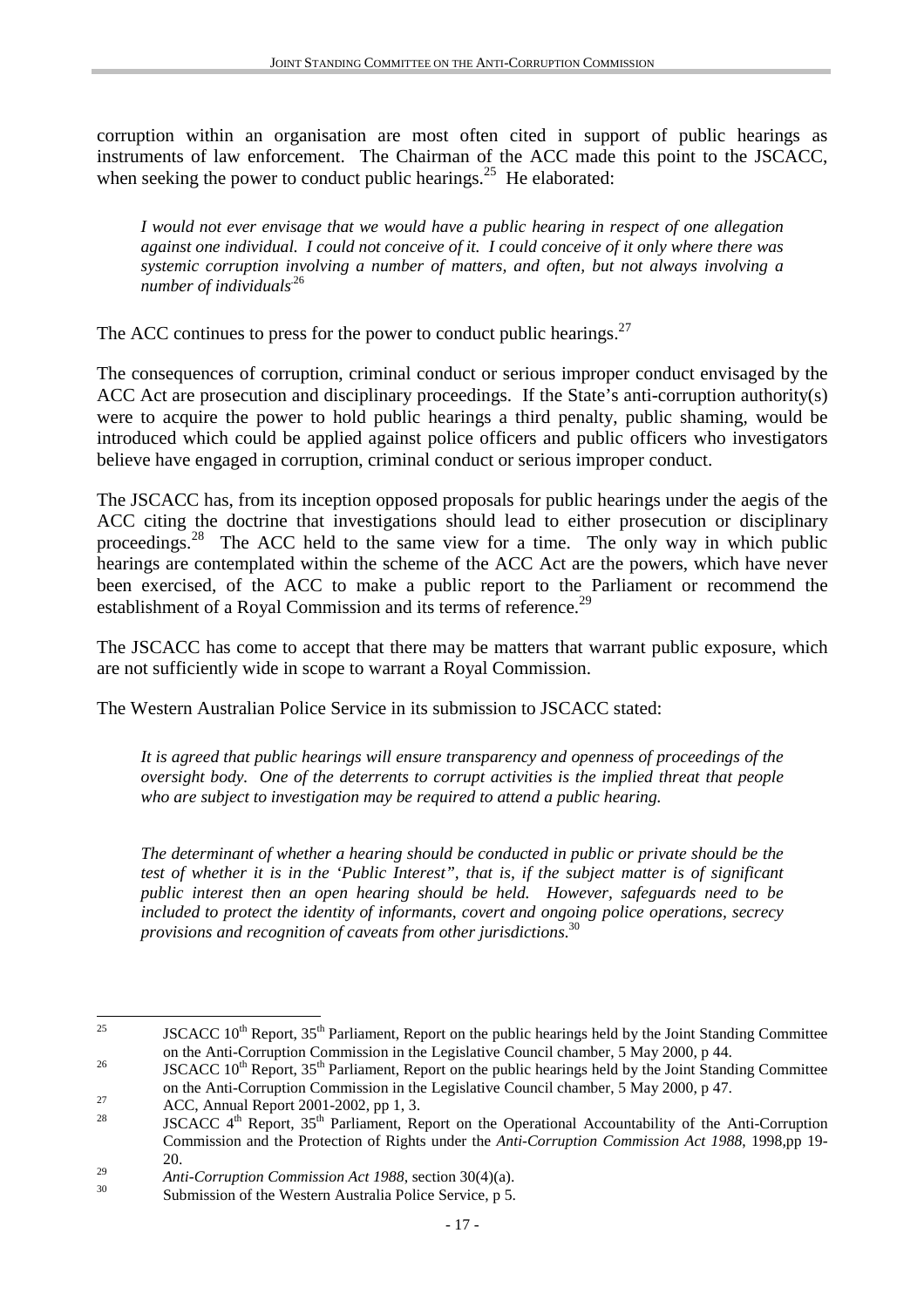The JSCACC recommends that special investigators should be able to conduct public hearings and that this should require non-delegable consent of the commissioners. Special investigations under the ACC Act are conducted by senior lawyers in a curial setting. This should continue to be the case in any new legislation constituting the public sector integrity authority. Counsel assisting and counsel representing the witnesses would be able to argue the merits of making a request to the commissioners for a public hearing. In order to prevent this power leading to a standing royal commission, commissioners or staff of the public sector integrity authority should not be special investigators.

It is envisaged that the commissioners, being detached from the conduct of investigations, are more likely to make balanced judgements on whether public hearings are warranted which would have regard for the witnesses rights and the prospects for achieving a successful prosecution or a disciplinary outcome. A decision to conduct public hearings should not be taken lightly. The JSCACC draws attention to the published evidence of Judge Paul Urquhart, Commissioner of the New South Wales Police Integrity Commission to the JSCACC, on the criteria he uses in determining if a public hearing should be held under their legislation which gives him a discretion*. There is no presumption in NSW that a hearing in the PIC must be held in public or private*. 31

Sections 32 and 33 of the *Police Integrity Commission Act 1996* provide that the PIC for the purposes of an investigation may conduct hearings and that the decision whether they be held in private or public or partly in private or public is made by the Commission. Factors such as public interest and the potential risk to the safety and well being of the witness are usually taken into consideration when determining whether a hearing will be held in public or private.

The parliamentary committee responsible for NSW ICAC has questioned the propensity of that organisation to hold public hearings. They recommended that:

*ICAC wherever possible should conduct all initial investigations, including hearings, in private, followed by an expositive-type [sic] public hearing of fully investigated material if there is sufficient evidence which may justify the making of an adverse finding.*<sup>32</sup>

This JSCACC takes a more stringent attitude to the criteria for holding public hearings. There has been no equivalent in WA legislation of ICAC making an adverse finding. With the ACC as an investigatory body it has been up to the courts and disciplinary authorities to make findings in their respective jurisdictions. The role of public hearings should be to expose systemic corruption, criminal conduct or serious improper conduct not substitute the penalty of public exposure where the investigating authority cannot satisfy the burden of proof of the courts or a disciplinary authority. In Queensland the legislation imposes a presumption of a closed hearing on CMC hearings<sup>33</sup> that is more stringent than the practice of the PIC (NSW). The JSCACC recommends a similar provision in Western Australian legislation should special investigators have the power to conduct public hearings.

The ACC Act applies a number of sections of the *Royal Commissions Act 1968* to the conduct of special investigations, which are always conducted in private. These include the right of a

 $31$ JSCACC  $10^{th}$  Report,  $35^{th}$  Parliament, Report on the public hearings held by the Joint Standing Committee on the Anti-Corruption Commission in the Legislative Council chamber, 5 May 2000, pp 32-34.

 $\overline{a}$ <sup>32</sup> Parliamentary Committee on the Independent Commission Against Corruption, Report No 8, 52<sup>nd</sup>

Parliament, Parliament of NSW, June 2002. <sup>33</sup> *Crime and Misconduct Act 2001* (Qld), section 177.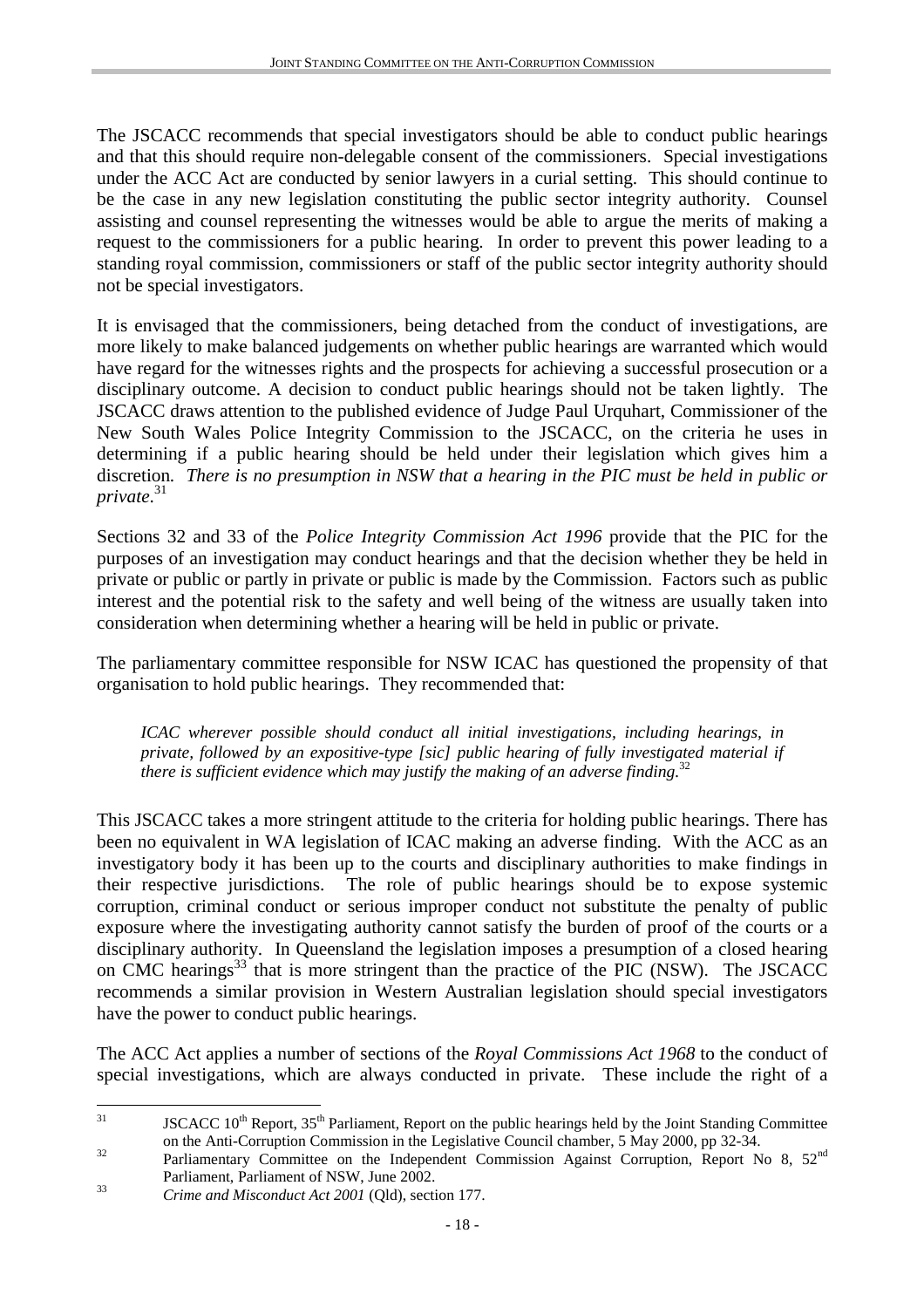witness to know the allegations against him or her and to be accompanied by counsel. But they do not include the right to know of the testimony of other witnesses or to cross-examine them, which is normal practice at a Royal Commission. The JSCACC recommends that the full provisions of the *Royal Commissions Act 1968*, which protect the rights of those against whom allegations are made, should be applied if and when special investigators of the public sector integrity authority are empowered to conduct public hearings.

The Committee recommends:

#### **Recommendation 8.**

That the Special Investigator be able to conduct public hearings. This power should be exercised only with the written non-delegable authority of the Commissioners.

The Committee recommends:

#### **Recommendation 9.**

That the legislation provide a presumption that special investigation hearings be conducted in private.

The Committee recommends:

#### **Recommendation 10.**

That the full provisions of the *Royal Commission Act 1968* which protect the rights of those against whom allegations are made should be applied to public hearings conducted by Special Investigator.

### **4.4 THE POWER TO COMPEL EVIDENCE**

The ACC has had powers to compel evidence in an anomalous manner since its inception. There are powers to compel people other than public officers at the stage of a preliminary inquiry which do not exist at the subsequent, and presumably more serious, investigations. The powers of a Royal Commission to require witnesses to answer questions and produce documents are vested only in a Special Investigator appointed by the Commission. This lack of correlation between the seriousness of an investigation and the powers that are able to be exercised dates to a provision for the OCC which did not possess any powers of investigation beyond the preliminary inquiry.

The JSCACC recommends that the power of the ACC to compel evidence from persons who are not public officers in preliminary inquiries should be removed.

As with the issue of public hearings the JSCACC and its predecessor in the 35<sup>th</sup> Parliament have received representations from the ACC that its capacity to compel evidence should be extended, specifically to give investigators on investigations the same powers as those on preliminary inquiries.<sup>34</sup> Those representations were resisted until the eleventh report of the JSCACC in August 2000.

 $34$ 

JSCACC 10<sup>th</sup> Report, 35<sup>th</sup> Parliament, Report on the hearings held by the Joint Standing Committee on the Anti-Corruption Commission in the Legislative Council chamber, 5 May 2000, p 43 and ACC, Annual Report 2001-2002, p 1.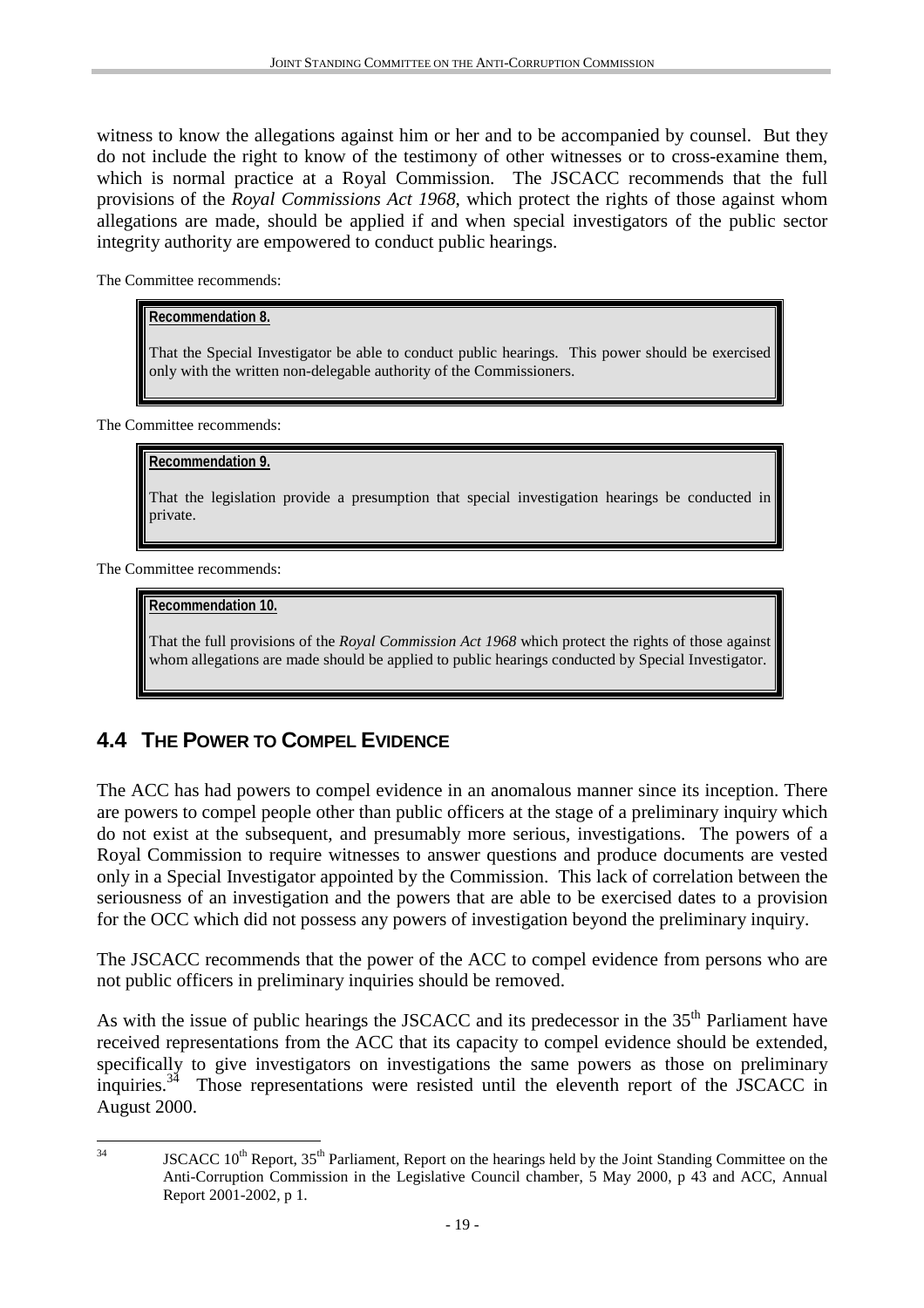The JSCACC received representations from the ACC that there were serious matters under investigation, which they would be able to bring to a satisfactory conclusion if they had the power to compel. Some of these matters are now being examined by the Royal Commission. The JSCACC reported to the Parliament that the powers to compel evidence possessed by the ACC for preliminary inquiries should be acquired for investigations (and removed from preliminary inquiries). This report, which was not acted upon, made the recommendation for additional extraordinary powers of investigation conditional upon four concurrent recommendations:

- that the JSCACC's recommendation for the creation of a Parliamentary Inspector of the ACC be accepted;
- ! that use of the additional powers would require the concurrence of the commissioners in a manner similar to that proposed here for the use of public hearings by a special investigator;
- that the witness compelled to give or provide evidence would enjoy the same rights of notice of questions and allegations and representation as witnesses before a special investigation; and
- ! evidence obtained under the additional powers should not be able to be used in criminal or civil proceedings.35

These recommendations should be incorporated in the legislation to constitute the public sector integrity authority. In particular the extension of the powers beyond those currently enjoyed by the ACC, which is proposed here would make the case for the JSACC's recommendations on accountability unassailable.

The Committee recommends:

 $\overline{a}$ 

#### **Recommendation 11.**

- (a) That the powers currently possessed by the ACC to compel evidence from any person for preliminary inquiries should be acquired for investigations by the public sector integrity authority.
- (b) The powers of the public sector integrity authority to compel evidence at preliminary inquires be restricted to requiring public officers to provide information or documents.
- (c) That any public officers or persons giving information to a public sector integrity authority investigator have the right to be accompanied by a legal practitioner.

 $35$  JSCACC 11<sup>th</sup> Report,  $35<sup>th</sup>$  Parliament, The Investigative Powers and Operational Accountability of the Anti-Corruption Commission, 2000, pp 7, 10, 11.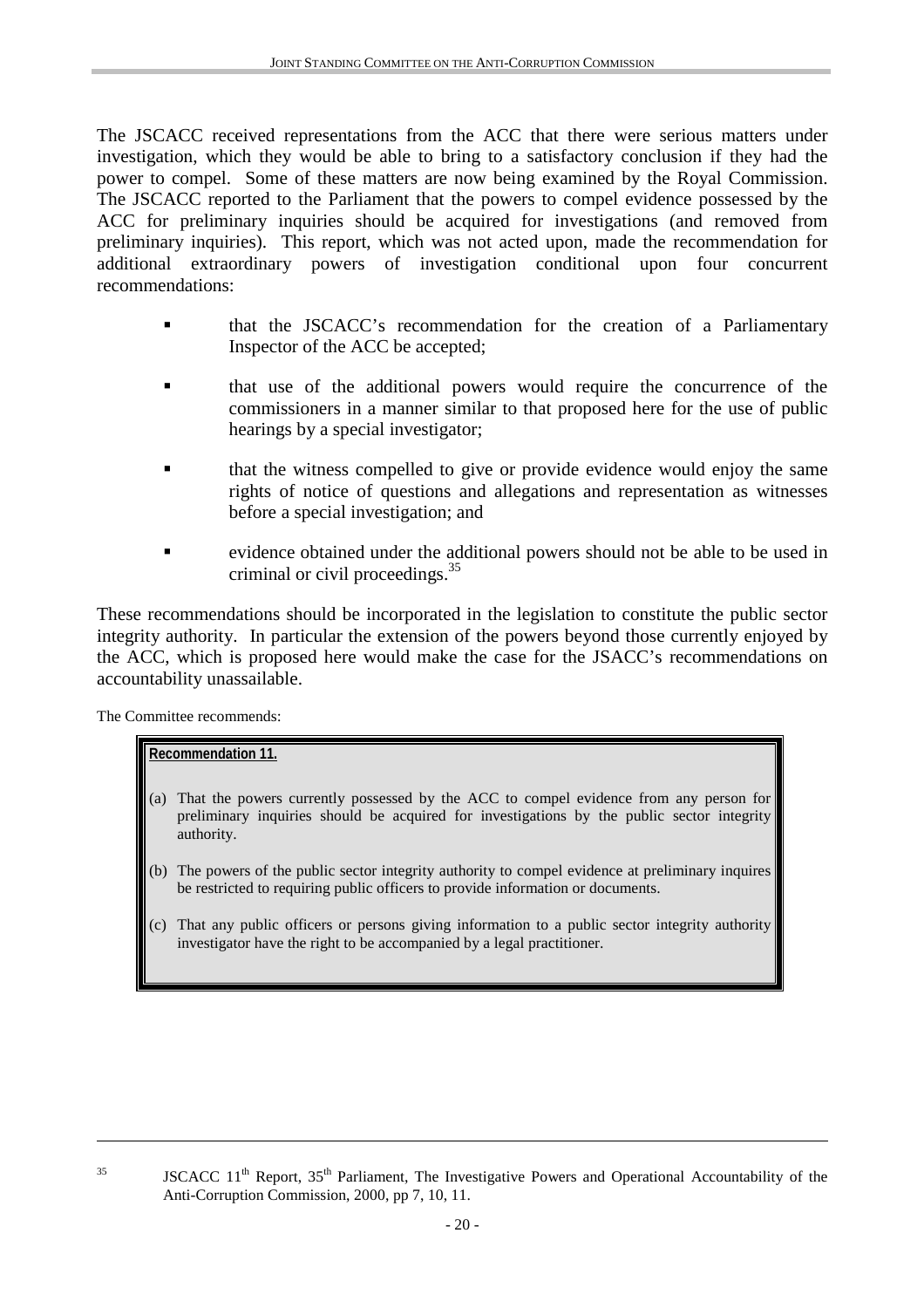## **CHAPTER 5 STRUCTURE**

### **5.1 THE COMMISSIONERS**

The appointment of Commissioners of the ACC under the ACC Act is by recommendation of a committee consisting of the Chief Justice, the Chief Judge of the District Court and the Solicitor General.<sup>36</sup> The purpose of that mechanism is to make process independent of the executive and hence separate from those who might be most likely to be the subject of allegations. The countervailing consideration is that the process of appointing commissioners is not accountable. An alternative would be to have the appointment made by the Premier in consultation with the Leader of the Opposition. This is the mode of appointment to the CMC in Queensland.<sup>37</sup> If an appointment was made that was inappropriate the Premier could be held to account in the Parliament – and ultimately by the electorate. The JSCACC has not been able to resolve the competing considerations of independence and accountability and foreshadows that this will be an issue for the Parliament to determine when legislation is being considered.

In this Report the JSCACC is recommending a wider jurisdiction for the public sector integrity authority than section 12 of the ACC Act to include, all criminal conduct and an increase in the extraordinary powers beyond those currently available to the ACC. It is also proposed that the Commissioners' non delegable consent would be required for the exercise of the additional extraordinary powers recommended in this report, viz that of investigators to compel evidence and special investigators to conduct public hearings.

This represents a significant increase in the responsibilities of the Commissioners. In these circumstances the JSCACC recommends that the position of Chairman should be full-time. The other two Commissioners remain part-time appointments. The position of Chairman of the ACC has turned out to be full-time in practice and the added responsibilities proposed here would only add to the workload. Retaining multiple Commissioners permits a wider range of perspectives to be brought to the Commission's deliberations.

The requirement that one Commissioner, the Chairman, should be a former judge or eligible for appointment as a judge is appropriate. One Commissioner, and there is no reason why it could not be the one who is a former judge or eligible for appointment as a judge, should have a background or experience in civil liberties or human rights.

Other backgrounds like extensive experience in public administration could provide suitable credentials for appointment as a Commissioner. No one person will be able to bring to the table the range of talents that it is desirable to have on the Commission.

The JSCACC has considered whether a person should be disqualified for life from being a Commissioner because he or she has at some time been a member of the WA Police Force as is the case with the ACC Act.<sup>38</sup> On the face of it, it is discriminatory and unfair. Some police officer's careers span jurisdictions. The last two Commissioners of Police in WA have been external appointments. It might be that a person with recent experience in senior management of

 $36$ 

<sup>36</sup> *Anti-Corruption Commission Act 1988*, sections 5(5), (6) and (7).<br> *Crime and Misconduct Act 2001* (Qld), section 228.<br> *Anti-Corruption Commission Act 1988*, section 5(4).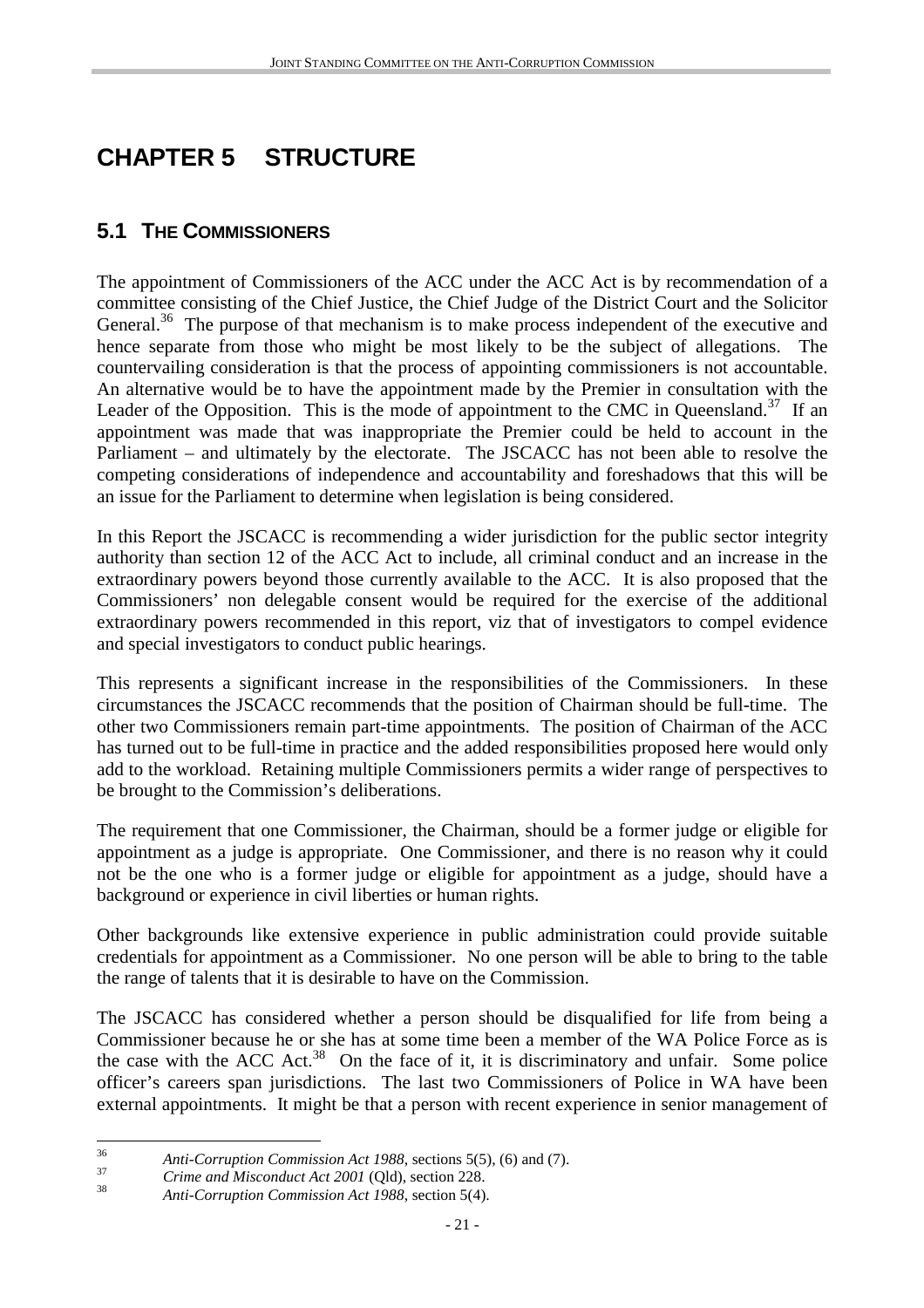police in another jurisdiction could be available and suitable for appointment but for the fact that he or she had had served in the WA police force, possibly thirty years ago. Similarly, modern career paths often lead to different callings. A person experienced in the law or public administration may well have been a WA Police Officer at some time in his or her career and would thereby be disqualified.

The intent of section 5(4) of the ACC Act is to preclude appointment of recently serving senior police officers who could be expected to know some of the officers and possibly even know of some of the matters that would come before the ACC. The appointment of former Commissioner of Police John Porter to the OCC made that body vulnerable to criticism if it were to consider police matters that arose from his time as Commissioner.<sup>39</sup> We interpolate to add that there was no suggestion of impropriety or misconduct by Mr Porter. However, the net of ineligibility is cast so wide that it precludes people, albeit probably not many, who might otherwise make suitable appointments.

In the current circumstances where there is a Royal Commission into police on foot and about half the allegations made to the ACC concern police a strong case might be made for erring on the side of caution notwithstanding that it discriminates against many West Australians. The JSCACC has not been able to resolve the issue and defers to the Parliament in considering the legislation.

The Committee recommends:

 $39$ 

#### **Recommendation 12.**

That the public sector integrity authority be comprised of a full-time Commissioner who shall be Chairman and two part-time Commissioners. One Commissioner should be a former judge or eligible for appointment as a judge and one Commissioner should have a background or experience in civil liberties or human rights.

### **5.2 FUNCTIONS OF COMMISSIONERS**

The functions of the Commissioners should be to:

- formally constitute the corporate entity;
- receive and initiate allegations;
- ! employ the directors of police integrity investigations and (other) public sector integrity investigations, their staff, and other staff and commission special investigations and external investigations;
- receive reports from investigators, special investigators and the inquiries of external organisations;
- ! decide if a matter will be subject to further investigation, referred to the DPP for prosecution or to the Commissioner of Police, or elsewhere in the case of other public officers, for discipline or the file closed; and

Hansard, Vol 333, Legislative Assembly, 25 June 1996, p 3217.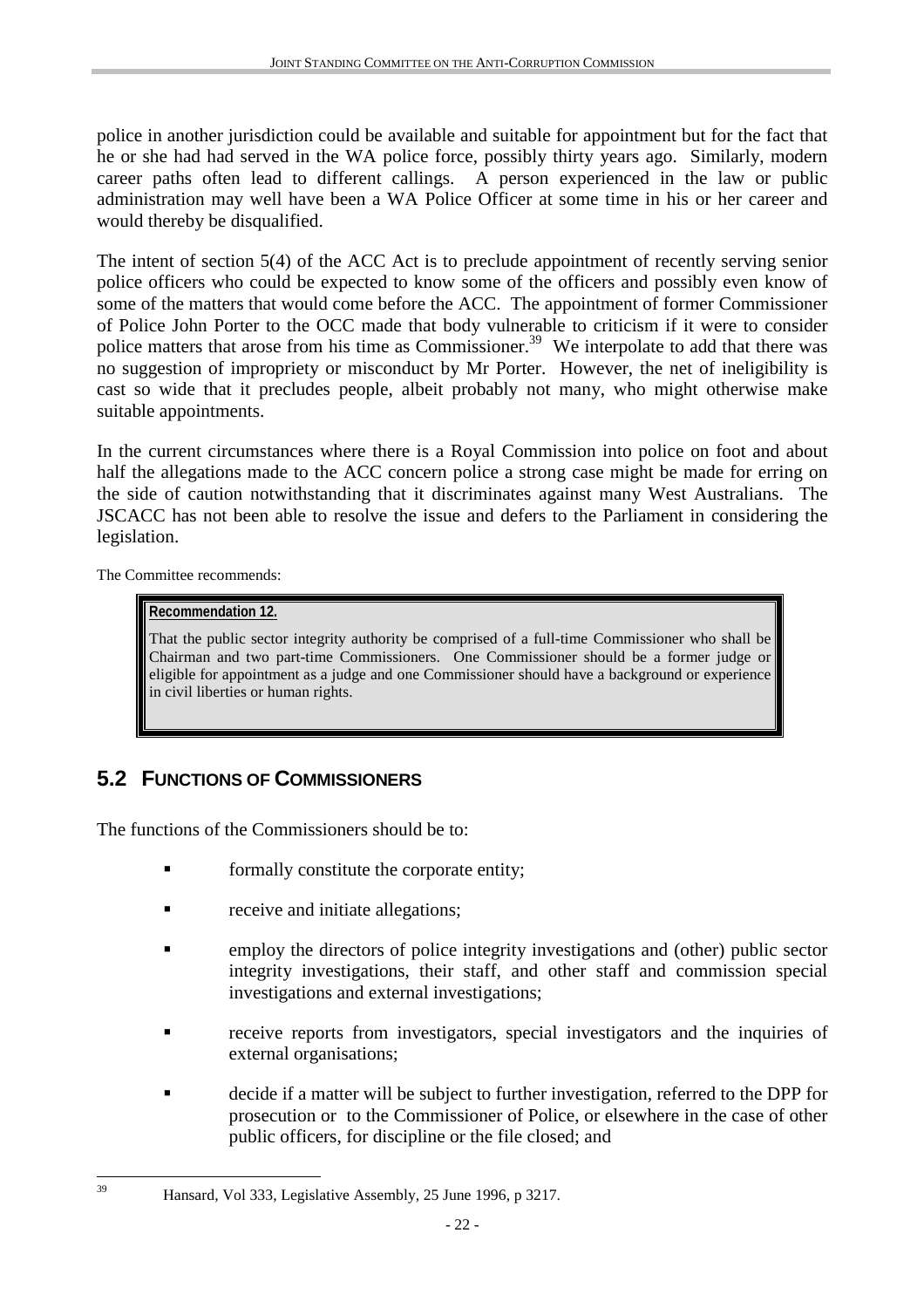! decide if a matter will be the subject of a report to the Parliament or a minister that could include a recommendation that a Royal Commission be established.

The JSCACC is recommending that additional powers to compel evidence be extended to investigators, and the power to conduct public hearings to special investigators, and that the exercise of these extraordinary powers should require the non-delegable consent of the Commissioners. If those recommendations are accepted the functions of the Commissioners will also include:

- ! considering requests from investigators for the power to compel evidence from a witness who is not a public officer; and
- ! consider proposals from special investigators to hold public hearings.

The JSCACC considers it most important that the Commissioners of the public sector integrity authority should not conduct investigations. In considering reports from investigations and, in particular, in considering requests for the exercise of extraordinary powers the Commissioners should be detached from the actual conduct of the investigations. Balanced judgements are more likely if they are not at the 'coal-face' of an investigation.

The Committee recommends:

#### **Recommendation 13.**

That the functions of the Commissioners of the public sector integrity authority should not include conducting investigations.

### **5.3 ORGANISATION**

The JSCACC believes that the scope of the public sector integrity authority's jurisdiction warrants separate specialist divisions of investigators to investigate allegations against police and allegations against other public sector officers. The JSCACC is not proposing names for the divisions. For convenience the divisions that would handle the police and the balance of the public sector components of the public sector integrity authority's jurisdiction are denoted as the police integrity division and the public sector integrity division respectively.

It is proposed that each division of the public sector integrity authority will be headed by a director, which will be a statutory office, answering directly to the Commissioners who will be responsible for the management of investigations into allegations within their respective areas of responsibility. There is no distinction proposed between the divisions in terms of the conduct that will fall within the jurisdiction of the public sector integrity commission. The definitions of corruption, criminal conduct and serious improper conduct will apply equally to police and other public officers. Similarly, the powers to investigate allegations will apply equally to police and other public officers. It would be wrong of the community to expect high standards of conduct from police officers, and put in place particular mechanisms to investigate police conduct with a view to enforcing those standards, and not impose similar expectations on other public officers – including Members of Parliament.

Separate divisions within the public sector integrity authority are proposed because the task of enforcing the law in respect of the two groups is quite different. Police possess powers that other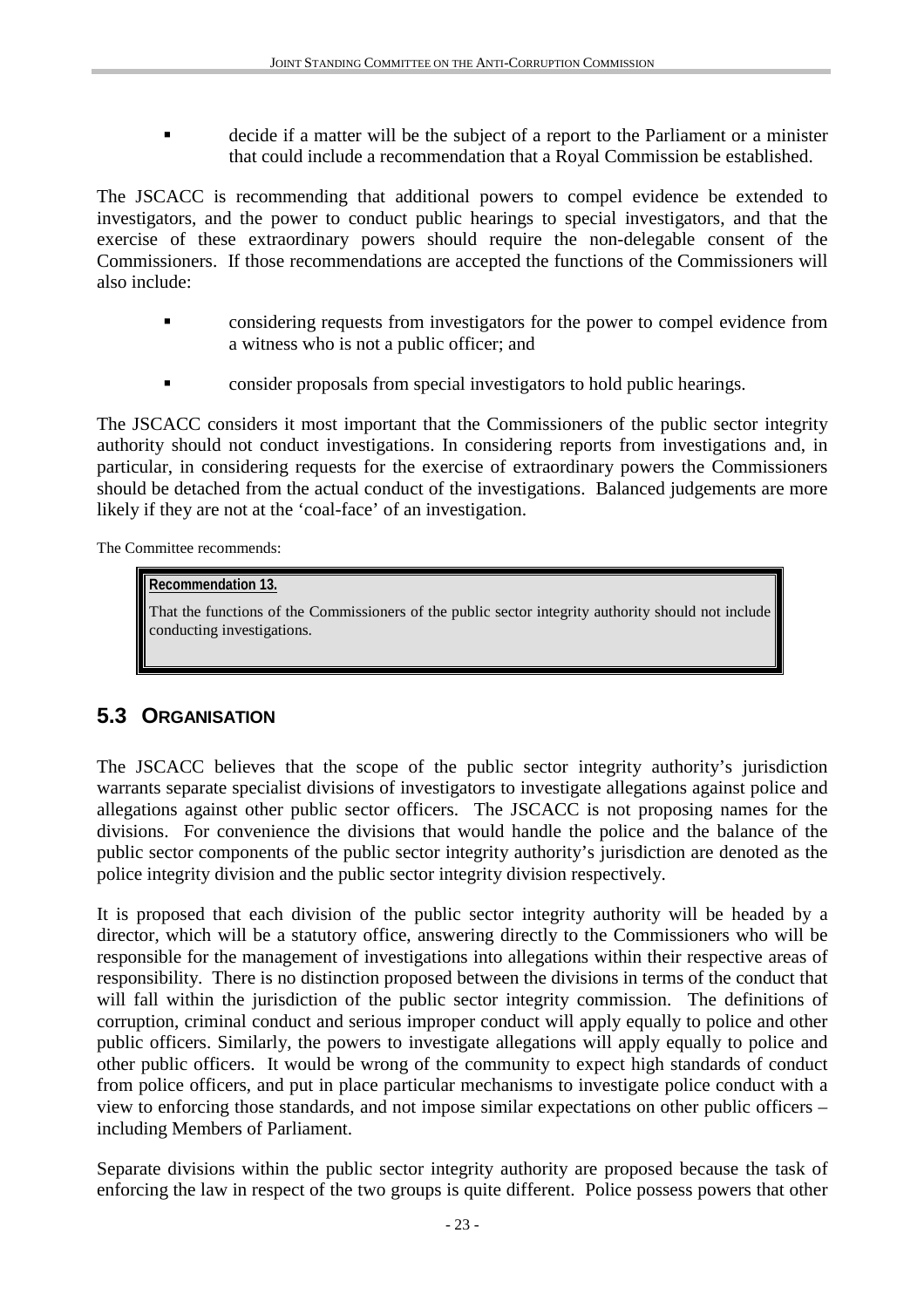public officers do not and they are exposed to criminality and opportunities for misconduct to a greater extent than other public officers. Moreover, because of the nature of their profession police officers can be expected to be more skilled than other public officers at concealing corruption, criminal conduct and serious improper conduct from detection. In addition because of their work police officers are more likely to make enemies among people they deal with and those people may be less likely to have reservations about breaking the law to make false allegations against police to settle scores or get themselves out of trouble.

The statistics reported by the ACC confirm that the number of accusations of corruption, criminal conduct or serious improper conduct against police officers is markedly different to that of other public officers. There were 240 new cases reported which involved the police service in 2001- 2002 and 259 for other government departments, local government and other public administration.40 In broad terms that is one 'new case' per twenty one police officers and one per 452 'other' public officers. We hasten to add that a case reported is not a matter proved and many of those cases may prove to be groundless, but it does indicate that there is a twenty one fold greater likelihood that a police officer will be involved in an allegation than other public officers. In view of this difference and the discrete nature of the police service a dedicated police integrity investigations division within the public sector integrity authority is warranted.

The director of police integrity investigations will be a person chosen for skills and experience that suit him or her for the specialist responsibility of investigating complaints against police. The director of police integrity investigations and the director of public sector investigations will report directly to the full-time Chairman of the Commission rather than through an executive officer.

The JSACC does not believe that all the cases undertaken need to be investigated 'in-house' ie by investigators employed by the public sector integrity authority. In 2001-2002 only 90 of the 884 matters under active consideration were subject of investigation by the ACC itself. $^{41}$  If all matters were to be dealt with by public sector integrity authority salaried and commissioned investigations it would involve a huge increase in the 65 staff currently employed by the ACC and a substantial transfer of staff from the police service. So long as the public sector integrity authority is able to determine whether a police matter is investigated by their own investigators or the police, including taking over an investigation in progress or commencing a new one without informing the police, it is most desirable that police rigorously to deal with allegations against police and so promote the reputation and corporate self esteem of their organisation.

A very substantial proportion of the allegations of corruption and criminal conduct cases involving public officers apart from police, ie in the public sector integrity investigations division, should be able to be dealt with by the police because the issue of externality does not arise. An area of the jurisdiction that cannot be allocated to the police is serious improper conduct that does not constitute a criminal offence. In the serious improper conduct jurisdiction an in-house investigatory capacity must be maintained. Problems of externality similar to the archetypal complaint about police investigating police can arise if allegations are left to internal disciplinary authorities without active involvement of the public sector integrity authority's investigators.

 $40$ 40 ACC, Annual Report 2001-2002, p 24.

<sup>41</sup> ACC, Annual Report 2001-2002, p 6.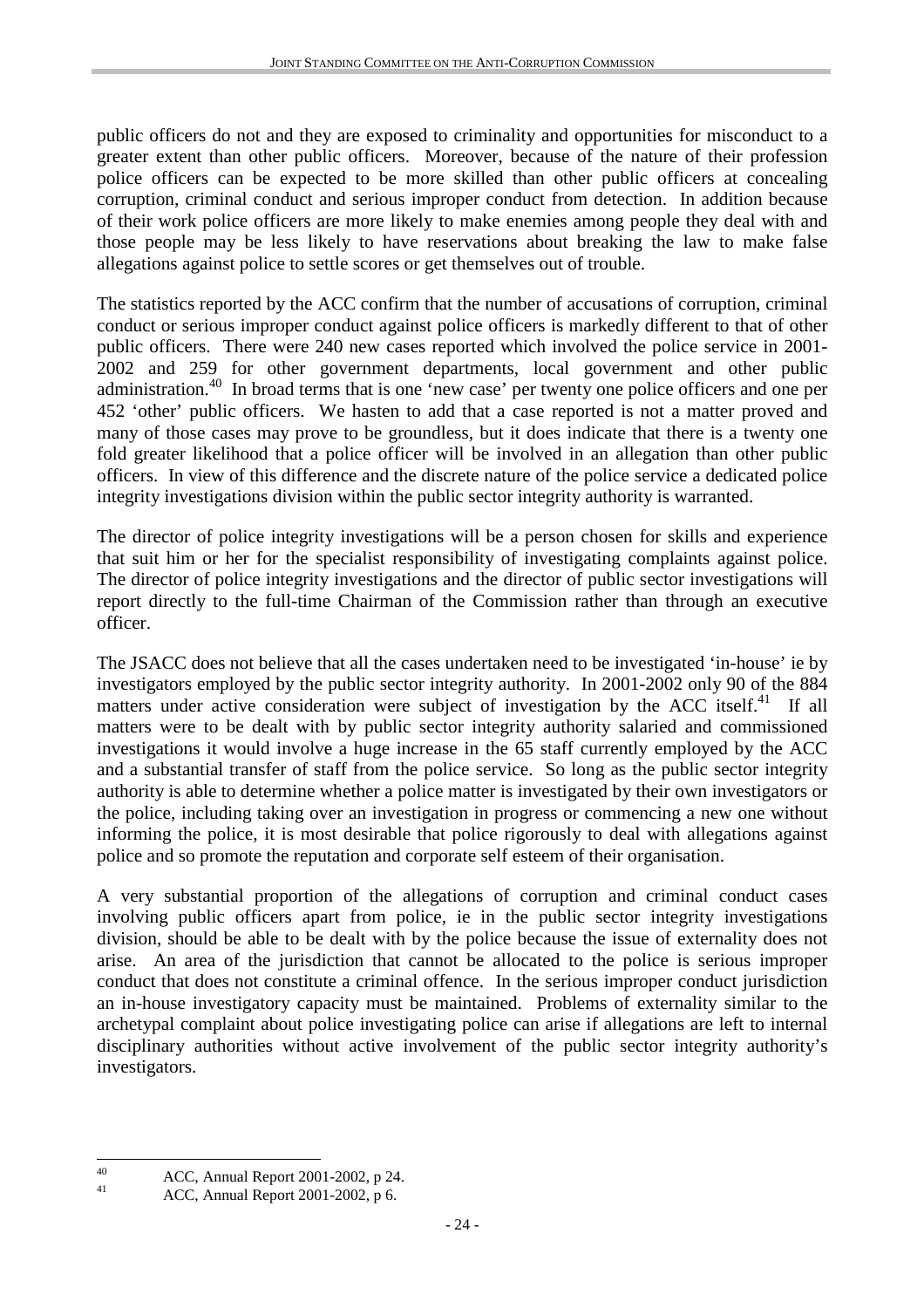The Committee recommends:

#### **Recommendation 14.**

- 1. That the public sector integrity authority be comprised of two divisions of investigation:
- (a) a police integrity investigations division with responsibility for investigating allegations against police officers;
- (b) a division with responsibility for investigating allegations against other public officers.
- 2. That each division be headed by a director which should be a statutory position answering directly to the chairman of the commission.

It is not envisaged that the two investigation divisions would comprise the totality of the office of the public sector integrity authority. Some administrative functions would be able to be performed by a 'corporate services' section of the organisation able to service both divisions. The extent to which such economies of scale are able to be availed of will depend upon the security requirements of the divisions which will be a matter to be arranged between the Chairman and the directors of the divisions.

Witness protection is a function which the JSCACC believes could be undertaken by the public sector integrity authority outside the two investigation divisions. This would be a function to service the police force and other law enforcement agencies as well as the public sector integrity authority. A major consideration in witness protection schemes is security and the JSCACC believes that locating the service within a small discrete organisation such as the public sector integrity authority would facilitate this. The JSCACC has been briefed on the operation of the CMC's Witness Protection Unit in Queensland by the CMC. The authority for this is the *Witness Protection Act 2000* which is separate from the Act which constitutes the CMC. The JSCACC believes that a similar scheme should be established in WA.

The Committee recommends:

#### **Recommendation 15.**

That the public sector integrity authority operate a witness protection scheme which will service the police force and other law enforcement bodies as well as its own requirements.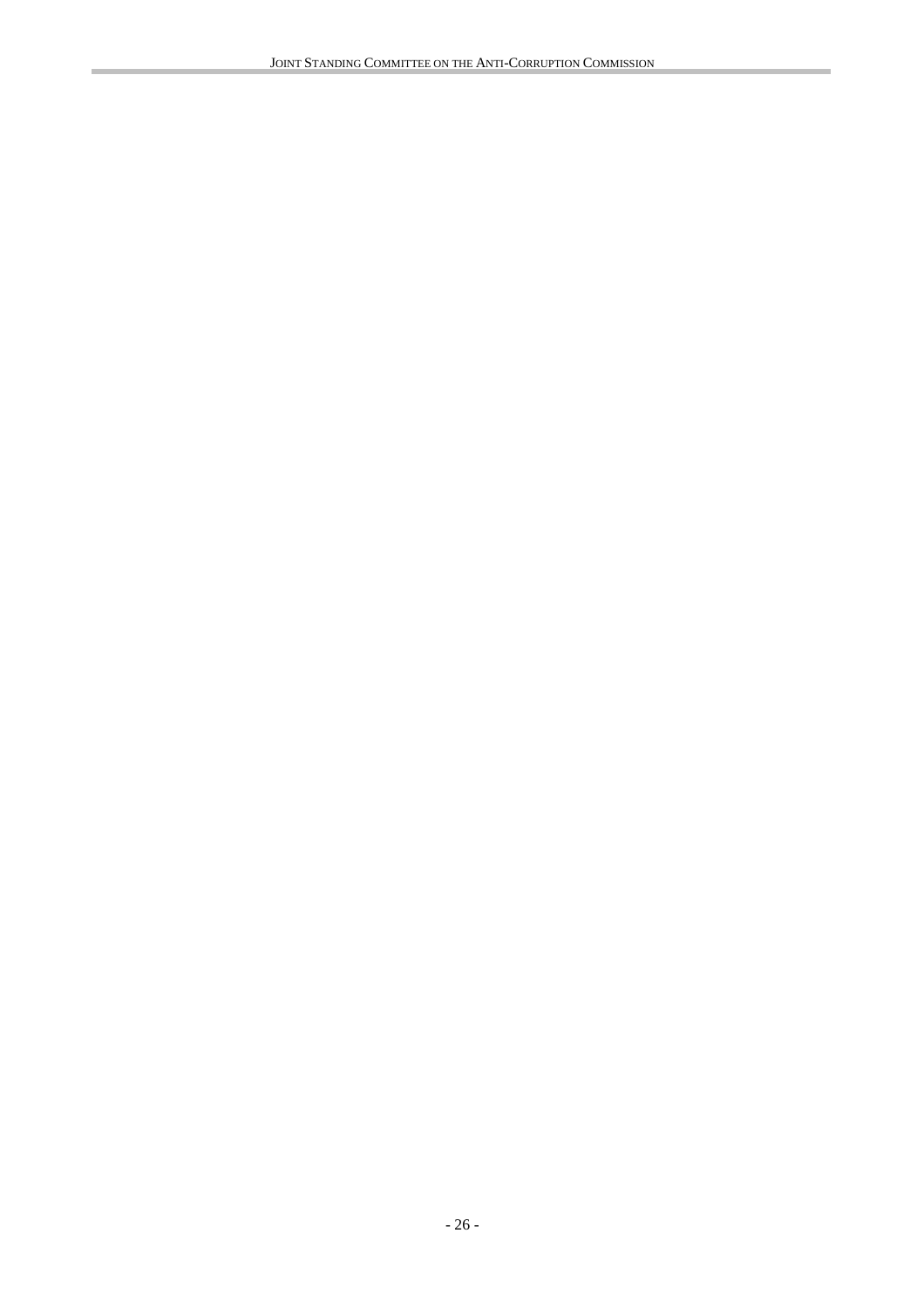## **CHAPTER 6 ACCOUNTABILITY**

The lack of operational accountability of the ACC has been the major defect of the ACC Act.

### **6.1 THE JOINT STANDING COMMITTEE ON THE ANTI-CORRUPTION COMMISSION**

This JSACC has been the principal organ of accountability of the ACC under the existing Act. It is appropriate that the Parliament of Western Australia should devote the considerable resources and time involved in a standing committee to oversight of an organisation whose mission is standards of probity in the administration of a public sector of 140 000 people for which the Parliament is responsible and which can affect the rights of citizens. The same committee should also have responsibility for oversight of the Ombudsman and the Commissioner for Public Sector Standards who are independent agencies under the ACC Act.

The JSCACC intends as part of the series of Discussion Papers to address the issues concerning the role of a parliamentary committee in detail in that Discussion Paper to be tabled in 2003.

Given the statutory secrecy provisions in the ACC Act, the Clerk of the Legislative Assembly sought, on behalf of JSCACC, advice from the Crown Solicitor's Office on a number of issues including JSCACC's ability to hear evidence from employees and former employees of the ACC.

The JSACC is disturbed to have received an opinion prepared by the Deputy Crown Solicitor for to the Clerk of the Legislative Assembly, which considers the affect of Section 52(1) of the ACC Act on the disclosure of information to the Parliament. In essence, the Deputy Crown Solicitor advises that the express discretion of Commissioners to provide information to the Joint Standing Committee within the general prohibition on the disclosure of information should be read as implying that the general provisions preclude officers or former officers of the ACC from giving evidence to the Committee.<sup>42</sup> The opinion avers that by passing the Act the Parliament has diminished the effect of the *Parliamentary Privileges Act 1891*.

The JSCACC suggests that the legislation should make it quite clear that parliamentary privilege is not diminished. The JSCACC has no desire to have access to detailed or sensitive operational information but feels that such limitations should be prescribed by the Standing Orders, which constitute the JSCACC, rather than the Act, which creates the integrity authority.

The Committee recommends:

#### **Recommendation 16.**

That the legislation constituting the public sector integrity authority should not diminish parliamentary privilege.

 $42$ 

<sup>42</sup> Opinion of Deputy Crown Solicitor, 24 September 2002.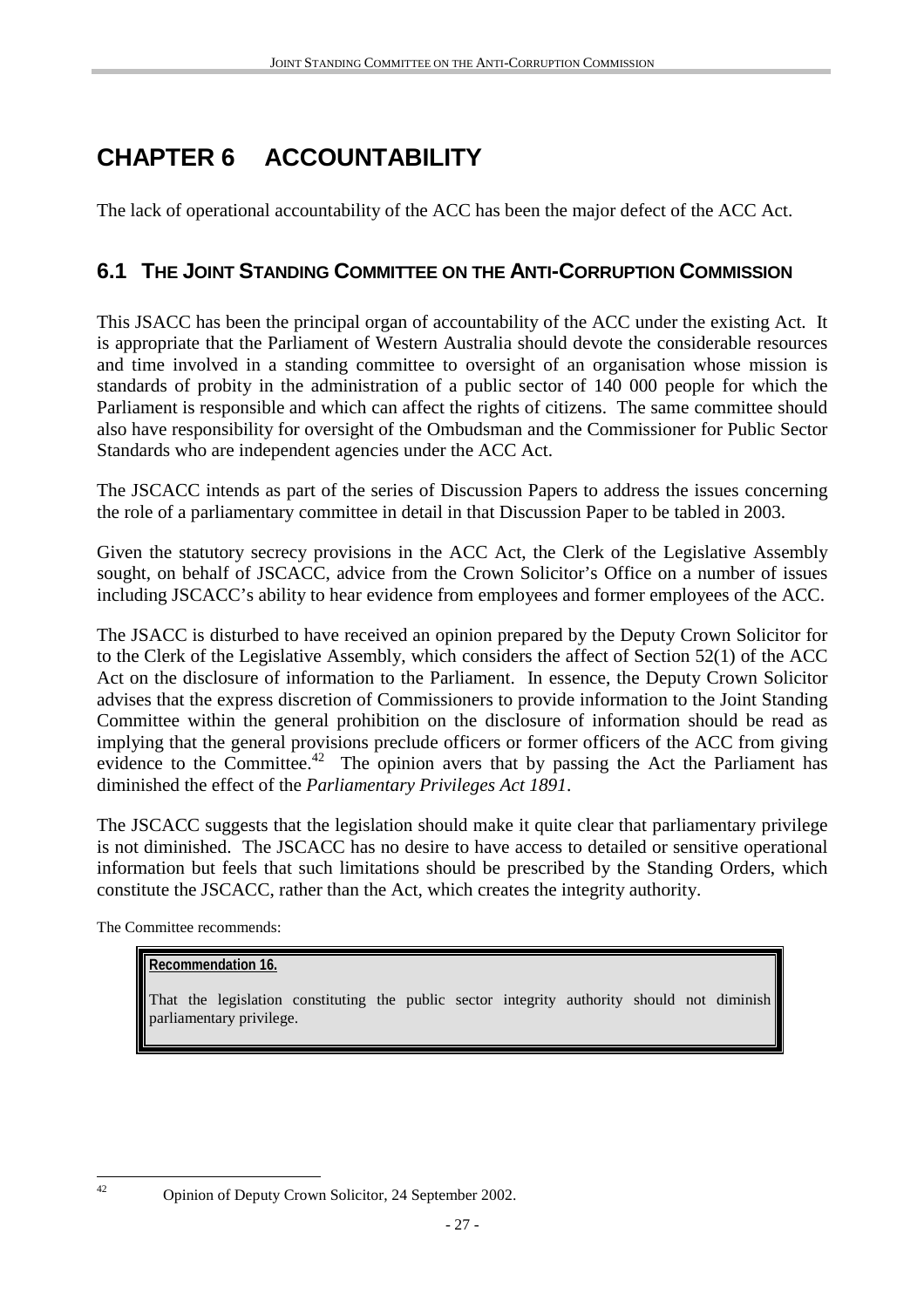### **6.2 THE PARLIAMENTARY INSPECTOR OF THE PUBLIC SECTOR INTEGRITY AUTHORITY**

The proposal for a Parliamentary Inspector of the ACC was formulated by the previous JSCACC because it was not able to provide operational accountability on the  $ACC<sup>43</sup>$  Under the Standing Orders of the Legislative Assembly the JSCACC is precluded from obtaining access to detailed operational information, reconsidering particular matters or involving itself in operational matters. The only experience the JSCACC has had of investigating an operational complaint involved access to sensitive information that the ACC chose to make available. The JSCACC agrees it should not be involved in operational matters, nor should it have access to sensitive information relating to investigations. However, it is not satisfactory for the organisation, which is being held to account to have the discretion to withhold information that is necessary to investigate operational complaints.

The notion of the Parliamentary Inspector is an office independent of the public sector integrity authority and answerable to the Parliament through the parliamentary committee and will have unfettered access to operational information and so be in a position to investigate complaints about the operations of the ACC, make inquiries of his or her own motion or on the initiative of the parliamentary committee and report to the Parliament through the parliamentary committee without disclosing sensitive information. The proposal has come to be accepted by the ACC and was endorsed by the Police Union and the Special Inquiry into allegations concerning the Anti-Corruption Commission conducted by Mr Trevor Boucher.<sup>44</sup>

The JSCACC also recommends that, with respect to the enhanced extraordinary powers for the public sector integrity authority which are recommended in Chapter Four the Parliamentary Inspector should be provided with:

- ! copies of all written notices authorising special investigators to conduct public hearings and the reasons for the notice; and
- ! copies of all written notices authorising investigators to exercise additional powers to compel evidence and the reasons for the notice.

The parliamentary oversight committee of the public sector integrity authority should take an interest in the grounds on which the Commissioners exercise discretion to permit investigators and special investigators to exercise extraordinary powers. The committee would expect to be notified by the Parliamentary Inspector in the event that a notice was issued contrary to the Act or outside accepted practice.

 $43$ JSCACC  $4^{\text{th}}$  Report,  $35^{\text{th}}$  Parliament, Report on the Operational Accountability of the Anti-Corruption Commission and the Protection of Rights under the *Anti-Corruption Commission Act 1988*, 1998, pp x-xii. Report of the Special Inquiry into Allegations concerning the Anti-Corruption Commission, Nov 1998, p 34.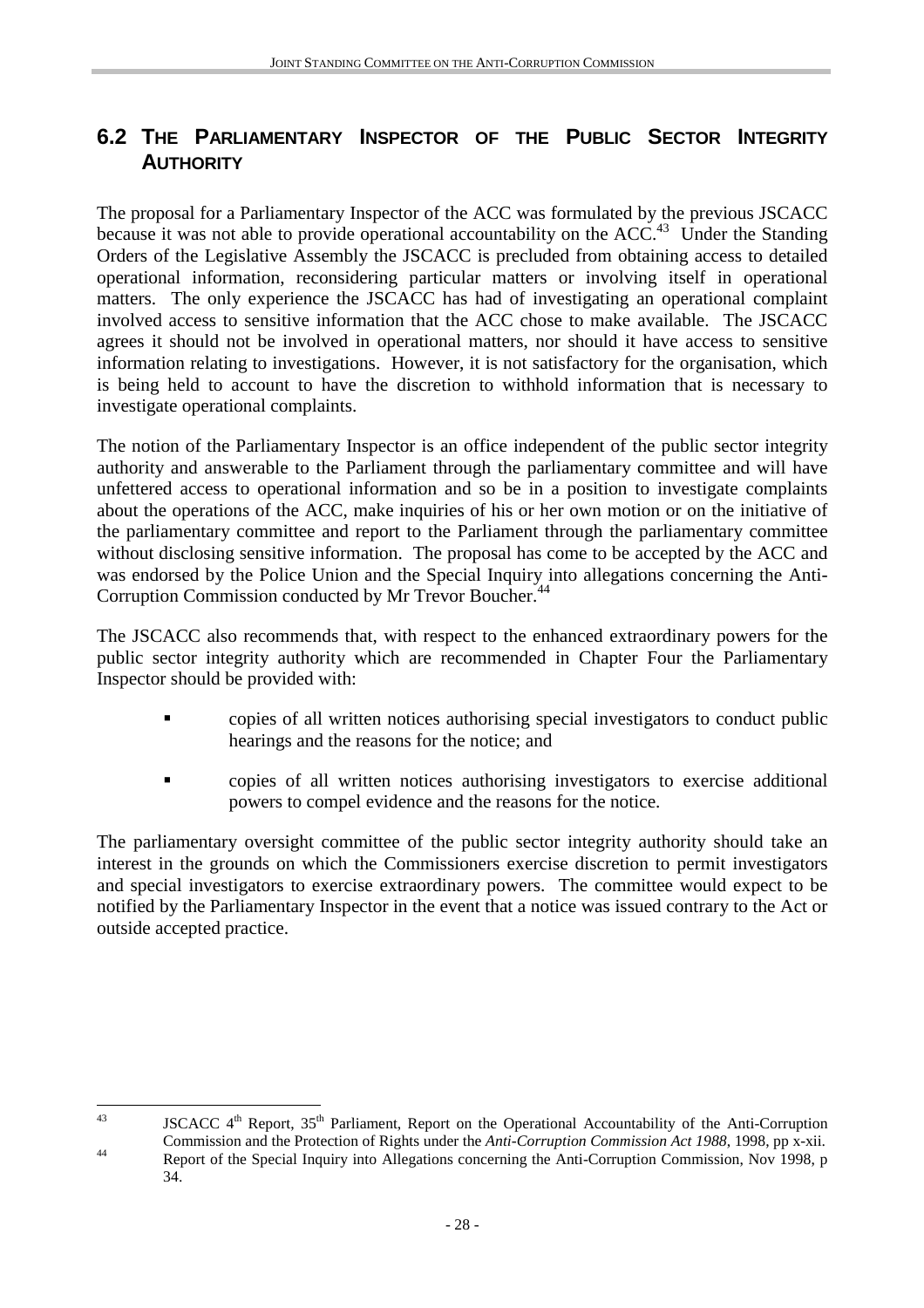The Committee recommends:

#### **Recommendation 17.**

That a position of Parliamentary Inspector of the public sector integrity authority be created to provide operational accountability. The Parliamentary Inspector will have access to operations and operational information and report to the Parliament through a standing committee.

### **6.3 RESTRICTION ON PUBLICATION OF INFORMATION**

The JSCACC recommends that the restrictions on publication of the fact that an allegation has been made to the ACC should be discontinued. The provision dates to a recommendation by the Legislative Assembly Select Committee into the Official Corruption Commission in 1991. It arose because nuisance allegations were made to the OCC about public figures, including both the then Premier and Leader of the Opposition which the OCC was then obliged to investigate. It was then leaked to the press that the person concerned was 'under investigation by the OCC' which was politically damaging even if it subsequently turned out to be without basis. The practice had been quite common in New South Wales where the number of complaints about local government figures correlated with the election cycle.

The provision has turned out to have had unintended consequences. There has been the comical situation of the Commissioner of Police having to speak in code about a matter he was concerned with being investigated by an external organisation.

The JSCACC is pleased to have learned that in Queensland a similar practice of vexatious allegations followed by leaks died out because it was discredited and thereby lost any political utility.<sup>45</sup>

The Committee recommends:

#### **Recommendation 18.**

That prohibition on publication of the fact that a matter is being considered by the ACC in section 54 of the *Anti-Corruption Commission Act 1988* be repealed.

 $45$ 

O'Gorman, Terry, Evidence, 5 May 2002, JSCACC,  $10^{th}$  Report, pp 66, 69.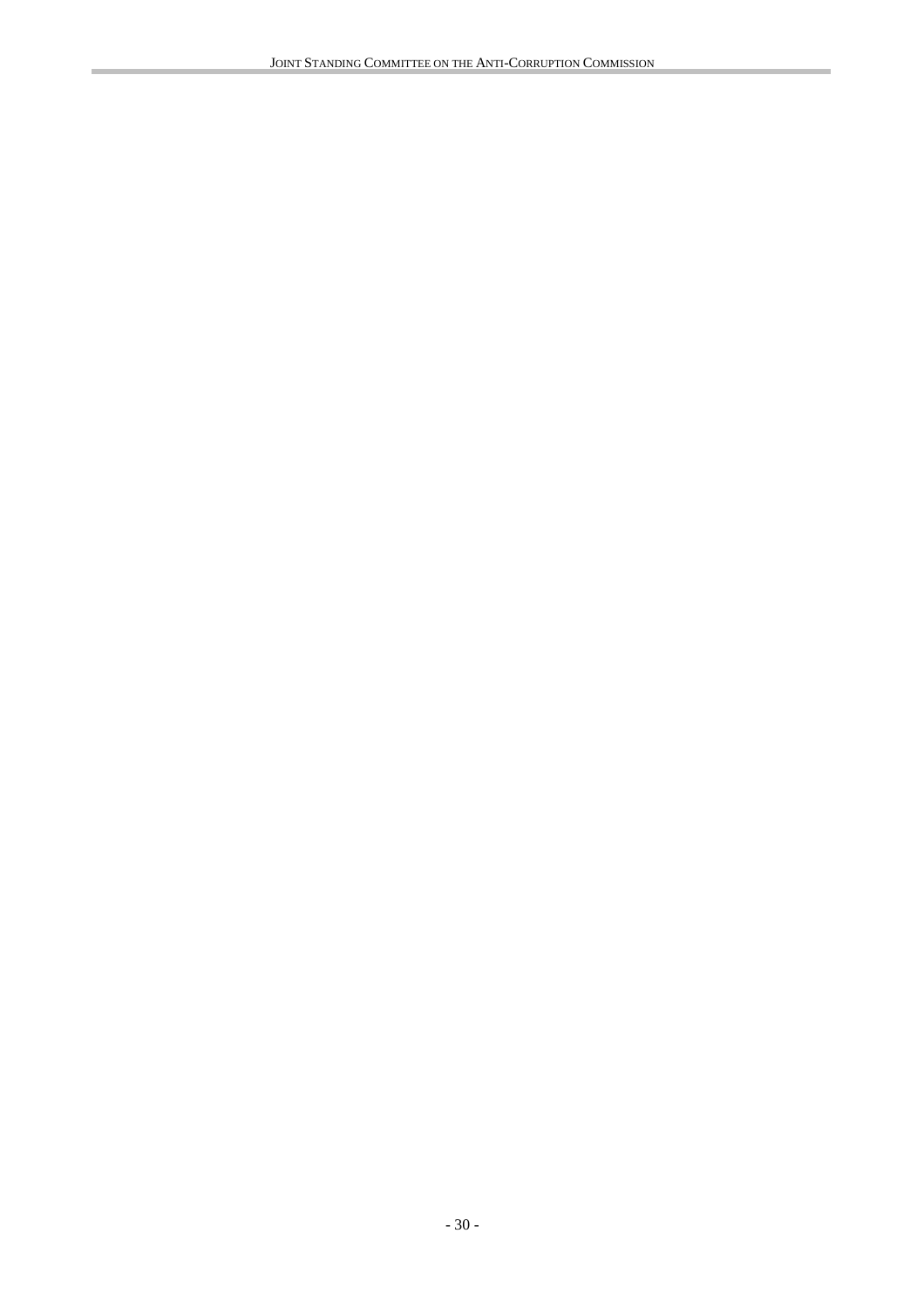## **APPENDIX ONE**

### **LEGISLATION & REGULATIONS**

| Legislation                                         | <b>State (or Country)</b> |  |
|-----------------------------------------------------|---------------------------|--|
| Anti-Corruption Commission Act 1988                 | Western Australia         |  |
| Financial Administration and Audit Act 1985         | Western Australia         |  |
| Criminal Justice Act 1989                           | Queensland                |  |
| Criminal Justice Legislation Amendment Act 1997     | Queensland                |  |
| Independent Commission Against Corruption Act 1988  | New South Wales           |  |
| <b>Official Corruption Commission Act 1988</b>      | Western Australia         |  |
| Police Integrity Commission Act 1996                | New South Wales           |  |
| Police Act 1892                                     | Western Australia         |  |
| Royal Commissions Act 1968                          | Western Australia         |  |
| Administrative Decisions (Judicial Review) Act 1977 | Commonwealth              |  |
| Australian Federal Police Act 1979                  | Commonwealth              |  |
| Complaints (Australian Federal Police) Act 1981     | Commonwealth              |  |
| Crime & Misconduct Act 2001                         | Queensland                |  |
| Parliamentary Commissioner Act 1971                 | Western Australia         |  |
| <b>Criminal Code</b>                                | Western Australia         |  |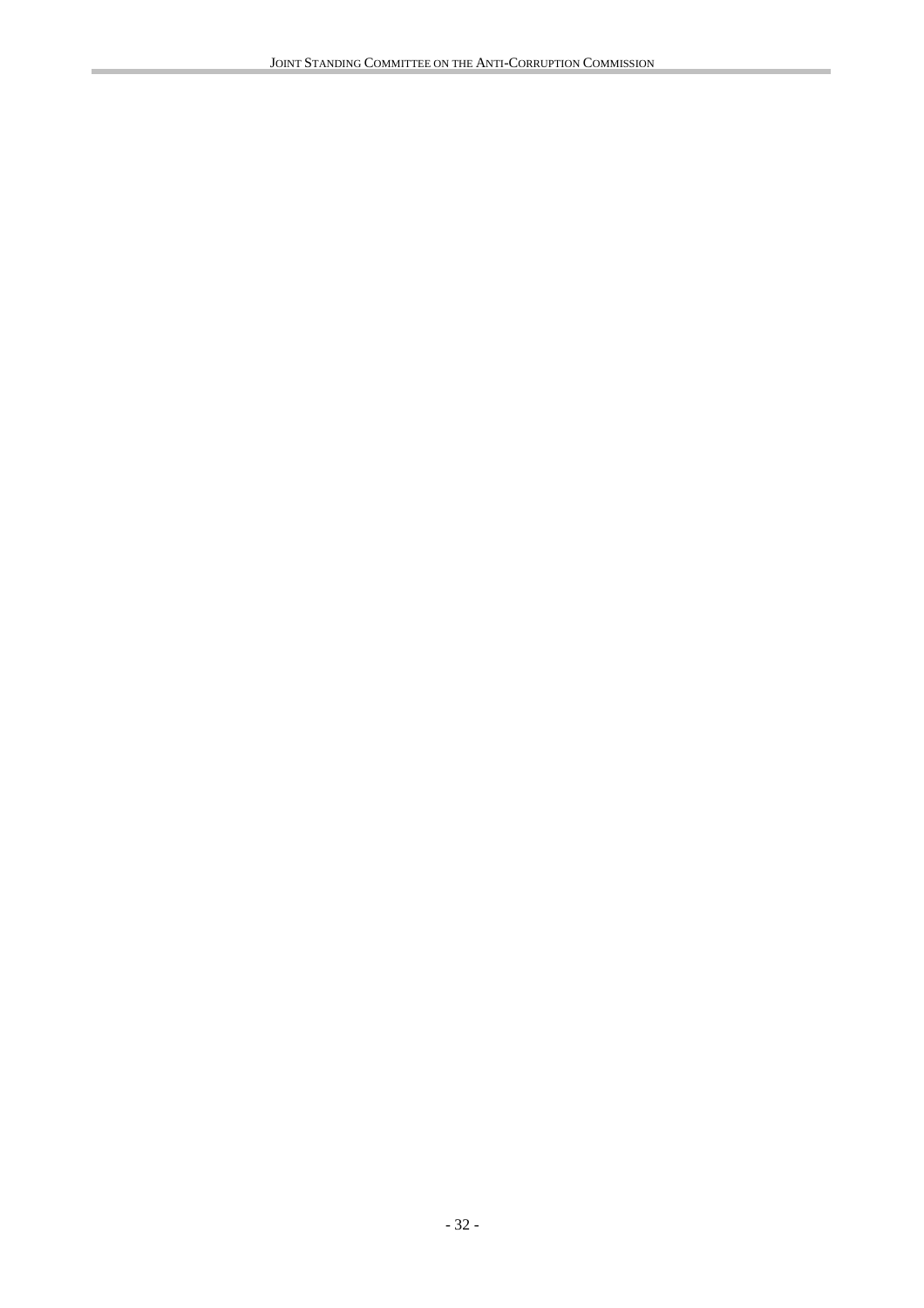## **APPENDIX TWO**

## **SUBMISSIONS RECEIVED**

| No.            | Date        | <b>Name</b>            | <b>Position</b>               | Organisation                                                              |
|----------------|-------------|------------------------|-------------------------------|---------------------------------------------------------------------------|
| 1              | 21 Oct 2002 | Carol Roe              | Citizen                       |                                                                           |
| 2              | 07 Nov 2002 | Peter Evans            | Citizen                       |                                                                           |
| 3              | 18 Nov 2002 | MJ Dean                | <b>General President</b>      | W.A. Police Union of Workers                                              |
| $\overline{4}$ | 21 Nov 2002 | Julie Fry              | Citizen                       |                                                                           |
| 5              | 21 Nov 2002 | <b>Malcolm Mummery</b> | Citizen                       |                                                                           |
| 6              | 22 Nov 2002 | Gavin Waugh            | Citizen                       |                                                                           |
| $\overline{7}$ | 25 Nov 2002 | Gary McGrath           | Citizen                       |                                                                           |
| 8              | 26 Nov 2002 | <b>B E Matthews</b>    | <b>Commissioner of Police</b> | W.A. Police Service                                                       |
| 9              | 26 Nov 2002 | Kerry O'Neil           | <b>Acting Auditor General</b> | Office of the Auditor General                                             |
| 10             | 29 Nov 2002 | Deirdre O'Donnell      | Ombudsman                     | <b>Parliamentary Commissioner</b><br>for Administrative<br>Investigations |
| 11             | 12 Dec 2002 | Maxine Murray          | Commissioner                  | Office of the Public Sector<br><b>Standards Commissioner</b>              |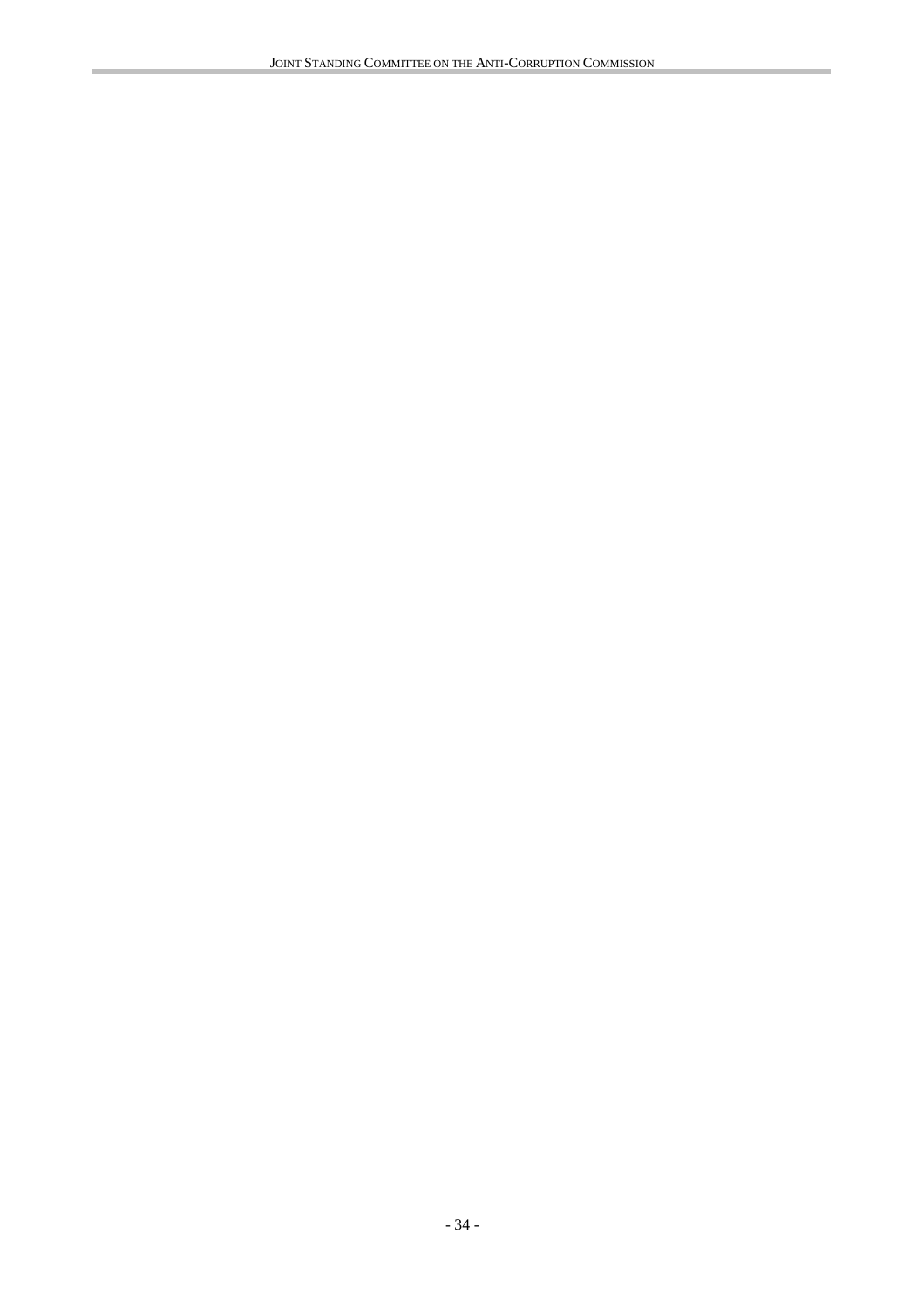## **APPENDIX THREE**

## **LIST OF JSCACC REPORTS & PAPERS IN THE 35TH PARLIAMENT**

| <b>Document</b>               | Date        | <b>Title</b>                                                                                                                                                                                                                         |
|-------------------------------|-------------|--------------------------------------------------------------------------------------------------------------------------------------------------------------------------------------------------------------------------------------|
| <b>Discussion</b><br>Document | 7 Apr 1998  | Secrecy under the Anti-Corruption Commission Act                                                                                                                                                                                     |
| Report 1                      | 23 Oct 1997 | Confidentiality and Accountability: Parliamentary Supervision of<br>Anti-Corruption and/or Law Enforcement Agencies in Australia                                                                                                     |
| Report 2                      | 28 May 1998 | The Working Group of Parliamentary Committees with a Role to<br>Oversee Criminal Justice and Law Enforcement Bodies                                                                                                                  |
| Report 3                      | 18 Jun 1998 | Complaints made by Detective Sergeant Peter Coombs Against the<br>Anti-Corruption Commission, Special Investigator Geoffrey Miller<br>QC and Others                                                                                  |
| Report 4                      | 29 Oct 1998 | The Operational Accountability of the Anti-Corruption Commission<br>and the Protection of Rights Under the Anti-Corruption Commission<br>Act 1988                                                                                    |
| Report 5                      | 23 Dec 1998 | Amending the Anti-Corruption Commission Act 1998                                                                                                                                                                                     |
| Report 6                      | 23 Dec 1998 | The Second Working Group Meeting of Parliamentary Committees<br>with a Role to Oversee Criminal Justice and Law Enforcement<br><b>Bodies</b>                                                                                         |
| Report 7                      | 13 May 1999 | <b>Annual Report</b>                                                                                                                                                                                                                 |
| Report 8                      | 3 June 1999 | Ministerial Response to the Committee's Recommendations                                                                                                                                                                              |
| Report 9                      | 9 Dec 1999  | A Report on the Special Investigation Conducted By Mr Geoffrey<br>Miller QC: The Allegations, The Evidence, The Outcomes and Their<br>Relevance to Anti-Corruption Procedures Within The Western<br><b>Australian Police Service</b> |
| Report 10                     | 22 Jun 2000 | The Hearings Held by the Joint Standing Committee on the Anti-<br>Corruption Commission in the Legislative Council Chamber<br>Parliament House, Perth on Friday, 5 May 2000                                                          |
| Report 11                     | 10 Aug 2000 | The Investigative Powers and Operational Accountability of the<br>Anti-Corruption Commission                                                                                                                                         |

## **LIST OF JSCACC REPORTS & PAPERS IN THE 36TH PARLIAMENT**

| <b>Document</b> | <b>Date</b> | Title                                  |  |
|-----------------|-------------|----------------------------------------|--|
| Report 1        |             | 22 Sept 2002   Annual Report 2001-2002 |  |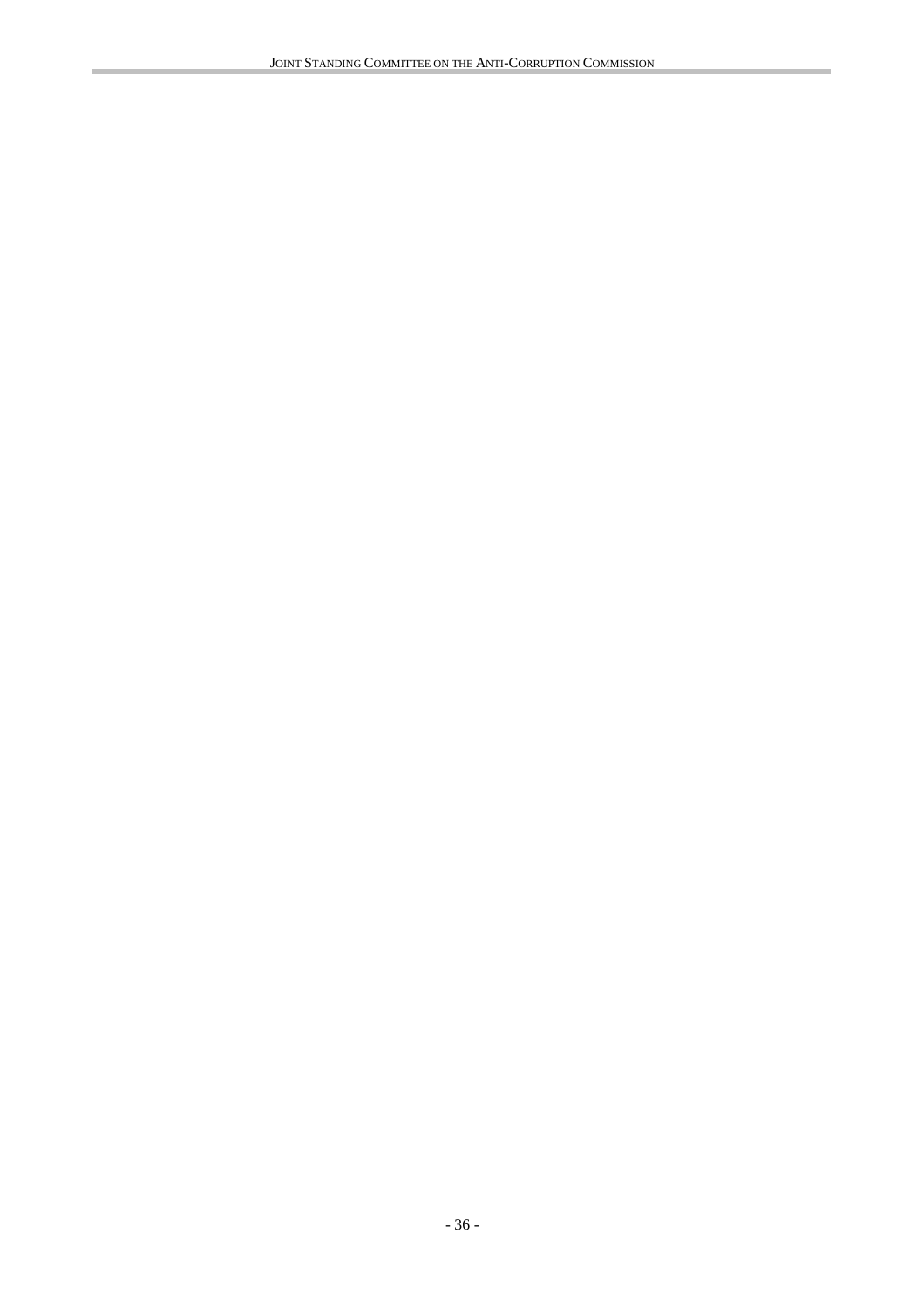## **APPENDIX FOUR**

## **INTERSTATE MEETINGS HELD**

| <b>Date</b>    | <b>Name</b>                                                            | Organisation                                                                  | <b>Place</b>  |
|----------------|------------------------------------------------------------------------|-------------------------------------------------------------------------------|---------------|
| 7 October 2002 | Mr Brendan Butler, SC<br>Chairman                                      | <b>Crime and Misconduct</b><br>Commission                                     | Brisbane, Qld |
| 7 October 2002 | Mr Ray Rinaldo, Commissioner<br>(part-time)                            | <b>Crime and Misconduct</b><br>Commission                                     | Brisbane, Qld |
| 7 October 2002 | Mr John Callanan, Assistant<br><b>Commissioner - Crime</b>             | Crime and Misconduct<br>Commission                                            | Brisbane, Qld |
| 7 October 2002 | Mr Stephen Lambrides,<br>Assistant Commissioner -<br>Misconduct        | <b>Crime and Misconduct</b><br>Commission                                     | Brisbane, Qld |
| 7 October 2002 | Mr Geoff Wilson, MP,<br>Chairman                                       | Parliamentary Crime and<br><b>Misconduct Committee</b>                        | Brisbane, Qld |
| 7 October 2002 | Ms Desley Boyle, MP, Member                                            | Parliamentary Crime and<br><b>Misconduct Committee</b>                        | Brisbane, Qld |
| 7 October 2002 | Mr Andrew McNamara, MP,<br>Member                                      | Parliamentary Crime and<br><b>Misconduct Committee</b>                        | Brisbane, Qld |
| 7 October 2002 | Mr Stephen Finnimore,<br><b>Research Director</b>                      | Parliamentary Crime and<br><b>Misconduct Committee</b>                        | Brisbane, Qld |
| 7 October 2002 | Mr Luke Passfield,<br><b>Research Officer</b>                          | Parliamentary Crime and<br><b>Misconduct Committee</b>                        | Brisbane, Qld |
| 8 October 2002 | Mr Terry Griffin, Commissioner                                         | Police Integrity Commission                                                   | Sydney, NSW   |
| 8 October 2002 | Mr Peter Barnett, Manager-<br><b>Assessment and Reports</b><br>Team    | Police Integrity Commission                                                   | Sydney, NSW   |
| 8 October 2002 | Mr James Slater, Executive<br>Officer                                  | Police Integrity Commission                                                   | Sydney, NSW   |
| 8 October 2002 | Mr Stephen Lambrides,<br><b>Assistant Commissioner -</b><br>Misconduct | Police Integrity Commission                                                   | Sydney, NSW   |
| 8 October 2002 | Mr Kerry Hickey, MP, Member                                            | Joint Committee on the<br><b>Independent Commission Against</b><br>Corruption | Sydney, NSW   |
| 8 October 2002 | Ms Helen Minnican, Committee<br>Director                               | Joint Committee on the<br><b>Independent Commission Against</b><br>Corruption | Sydney, NSW   |
| 8 October 2002 | Ms Prue Sheaves, Project<br>Officer                                    | Joint Committee on the<br><b>Independent Commission Against</b><br>Corruption | Sydney, NSW   |
| 8 October 2002 | Mr Kieran Pehm, Deputy<br>Commissioner                                 | <b>Independent Commission Against</b><br>Corruption                           | Sydney, NSW   |